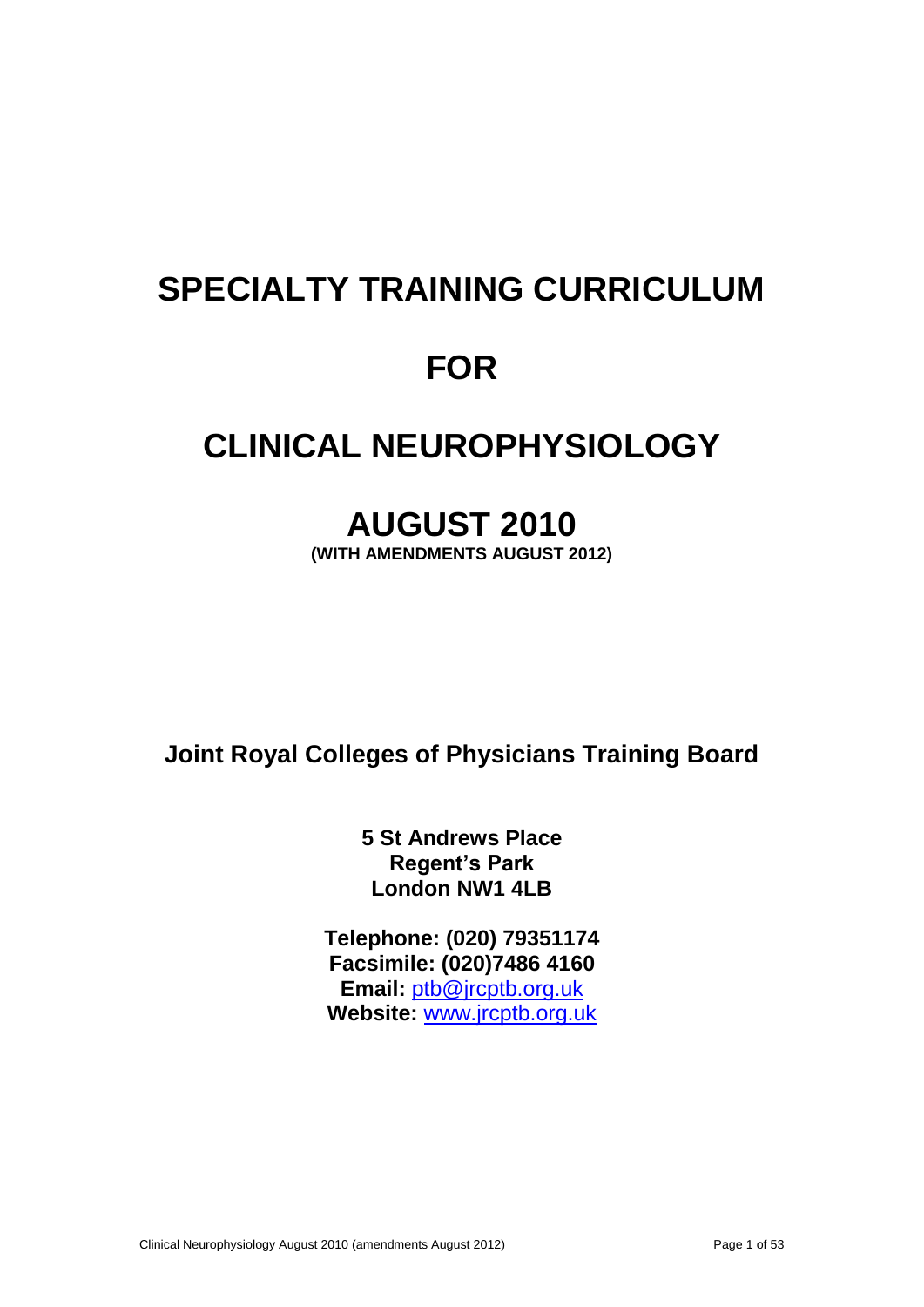# **Table of Contents**

| 1              |             |  |
|----------------|-------------|--|
| $\overline{2}$ |             |  |
|                | 2.1         |  |
|                | 2.2         |  |
|                | 2.3         |  |
|                | 2.4         |  |
|                | 2.5         |  |
|                | 2.6         |  |
|                | 2.7         |  |
| 3              |             |  |
|                | 3.1         |  |
|                | 3.2         |  |
|                | 3.3         |  |
| $\overline{4}$ |             |  |
|                | 4.1         |  |
|                | 4.2         |  |
|                | 4.3         |  |
|                | 4.4         |  |
|                | $5^{\circ}$ |  |
|                | 5.1         |  |
|                | 5.2         |  |
|                | 5.3         |  |
|                | 5.4         |  |
|                | 5.5         |  |
|                | 5.6         |  |
|                | 5.7         |  |
| 6              |             |  |
|                | 6.1         |  |
|                | 6.2         |  |
| 7              |             |  |
|                | 7.1         |  |
|                | 7.2         |  |
| 8              |             |  |
| 9              |             |  |
|                |             |  |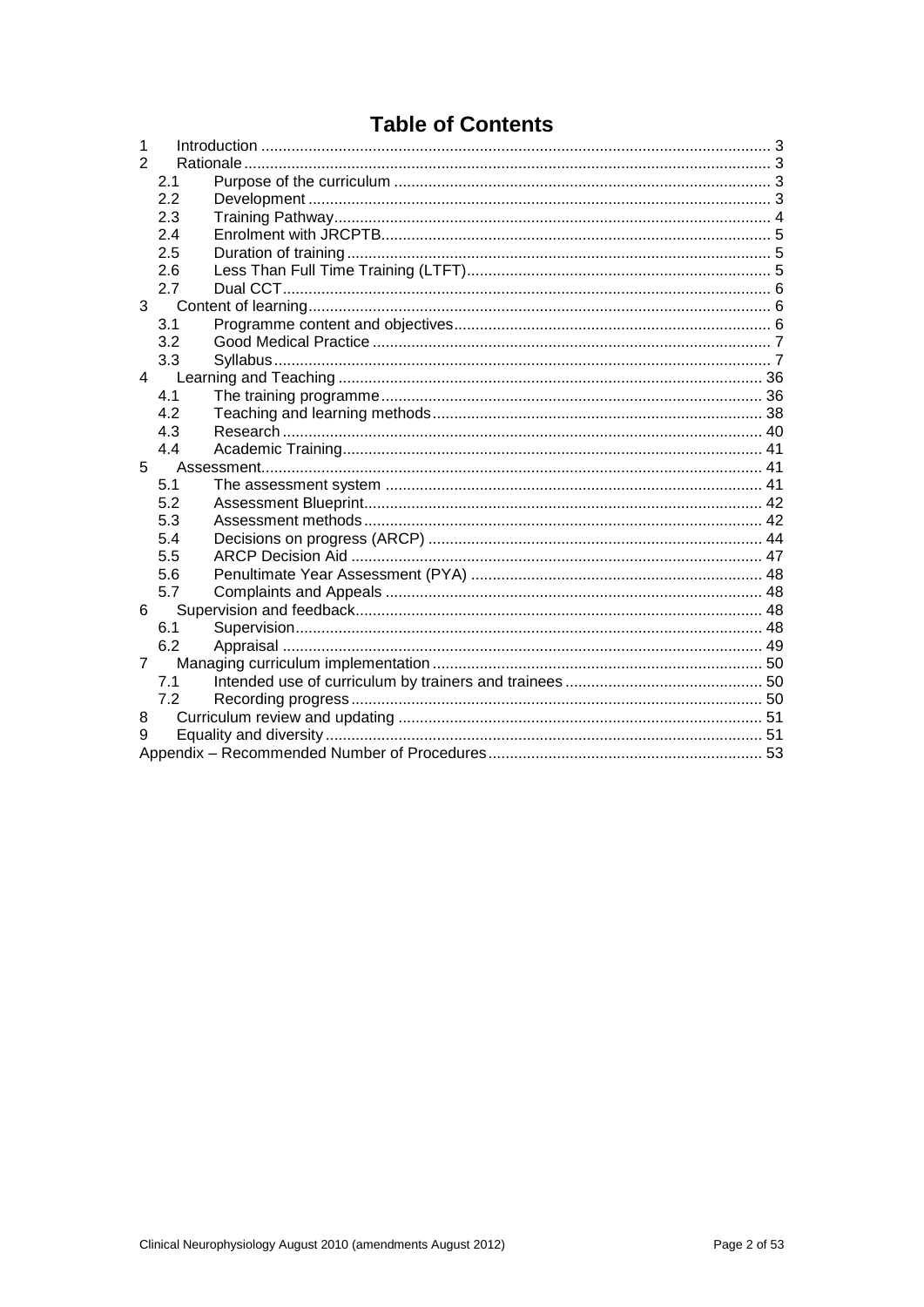# <span id="page-2-0"></span>**1 Introduction**

Clinical Neurophysiology is a diagnostic specialty, which encompasses the use of electroencephalography (EEG), electromyography (EMG), nerve conduction studies (NCS), and evoked potentials (EP) to assess function in the nervous system. The Training Programme in Clinical Neurophysiology will equip trainees with the necessary knowledge and skill to become consultants providing the highest standards of service to patients who require Clinical Neurophysiological investigations. Implicit in the educational process is the need to develop positive attitudes towards lifelong learning, such that the practising consultant can adapt to technological advances and clinical developments.

The trainee will be taught how to apply Clinical Neurophysiological investigations in clinical practice and in clinical context, and the interaction of these investigations with procedures used by other disciplines, such as neuroradiology, neuroimmunology and neuropathology, to evaluate nervous system structure and function. Competence in Clinical Neurophysiology is underpinned by understanding of a wide range of relevant clinical conditions, as well as basic science, technology, electronics and data processing. Many medical and surgical specialities utilise Clinical Neurophysiology, and background knowledge/experience of neurology, paediatrics, neurosurgery, orthopaedics, rheumatology and ophthalmology is particularly desirable. Acquisition of good communication and reporting skills is essential.

The ability to work in a multidisciplinary team with clinical physiologists, clinical scientists, medical engineers and other ancillary staff, and to provide leadership where appropriate, is fundamental to the Clinical Neurophysiologist. Additionally, the trainee will need to develop teaching skills, which encompass this broad range of health care professionals, as well as undergraduates and postgraduates in medicine**.**

# <span id="page-2-1"></span>**2 Rationale**

## <span id="page-2-2"></span>**2.1 Purpose of the curriculum**

The purpose of this curriculum is to define the process of training and the competencies needed for the award of a certificate of completion of training (CCT) in Clinical Neurophysiology. The curriculum is also to inform trainers and trainees of the intended aims and objectives, content, experiences, outcomes and processes of the educational programme to train a specialist in Clinical Neurophysiology.

The curriculum describes the competencies required to complete a Certificate in Training (CCT) and to be registered on the Specialist Register in Clinical Neurophysiology. The CCT specialist will have the knowledge, skills and behaviours required to be able to work as a consultant specialist within the National Health Service.

The Curriculum sets out the entry requirements, duration of training and structure of the programme and the methods of learning, teaching, assessment, feedback and supervision expected. The curriculum covers training for all four nations of the UK.

## <span id="page-2-3"></span>**2.2 Development**

This curriculum was developed by the Specialty Advisory Committee for Clinical Neurophysiology under the direction of the Joint Royal Colleges of Physicians Training Board (JRCPTB). It replaces the previous version of the curriculum dated May 2007, with changes to ensure the curriculum meets GMC's standards for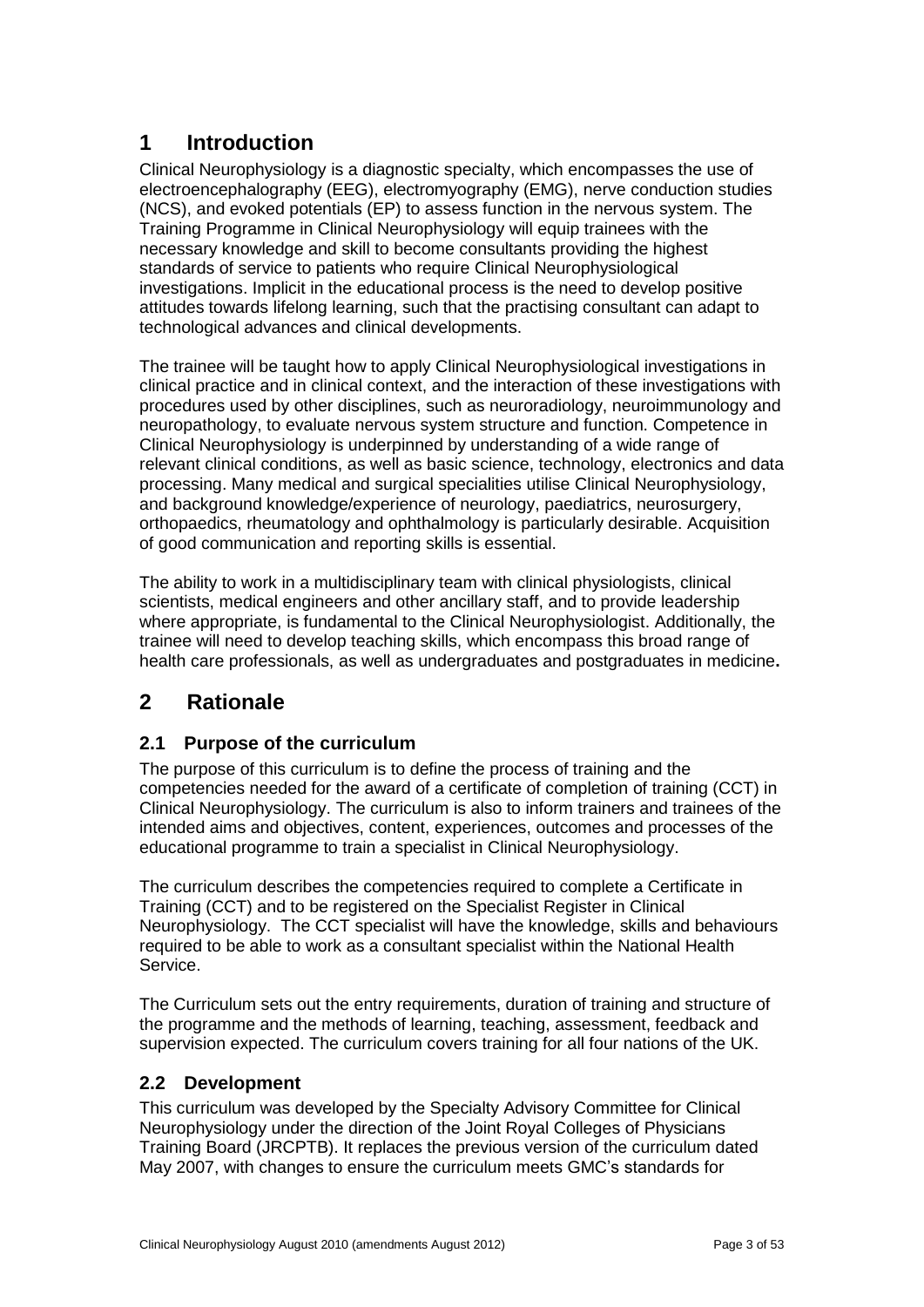Curricula and Assessment, and to incorporate revisions to the content and delivery of the training programme. Major changes from the previous curriculum include the incorporation of leadership, health inequalities and common competencies.

This document has been revised in 2009 from the previous curriculum by a working group of the SAC in Clinical Neurophysiology comprising members of the committee, consultants in the specialty with experience of developing curriculum and assessment methods, representatives of the current trainees and lay members. The process was informed by a survey of trainees experience in different aspects of the subject and discussion at national meetings of the British Society of Clinical Neurophysiology, attended by educational supervisors, programme directors, trainees and consultants in the specialty. Particular attention has been given to ensuring that the knowledge, skills and behaviours outlined in the curriculum are relevant to the current practice of Clinical Neurophysiology.

## <span id="page-3-0"></span>**2.3 Training Pathway**

Specialty training in Clinical Neurophysiology consists of core and higher speciality training. Core training provides physicians with: the ability to investigate, treat and diagnose patients with acute and chronic medical symptoms; and with high quality review skills for managing inpatients and outpatients. Higher speciality training then builds on these core skills to develop the specific competencies required to practise independently as a consultant in Clinical Neurophysiology

Core training may be completed in a Core Medical Training (CMT), Acute Care Common Stem (ACCS) or Level 1 training in core paediatrics programme. The full curriculum for specialty training in Clinical Neurophysiology therefore consists of:

the curriculum for CMT **or** the curriculum for ACCS **or** the Framework of Competences for Level 1 Training in Paediatrics

plus

this training curriculum for Clinical Neurophysiology

The approved curriculum for CMT is a sub-set of the Curriculum for General Internal Medicine (GIM). A "Framework for CMT" has been created for the convenience of trainees, supervisors, tutors and programme directors. The body of the Framework document has been extracted from the approved curriculum but only includes the syllabus requirements for CMT and not the further requirements for acquiring a CCT in GIM.

There are common competencies that should be acquired by all physicians during their training period starting within the undergraduate career and developed throughout the postgraduate career, for example communication, examination and history taking skills. These are initially defined for CMT and then developed further in the specialty. This curriculum supports the spiral nature of learning that underpins a trainee's continual development. It recognises that for many of the competences outlined there is a maturation process whereby practitioners become more adept and skilled as their career and experience progresses. It is intended that doctors should recognise that the acquisition of basic competences is often followed by an increasing sophistication and complexity of that competence throughout their career. This is reflected by increasing expertise in their chosen career pathway.

Clinical Neurophysiology welcomes applications with other training backgrounds. These applicants will need to achieve core general medical competencies at ST1 and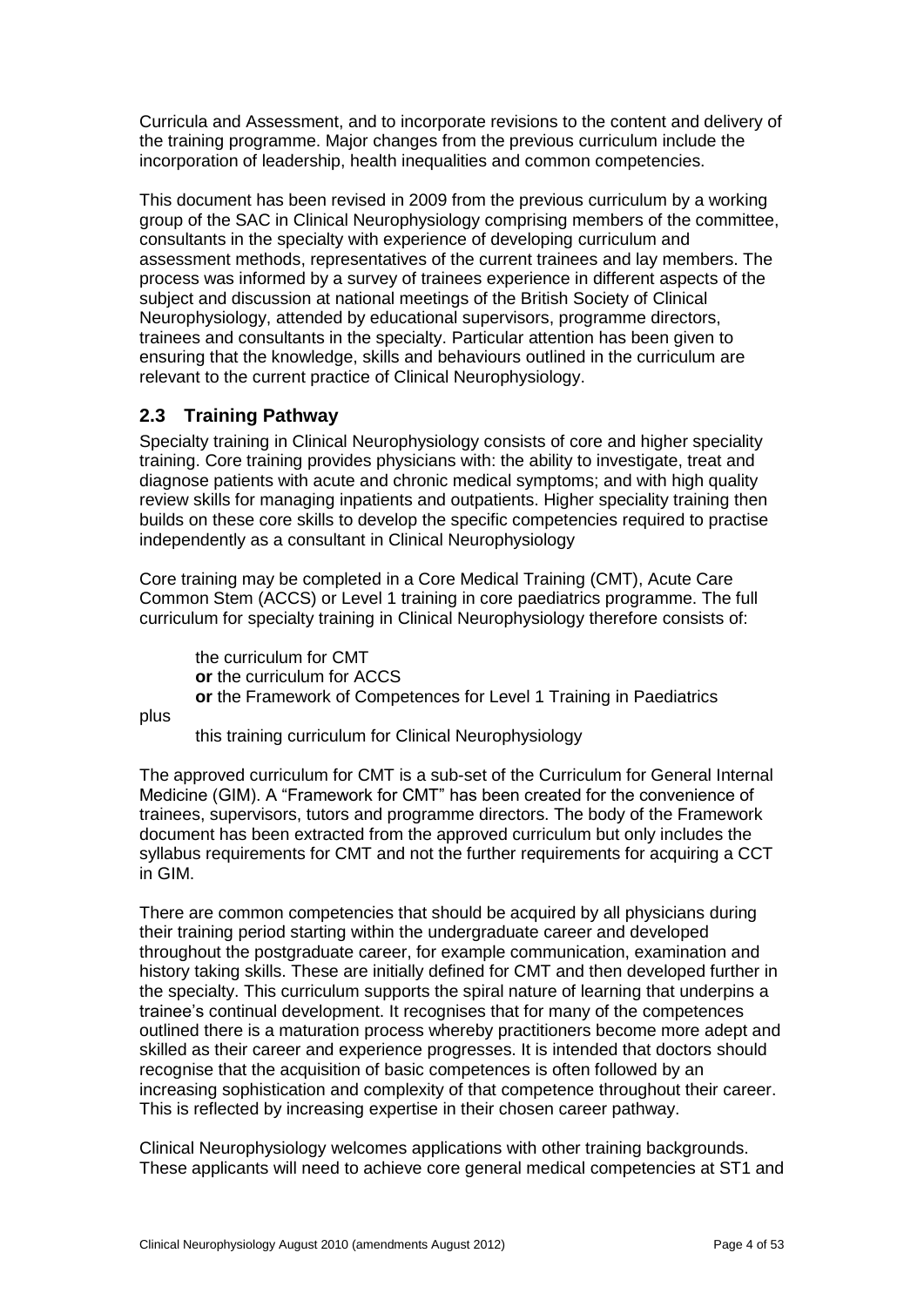ST2 levels before entering Clinical Neurophysiology specialty training. Trainees are required to have completed the MRCP or MRCPCH diploma by the end of year ST2 to enable progress to speciality training.

## <span id="page-4-0"></span>**2.4 Enrolment with JRCPTB**

Trainees are required to register for specialist training with JRCPTB at the start of their training programmes. Enrolment with JRCPTB, including the complete payment of enrolment fees, is required before JRCPTB will be able to recommend trainees for a CCT. Trainees can enrol online at [www.jrcptb.org.uk](http://www.jrcptb.org.uk/)

# <span id="page-4-1"></span>**2.5 Duration of training**

Although this curriculum is competency based, the duration of training must meet the European minimum of four years for full time specialty training adjusted accordingly for flexible training (EU directive 2005/36/EC). The SAC has advised that training from ST1 will usually be completed in 6 years in full time training (2 years core plus 4 years specialty training).



# <span id="page-4-2"></span>**2.6 Less Than Full Time Training (LTFT)**

Trainees who are unable to work full-time are entitled to opt for less than full time training programmes. EC Directive 2005/36/EC requires that:

- LTFT shall meet the same requirements as full-time training, from which it will differ only in the possibility of limiting participation in medical activities.
- The competent authorities shall ensure that the competencies achieved and the quality of part-time training are not less than those of full-time trainees.

The above provisions must be adhered to. LTFT trainees should undertake a pro rata share of the out-of-hours duties (including on-call and other out-of-hours commitments) required of their full-time colleagues in the same programme and at the equivalent stage.

EC Directive 2005/36/EC states that there is no longer a minimum time requirement on training for LTFT trainees. In the past, less than full time trainees were required to work a minimum of 50% of full time. With competence-based training, in order to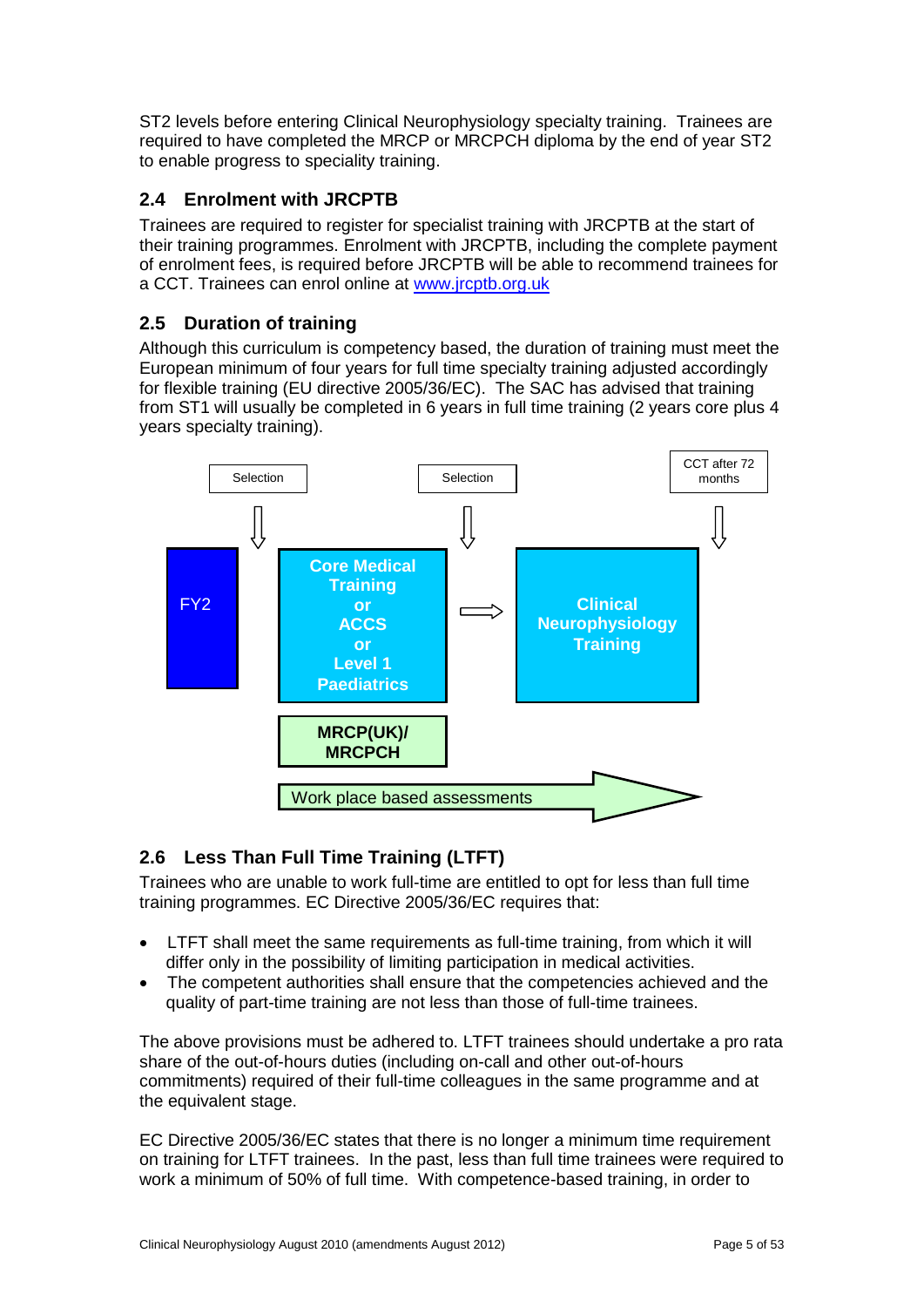retain competence, in addition to acquiring new skills, less than full time trainees would still normally be expected to work a minimum of 50% of full time. If you are returning or converting to training at less than full time please complete the LTFT application form on the JRCPTB website [www.jrcptb.org.uk](http://www.jrcptb.org.uk/) .

Funding for LTFT is from deaneries and these posts are not supernumerary. Ideally therefore 2 LTFT trainees should share one post to provide appropriate service cover.

Less than full time trainees should assume that their clinical training will be of a duration pro-rata with the time indicated/recommended, but this should be reviewed during annual appraisal by their TPD and chair of STC and Deanery Associate Dean for LTFT training. As long as the statutory European Minimum Training Time (if relevant), has been exceeded, then indicative training times as stated in curricula may be adjusted in line with the achievement of all stated competencies**.**

# <span id="page-5-0"></span>**2.7 Dual CCT**

Trainees who wish to achieve a CCT in Neurology as well as Clinical Neurophysiology must have applied for and successfully entered a training programme which was advertised openly as a dual training programme. Trainees will need to achieve the competencies, with assessment evidence, as described in both the Clinical Neurophysiology and Neurology curricula. Individual assessments may provide evidence towards competencies from both curricula. Postgraduate Deans wishing to advertise such programmes should ensure that they meet the requirements of both SACs.

Alternatively, trainees may apply in open competition for a post in the second specialty, having completed training in the first. If successful, the Specialist Advisory Committee would advise on how much time and competence from the first specialty training could be allowed towards the second. Normally trainees having successfully completed a training programme in Neurology will require 2 further years in Clinical Neurophysiology to achieve dual CCT.

# <span id="page-5-1"></span>**3 Content of learning**

## <span id="page-5-2"></span>**3.1 Programme content and objectives**

The content of the specialist syllabus is set out in detail to include basic and advanced areas of Electroencephalography, Evoked Potentials and Peripheral Neurophysiological techniques, as well as a supporting framework of neuroscience, health and safety, information, management and Neurology. The Specialty syllabus outlines required competencies to be acquired by the trainee, expressed in terms of knowledge, skills, and behaviours.

The educational process in Clinical Neurophysiology aims to produce physicians who:

- 1. Execute basic neurophysiological techniques competently, as well as more advanced techniques (see summary of syllabus, section [3.3\)](#page-6-1).
- 2. Are able to act as independent practitioners who can make a clinical assessment where necessary; formulate a differential diagnosis; choose relevant techniques appropriate to the clinical context; and interpret and report on the results**.**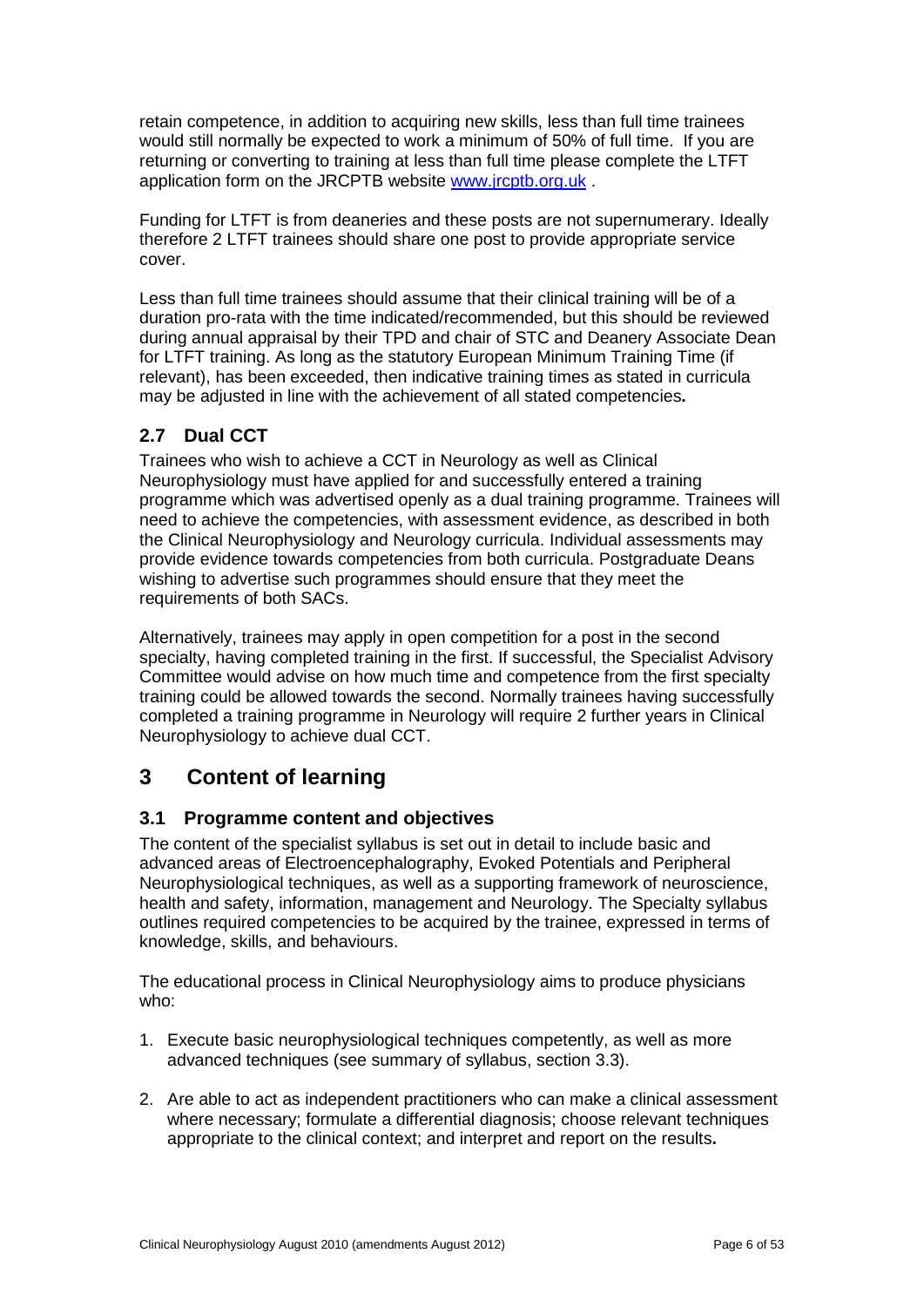- 3. Understand basic relevant science including physics and electronics, and are competent in information technology**.**
- 4. Have managerial and leadership skills appropriate to administration of a department of Clinical Neurophysiology, including evaluation of equipment and preparation of bids for funding.
- 5. Have the values, behaviours and relationships with patients and colleagues that underpin medical professionalism and good medical practice.

## <span id="page-6-0"></span>**3.2 Good Medical Practice**

In preparation for the introduction of licensing and revalidation, the General Medical Council has translated Good Medical Practice into a Framework for Appraisal and Assessment which provides a foundation for the development of the appraisal and assessment system for revalidation. The Framework can be accessed at [http://www.gmc-uk.org/Framework\\_4\\_3.pdf\\_25396256.pdf](http://www.gmc-uk.org/Framework_4_3.pdf_25396256.pdf)

The Framework for Appraisal and Assessment covers the following domains: Domain 1 – Knowledge, Skills and Performance

Domain 2 – Safety and Quality

Domain 3 – Communication, Partnership and Teamwork

Domain 4 – Maintaining Trust

The "GMP" column in the syllabus defines which of the 4 domains of the Good Medical Practice Framework for Appraisal and Assessment are addressed by each competency. Most parts of the syllabus relate to "Knowledge, Skills and Performance" but some parts will also relate to other domains.

### <span id="page-6-1"></span>**3.3 Syllabus**

In the tables below, the "Assessment Methods" shown are those that are appropriate as **possible** methods that could be used to assess each competency. It is not expected that all competencies will be assessed and that where they are assessed not every method will be used. See section [5.2](#page-41-0) for more details.

"GMP" defines which of the 4 domains of the Good Medical Practice Framework for Appraisal and Assessment are addressed by each competency. See section [3.2](#page-6-0) for more details.

Where there is a  $*$  in the syllabus this competency will be assessed, in the future, by a knowledge-based assessment method.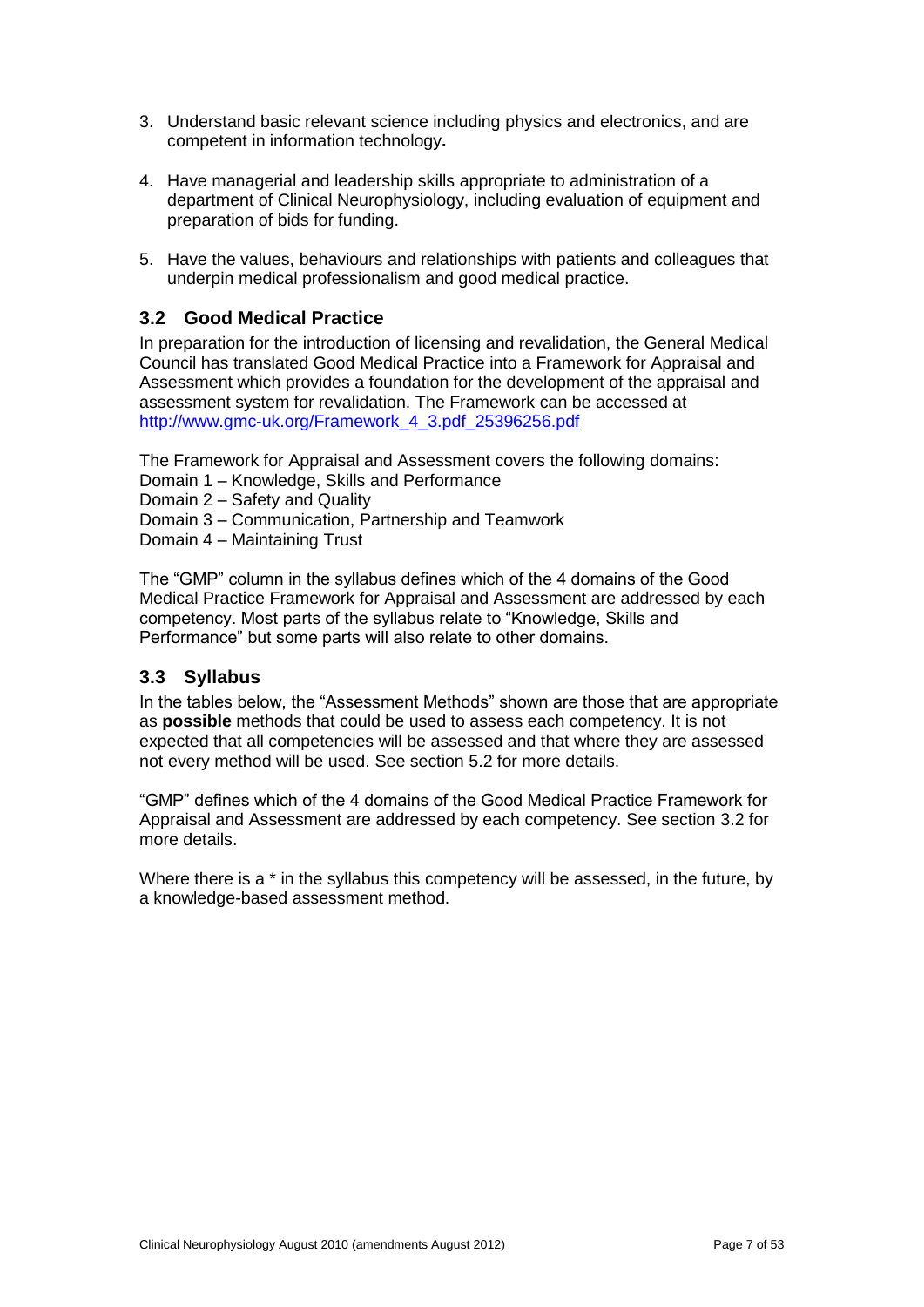# **Syllabus Table of Contents**

| 11. ADVANCED NERVE CONDUCTION AND ELECTROMYOGRAPHY  29 |  |
|--------------------------------------------------------|--|
|                                                        |  |
|                                                        |  |
|                                                        |  |
|                                                        |  |
|                                                        |  |
|                                                        |  |
|                                                        |  |
|                                                        |  |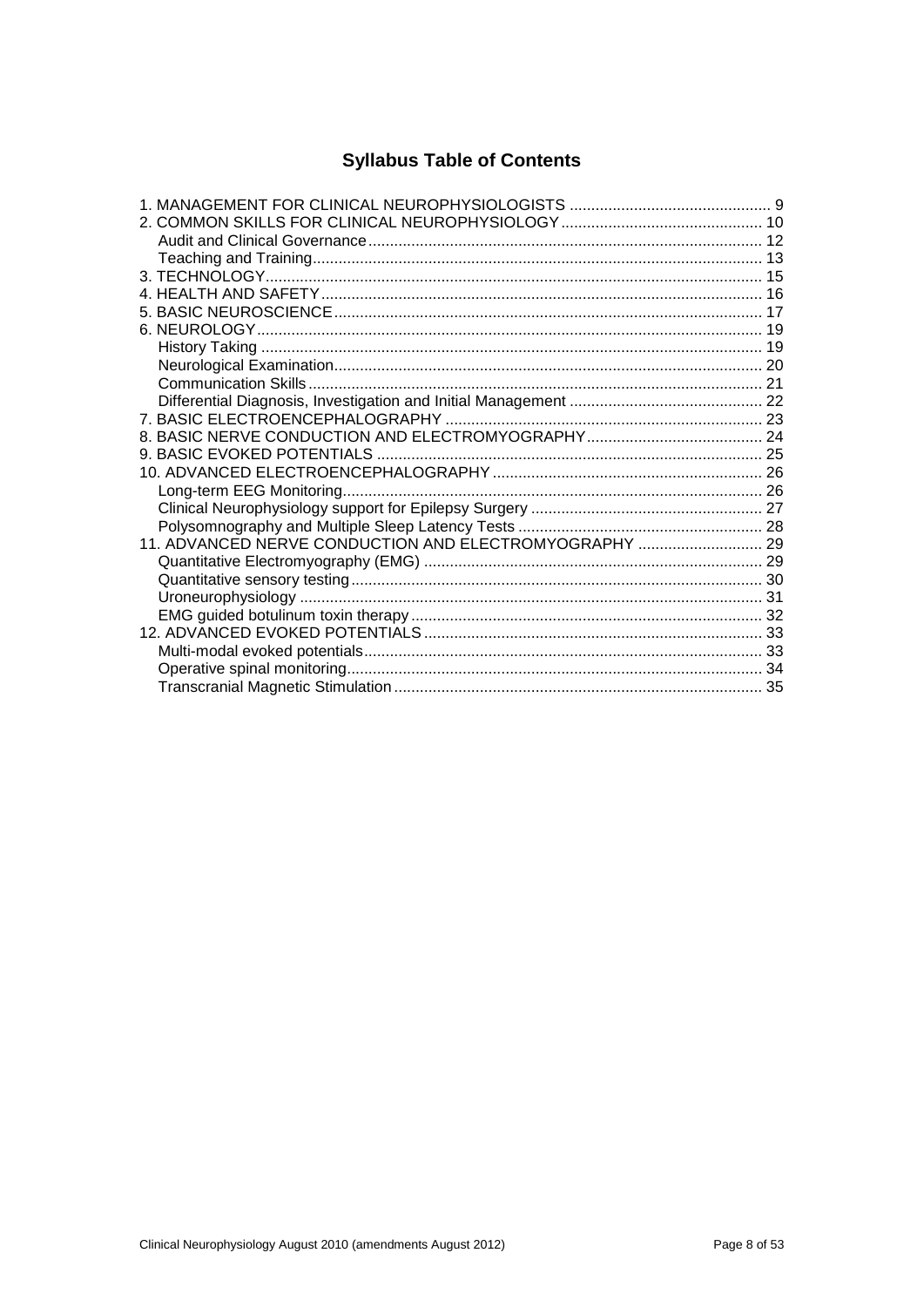# **1. MANAGEMENT FOR CLINICAL NEUROPHYSIOLOGISTS**

<span id="page-8-0"></span>**To enable the trainee to lead and manage a department of Clinical Neurophysiology and represent it in the wider health environment**

| <b>Knowledge</b>                                                                                                                                                                                                                   | <b>Assessment</b><br><b>Methods</b> | <b>GMP</b>   |
|------------------------------------------------------------------------------------------------------------------------------------------------------------------------------------------------------------------------------------|-------------------------------------|--------------|
| Training system, career structure, clinical and managerial roles of<br><b>Clinical Physiologists and Clinician Scientists</b>                                                                                                      | $CbD, *$                            | 1, 2, 3      |
| Costing of investigations and departments, financial targets and<br>commissioning for Clinical Neurophysiology                                                                                                                     | $CbD, *$                            | 1,2,3        |
| Resource management of physical and staff capacity, and<br>implications for workflow and non-financial targets                                                                                                                     | $CbD, *$                            | 1,2,3        |
| National and international quality standards                                                                                                                                                                                       | $CbD, *$                            | 1,2,3        |
| <b>Skills</b>                                                                                                                                                                                                                      |                                     |              |
| Understands how to manage a departmental budget                                                                                                                                                                                    | $CbD, *$                            | $\mathbf{1}$ |
| Appreciates the process of advising purchasers and providers on<br>commissioning and tendering to different manufacturers                                                                                                          | $CbD, *$                            | 1            |
| Maintains quality control of laboratory aspects of Clinical<br>Neurophysiology including maintenance of equipment, and liaising<br>with engineers                                                                                  | $CbD, *$                            | 1,2          |
| Maintains confidentiality and security of recorded data, clinical<br>databases and paper notes                                                                                                                                     | $CbD, *$                            | 1,4          |
| Contributes to integrated care with other clinical teams                                                                                                                                                                           | CbD                                 | 1,3          |
| Provides leadership for the Clinical Neurophysiology team of<br>physicians, Health Care Scientists, secretaries.                                                                                                                   | CbD                                 | 1,3          |
| Understands the training structures and educational requirements of<br>Health Care Scientists in Clinical Neurophysiology and assists in<br>development of Health Care Scientist careers, in conjunction with the<br>Service Lead. | $CbD, *$                            | 1,3          |
| Delegates effectively and ensures proper supervision of staff                                                                                                                                                                      | CbD                                 | 1,3          |
| <b>Behaviours</b>                                                                                                                                                                                                                  |                                     |              |
| Works with colleagues to best serve patient interests                                                                                                                                                                              | <b>MSF</b>                          | 1,3,4        |
| Acts with honesty and is trustworthy                                                                                                                                                                                               | <b>MSF</b>                          | 1,3,4        |
| Puts into effect systems to protect patients and improve heath care                                                                                                                                                                | <b>MSF</b>                          | 1,3,4        |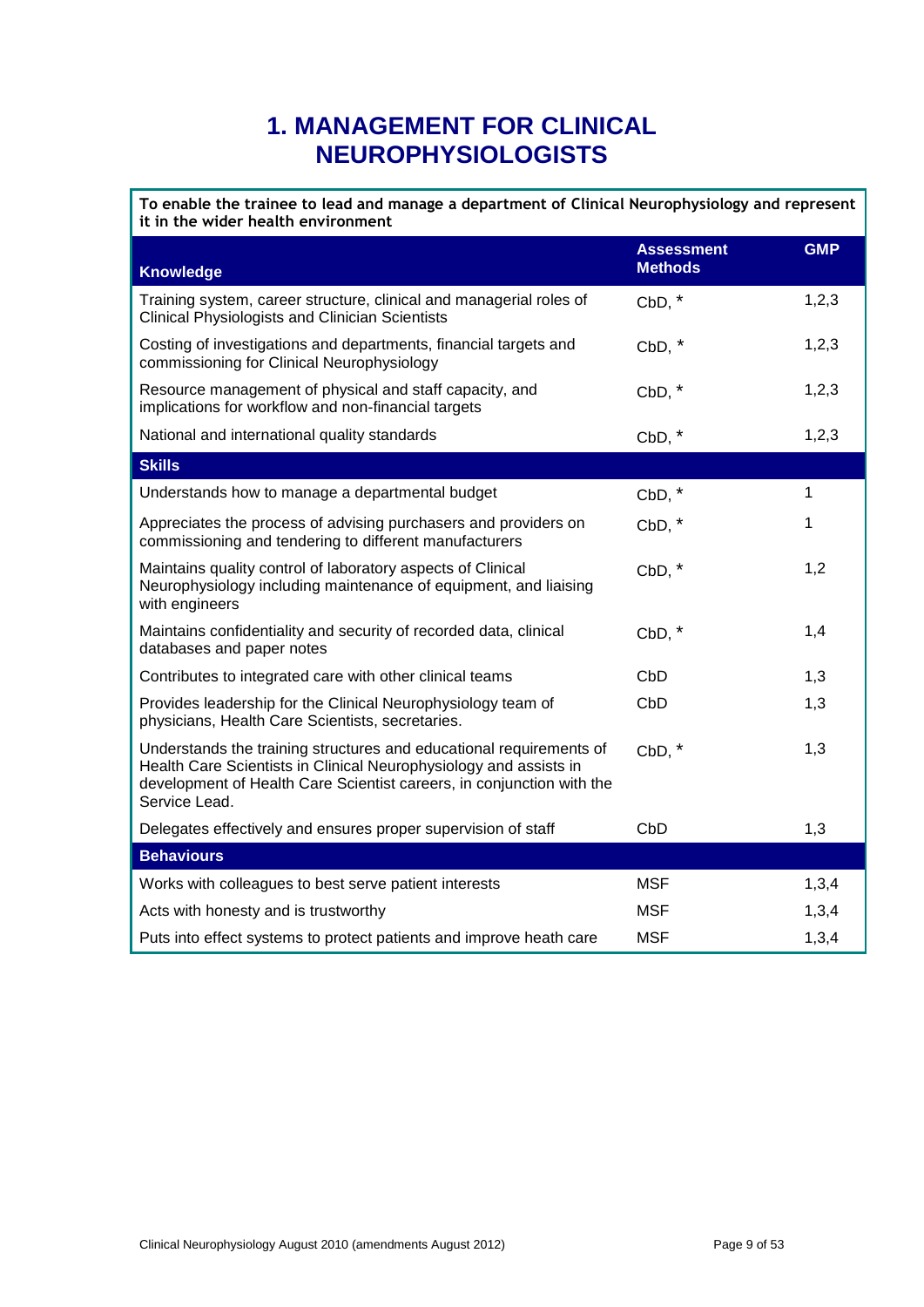# <span id="page-9-0"></span>**2. COMMON SKILLS FOR CLINICAL NEUROPHYSIOLOGY**

| To demonstrate the personal qualities required to plan, deliver and develop Clinical<br>Neurophysiology services.               |                                     |            |  |  |
|---------------------------------------------------------------------------------------------------------------------------------|-------------------------------------|------------|--|--|
| <b>Knowledge</b>                                                                                                                | <b>Assessment</b><br><b>Methods</b> | <b>GMP</b> |  |  |
| Systems which help the trainee and others to manage time and<br>workload effectively, including prioritization and delegation   | $\star$                             | 1, 3       |  |  |
| Mechanisms for service and technological development                                                                            | $\star$                             | 1,2,3      |  |  |
| Continuous medical education, development and life long learning                                                                | $^\star$                            | 1          |  |  |
| Factors' adversely affecting a doctor's and team performance and<br>methods to rectify these.                                   | *                                   | 1,2,4      |  |  |
| The local process for agreeing staff leave<br>(annual/professional/sick/carer) to ensure adequate staffing.                     | $\star$                             | 1,3        |  |  |
| Processes required for appraisal, revalidation and job planning.                                                                | *                                   | 1,4        |  |  |
| <b>Skills</b>                                                                                                                   |                                     |            |  |  |
| Identify own strengths and weaknesses.                                                                                          | MSF, PS                             | 1,3,4      |  |  |
| Develops understanding of personality styles and how different profiles<br>fit into a team.                                     | *                                   | 1,3        |  |  |
| Demonstrates personal commitment to improve own performance in<br>light of feedback and assessment.                             | MSF, PS                             | 1,3,4      |  |  |
| Regularly reviews and re-prioritises personal and team work load.                                                               | <b>MSF</b>                          | 1,3        |  |  |
| Obtains and acts upon feedback from variety of sources.                                                                         | <b>MSF</b>                          | 1,3        |  |  |
| Works effectively with other professionals and support workers.                                                                 | <b>MSF</b>                          | 1,3        |  |  |
| Participates in interdisciplinary team meetings.                                                                                | <b>MSF</b>                          | 1,3        |  |  |
| Aware of the trainee's own values and principles and how these may<br>differ from those of other individuals and groups.        | <b>MSF</b>                          | 1,3,4      |  |  |
| Identifies clinical and clerical tasks requiring attention.                                                                     | <b>MSF</b>                          | 1,3        |  |  |
| Estimates the time likely to be required for essential tasks and plans<br>accordingly.                                          | <b>MSF</b>                          | 1,3        |  |  |
| Organises and manages workload effectively and flexibly.                                                                        | <b>MSF</b>                          | 1,3        |  |  |
| Shows willingness to act as a leader, mentor, educator and role model.                                                          | <b>MSF</b>                          | 1,3        |  |  |
| <b>Behaviours</b>                                                                                                               |                                     |            |  |  |
| Displays self awareness, being aware of own values, principles,<br>assumptions, and by being able to learn from experiences.    | <b>MSF</b>                          | 1, 3       |  |  |
| Remains calm in stressful or high pressure situations and adopts a<br>timely, rational approach.                                | <b>MSF</b>                          | 1,3        |  |  |
| Recognises when self or others are falling behind and take steps to<br>rectify the situation.                                   | <b>MSF</b>                          | 1,3,4      |  |  |
| Demonstrates self management, organising and managing themselves<br>while taking account of the needs and priorities of others. | <b>MSF</b>                          | 1,3,4      |  |  |
| Learns through participating in continuing professional development<br>and from experience and feedback.                        | <b>MSF</b>                          | 1,3        |  |  |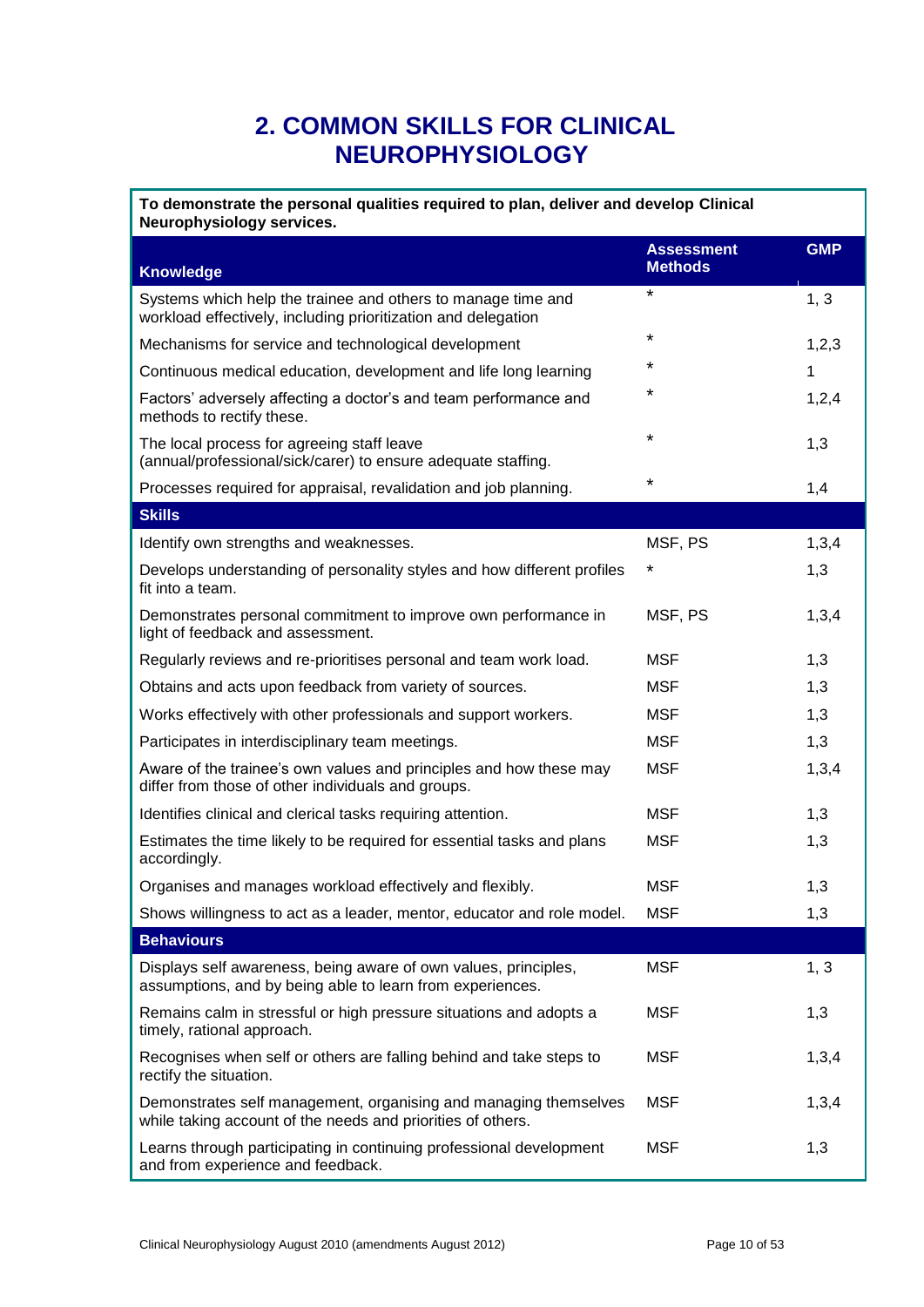| Acts with integrity, behaving in an open and ethical manner.          | MSF | 1.3.4 |
|-----------------------------------------------------------------------|-----|-------|
| Reflects regularly on own standards of medical practice in accordance | MSF | 1.4   |
| with guidance on licensing and revalidation.                          |     |       |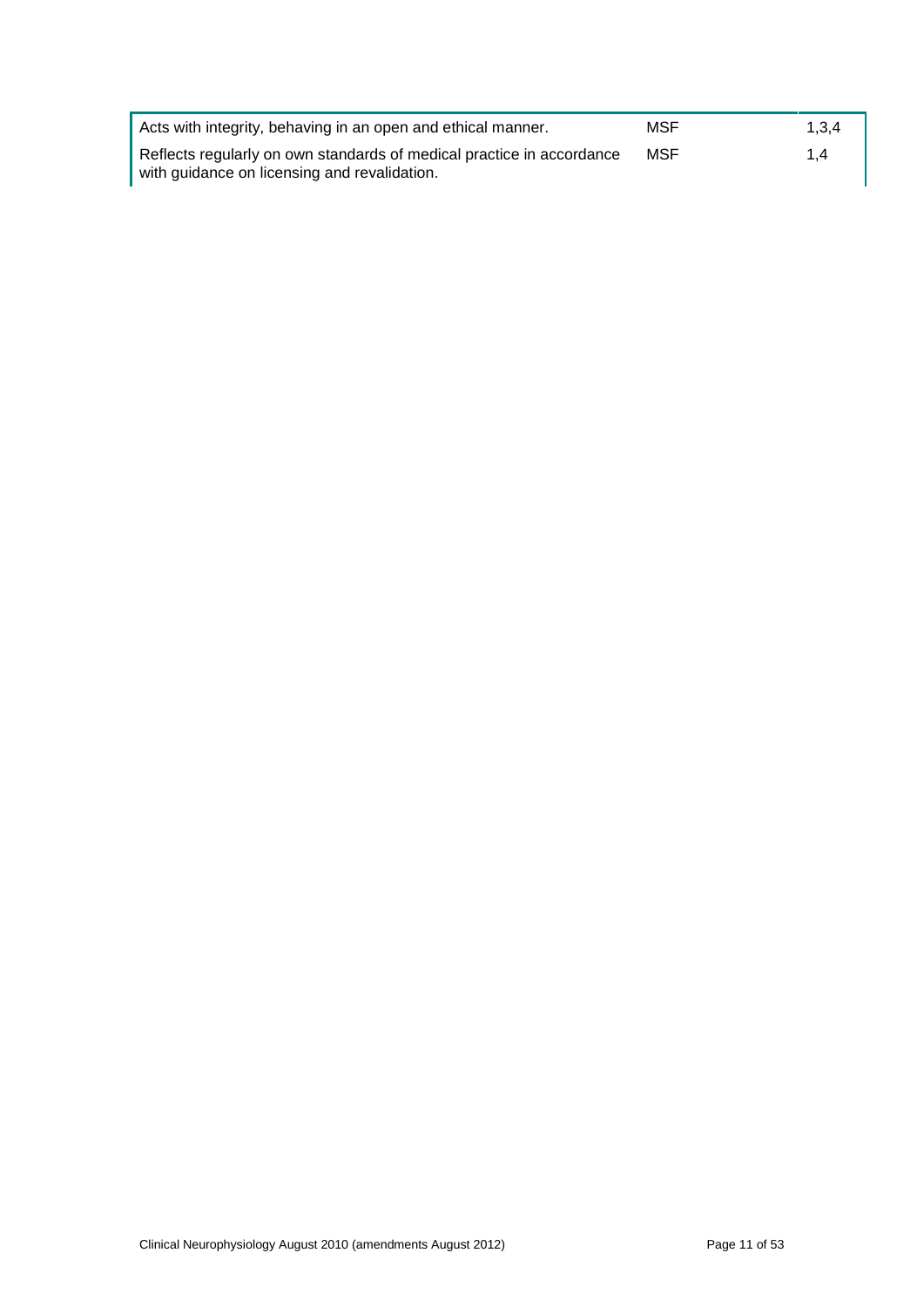# <span id="page-11-0"></span>**Audit and Clinical Governance**

| To understand Audit and Clinical Governance for Clinical Neurophysiology                                                                        |         |         |  |
|-------------------------------------------------------------------------------------------------------------------------------------------------|---------|---------|--|
| <b>Knowledge</b>                                                                                                                                |         |         |  |
| The different methods of obtaining data for audit including patient<br>feedback questionnaires, service sources and national reference<br>data. | MSF, AA | 1,2,3   |  |
| The role of audit (improving patient care and services, risk<br>management), and the steps involved in completing the audit cycle.              | MSF, AA | 1,2,3   |  |
| Local clinical governance and complaints procedures.                                                                                            | MSF, *  | 1,2,4   |  |
| The principles of risk assessment and management.                                                                                               | MSF, *  | 1,2,4   |  |
| The investigation of significant events, serious untoward incidents<br>and near misses, and learning from clinical incidents                    | MSF, *  | 1,2,4   |  |
| <b>Skills</b>                                                                                                                                   |         |         |  |
|                                                                                                                                                 |         |         |  |
| Able to design, implement, complete and report audit cycles, and to<br>participate in local and national audit.                                 | MSF, AA | 1,3     |  |
| Understands in clinical governance and to quality improvement<br>processes                                                                      | MSF, AA | 1       |  |
| Audit of personal and departmental/directorate/practice performance                                                                             | MSF, AA | 1       |  |
| Errors / discrepancy meetings                                                                                                                   | MSF, AA |         |  |
| Critical incident and near miss reporting                                                                                                       | MSF, AA | 1       |  |
| Local and national databases.                                                                                                                   | MSF, AA |         |  |
| <b>Behaviours</b>                                                                                                                               |         |         |  |
| Contributes to local and national audit                                                                                                         | AA      | 1, 3, 4 |  |
| Participates in clinical governance activities                                                                                                  | AA      | 1,4     |  |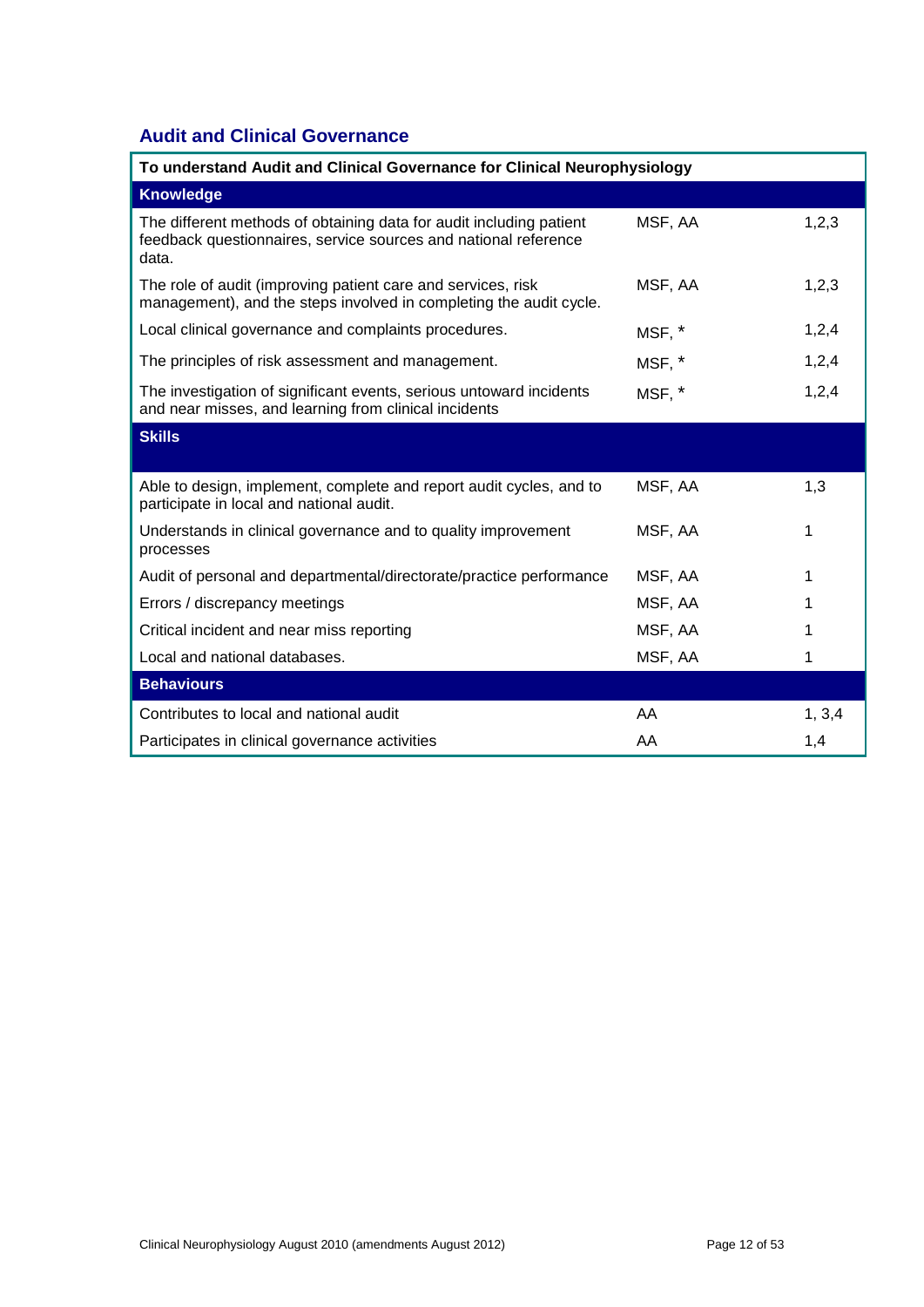## <span id="page-12-0"></span>**Teaching and Training**

**To develop the ability to teach to a variety of different audiences in a variety of different ways To be able to assess the quality of the teaching**

**To be able to train a variety of different trainees in a variety of different ways**

**To be able to plan and deliver a training programme with appropriate assessments**

| <b>Knowledge</b>                                                                                                                                                                                                          | <b>Assessment</b><br><b>Methods</b> | <b>GMP</b> |
|---------------------------------------------------------------------------------------------------------------------------------------------------------------------------------------------------------------------------|-------------------------------------|------------|
| Describes relevant educational theories and principles                                                                                                                                                                    | CbD                                 | 1          |
| Demonstrates knowledge of literature relevant to developments and<br>challenges in medical education and other sectors                                                                                                    | CbD                                 | 1          |
| Outlines the structure of an effective appraisal interview                                                                                                                                                                | CbD                                 | 1          |
| Defines the roles of the various bodies involved in medical education<br>and other sectors                                                                                                                                | CbD                                 | 1          |
| Differentiates between appraisal and assessment and performance<br>review and is aware of the need for both                                                                                                               | CbD                                 | 1          |
| Outlines the role of workplace-based assessments, the assessment<br>tools in use, their relationship to course learning outcomes, the<br>factors that influence their selection and the need for monitoring<br>evaluation | CbD                                 | 1          |
| Outlines the appropriate local course of action to assist a trainee<br>experiencing difficulty in making progress within their training<br>programme                                                                      | CbD                                 | 1          |
| <b>Skills</b>                                                                                                                                                                                                             |                                     |            |
| Is able to critically evaluate relevant educational literature                                                                                                                                                            | CbD                                 | 1          |
| Varies teaching format and stimulus, as appropriate to situation and<br>subject                                                                                                                                           | CbD, TO                             | 1          |
| Provides effective and appropriate feedback after teaching, and<br>promotes learner reflection                                                                                                                            | CbD, MSF                            | 1          |
| Conducts developmental conversations as appropriate, for example,<br>appraisal, supervision, mentoring                                                                                                                    | CbD, MSF                            | 1          |
| Demonstrates effective lecture, presentation, small group and<br>bedside teaching sessions                                                                                                                                | CbD, MSF, TO                        | 1, 3       |
| Provides appropriate career support, or refers trainee to an<br>alternative effective source of career information                                                                                                        | CbD, MSF                            | 1, 3       |
| Participates in strategies aimed at improving patient education e.g.<br>talking at support group meetings                                                                                                                 | CbD, MSF, TO                        | 1          |
| Is able to lead departmental teaching programmes, including journal<br>clubs                                                                                                                                              | CbD, TO                             | 1          |
| Recognises the trainee in difficulty and takes appropriate action,<br>including where relevant referral to other services                                                                                                 | CbD                                 | 1          |
| Is able to identify and plan learning activities in the workplace                                                                                                                                                         | CbD, TO                             |            |
| <b>Behaviour</b>                                                                                                                                                                                                          |                                     |            |
| In discharging educational duties acts to maintain the dignity and<br>safety of patients at all times                                                                                                                     | CbD, MSF, TO                        | 1, 4       |
| Recognises the importance of the role of the physician as an<br>educator within the multi-professional healthcare team and uses                                                                                           | CbD, MSF                            | 1          |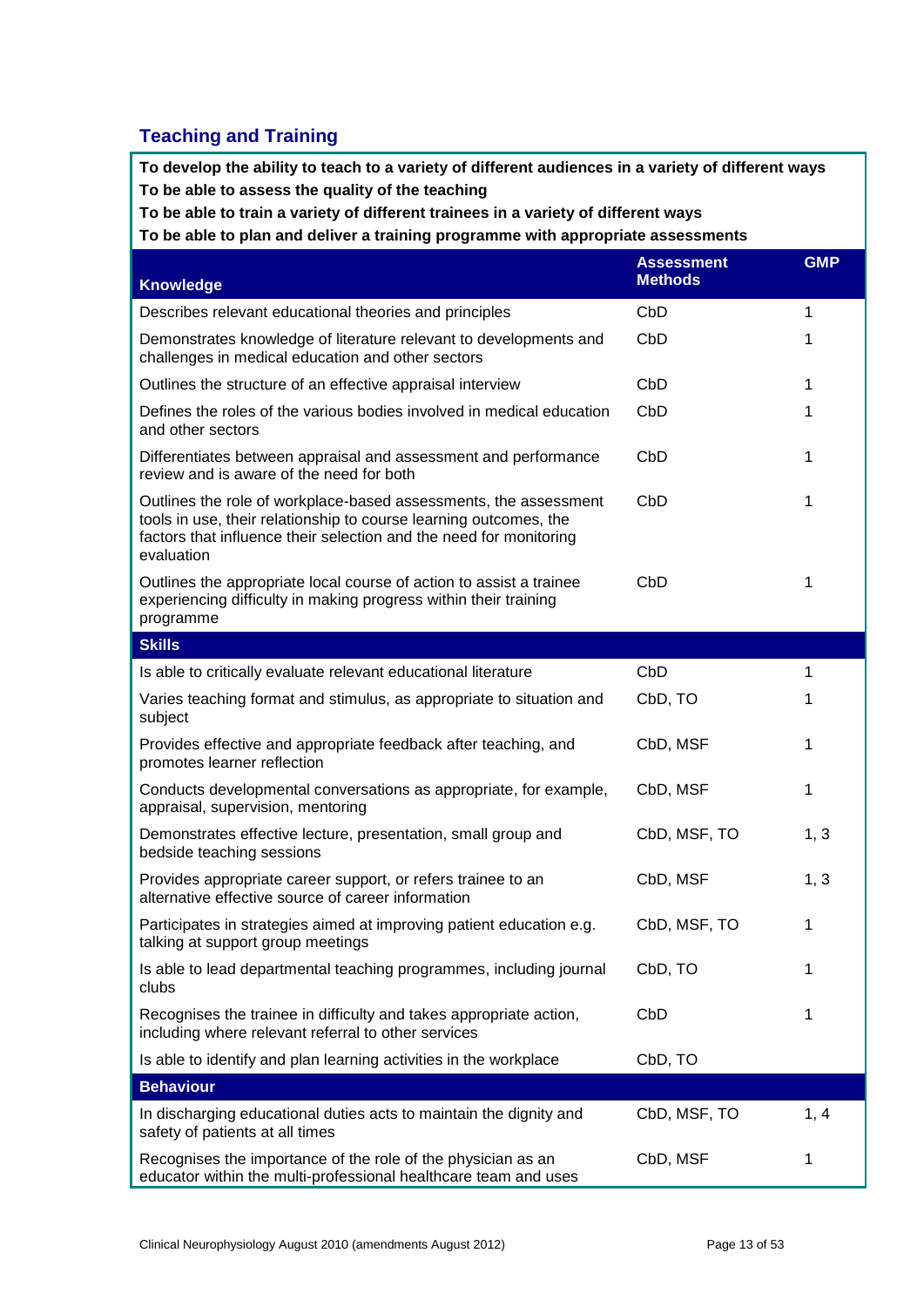| medical education to enhance the care of patients                                                                                                                                                  |              |      |
|----------------------------------------------------------------------------------------------------------------------------------------------------------------------------------------------------|--------------|------|
| Balances the needs of service delivery with education                                                                                                                                              | CbD, MSF     |      |
| Demonstrates willingness to teach trainees and other health and<br>social workers in a variety of settings to maximise effective<br>communication and practical skills and to improve patient care | CbD, MSF, TO |      |
| Encourages discussions with colleagues in clinical settings to share<br>knowledge and understanding                                                                                                | CbD, MSF, TO | 1, 3 |
| Maintains honesty and objectivity during appraisal and assessment                                                                                                                                  | CbD, MSF     | 1    |
| Shows willingness to participate in workplace-based assessments<br>and demonstrates a clear understanding of their purpose                                                                         | CbD, MSF     |      |
| Shows willingness to take up formal training as a trainer and<br>responds to feedback obtained after teaching sessions                                                                             | CbD, MSF, TO | 1, 3 |
| Demonstrates a willingness to become involved in the wider medical<br>education activities and fosters an enthusiasm for medical education<br>activity in others                                   | CbD, MSF, TO | 1    |
| Recognises the importance of personal development as a role model<br>to guide trainees in aspects of good professional behaviour                                                                   | CbD, MSF     | 1    |
| Demonstrates a willingness to advance own educational capability<br>through continuous learning                                                                                                    | CbD, MSF     | 1    |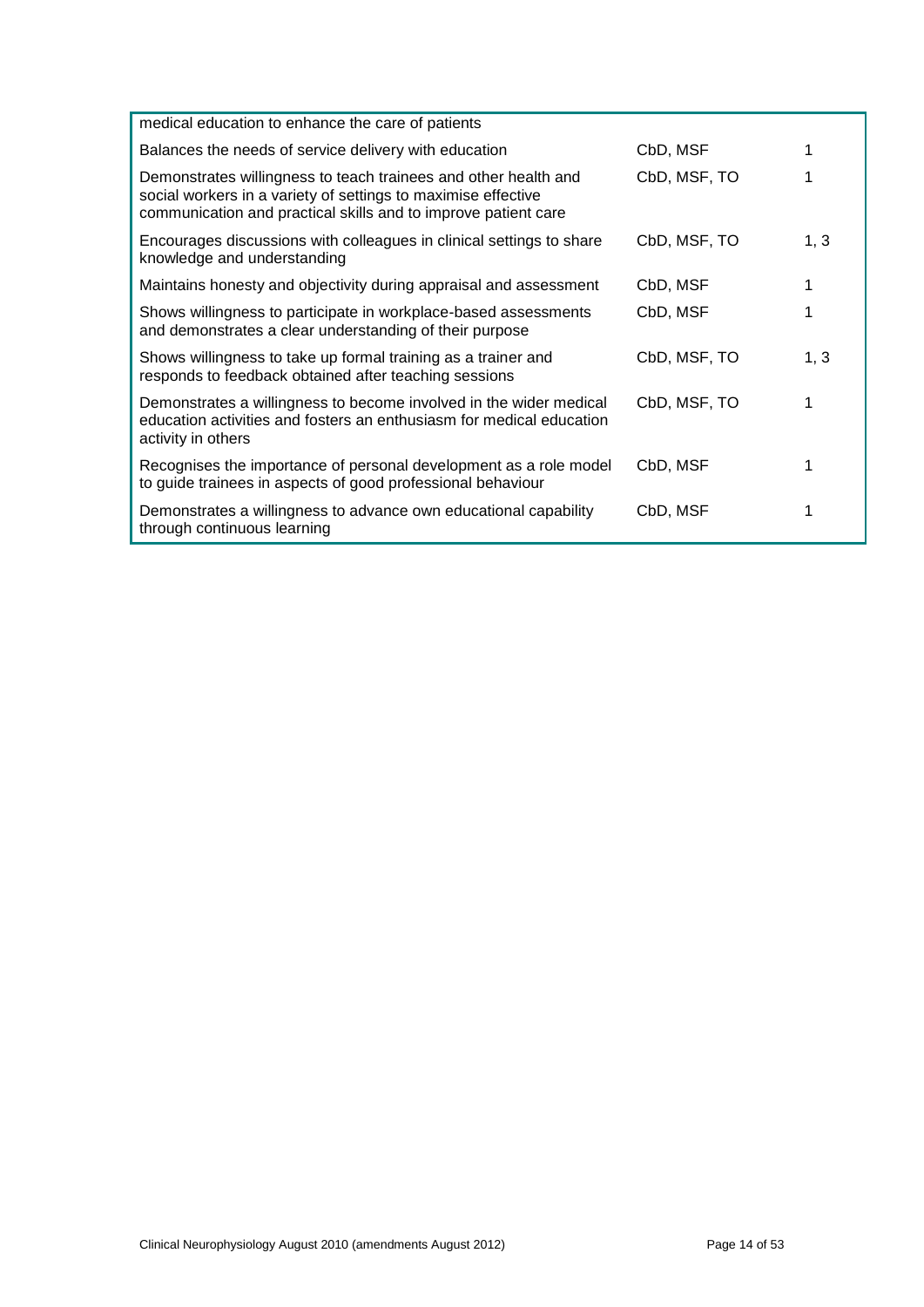# **3. TECHNOLOGY**

<span id="page-14-0"></span>

| To understand and utilise the technology which underpins practice of Clinical Neurophysiology                                                 |                                     |            |  |
|-----------------------------------------------------------------------------------------------------------------------------------------------|-------------------------------------|------------|--|
| <b>Knowledge</b>                                                                                                                              | <b>Assessment</b><br><b>Methods</b> | <b>GMP</b> |  |
| Measurement techniques, electrodes and transducers                                                                                            | $\star$                             | 1,2        |  |
| Analogue-to-digital and digital-to-analogue conversion, effects of time<br>and voltage resolution, aliasing                                   | $\star$                             | 1,2        |  |
| Amplifiers and their characteristics                                                                                                          | $\star$                             | 1          |  |
| Stimulators                                                                                                                                   | $\star$                             | 1,2        |  |
| Signal processing including: averaging; trigger and delay techniques;<br>Fourier and spectral analysis; brain mapping                         | $\star$                             | 1          |  |
| Component parts of recording systems                                                                                                          | $\star$                             | 1          |  |
| Computer technology                                                                                                                           | $\star$                             | 1          |  |
| Information technology including Data Protection Act, general and<br>specialised software used in departments, analysis and research<br>tools | $\star$                             | 1,2        |  |
| Simple testing and repair of equipment                                                                                                        | $\star$                             | 1,2        |  |
| Safety and legal issues surrounding equipment                                                                                                 | $\star$                             | 1,2        |  |
| <b>Skills</b>                                                                                                                                 |                                     |            |  |
| Makes rational purchasing decisions of recording and administrative<br>systems                                                                | $\star$                             | 1,3        |  |
| Designs, implements and monitors safety standards                                                                                             | $\star$                             | 1,2,4      |  |
| Recognises artefacts                                                                                                                          | DOPS, *                             | 1          |  |
| Assesses and utilises new technologies                                                                                                        | DOPS, *                             | 1          |  |
| Participates in supervision and training of non medical and medical<br>staff in basic technology                                              | *                                   | 1,3        |  |
| Observes legal and professional requirements for safe use of<br>technology                                                                    | $\star$                             | 1,2,4      |  |
| <b>Behaviours</b>                                                                                                                             |                                     |            |  |
| Keeps knowledge current by continuous medical education                                                                                       | <b>MSF</b>                          | 1          |  |
| Knows limits of own knowledge and when to seek assistance                                                                                     | <b>MSF</b>                          | 1          |  |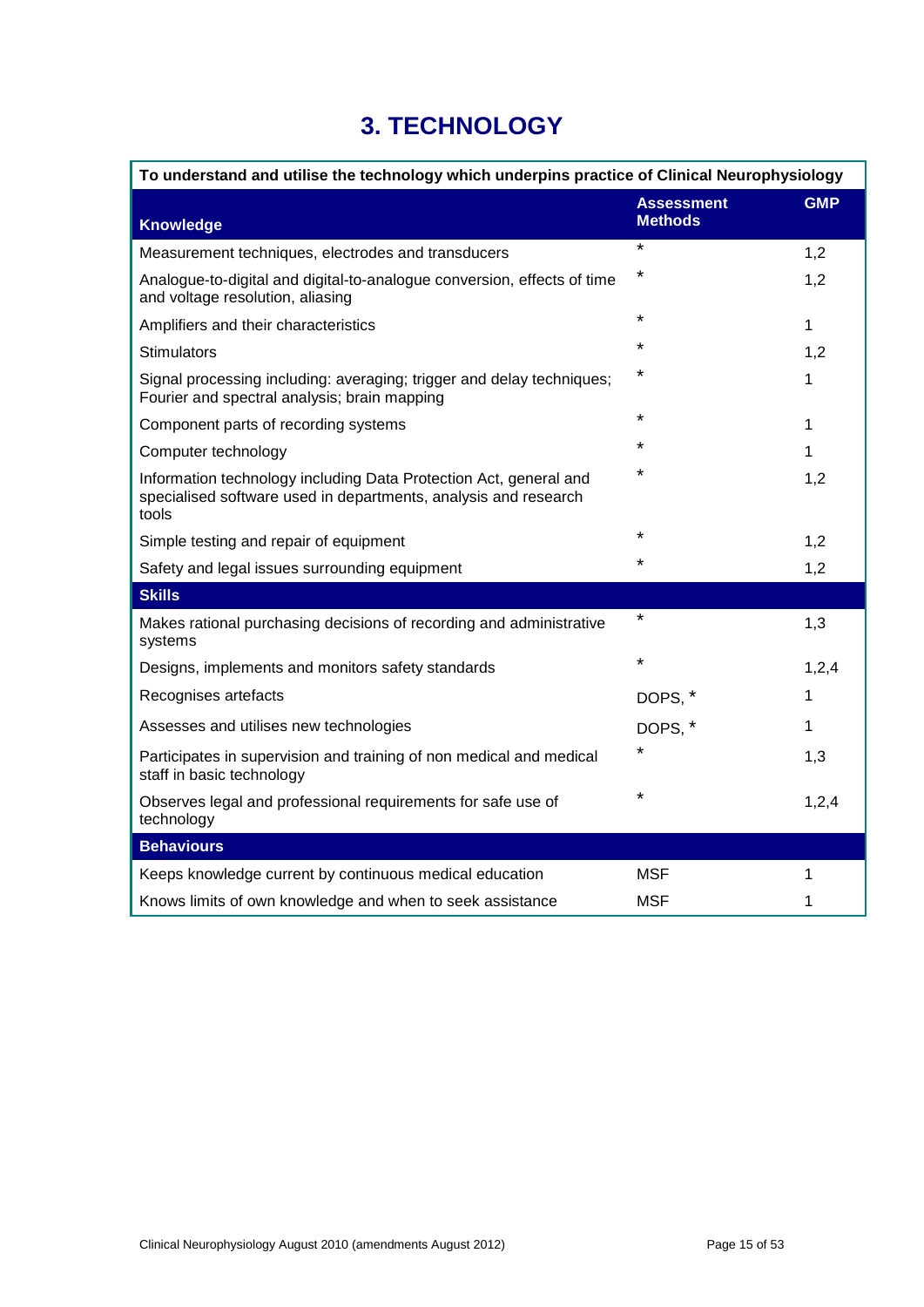# **4. HEALTH AND SAFETY**

<span id="page-15-0"></span>**To enable the trainee to be conversant with and implement measures that ensures the safe working of a Department of Clinical Neurophysiology for staff and patients**

| <b>Knowledge</b>                                                                                                                                        | <b>Assessment</b><br><b>Methods</b> | <b>GMP</b> |
|---------------------------------------------------------------------------------------------------------------------------------------------------------|-------------------------------------|------------|
| Hazards relating to the use of medical equipment (electrical and<br>magnetic)                                                                           | DOPS, *                             | 1,2        |
| Hygiene and sterilisation procedures, procedures for prevention of<br>cross infection including MRSA, Hepatitis B, HIV, prion diseases<br>including CJD | $\star$                             | 1,2        |
| Control of substances hazardous to health (COSHH regulations)                                                                                           | $\star$                             | 1,2        |
| Procedures relating to specific clinical situations: pacemakers, anti-<br>coagulant therapy, theatre work, withdrawal of anti-epileptic<br>medication   | *, DOPS                             | 1,2        |
| Manual handling                                                                                                                                         | $\star$                             | 1,2        |
| Needle stick injury - prevention and action on occurrence                                                                                               | *, DOPS                             | 1,2        |
| <b>Skills</b>                                                                                                                                           |                                     |            |
| Demonstrates safe practice of clinical procedures and when using<br>equipment in a range of clinical settings                                           | <b>DOPS</b>                         | 1,2,3      |
| <b>Behaviours</b>                                                                                                                                       |                                     |            |
| Makes patient and staff safety the top priority                                                                                                         | MSF                                 | 1,2,3,4    |
| Assures quality by clinical governance and significant event reporting                                                                                  | <b>MSF</b>                          | 1,2,3,4    |
| Follows local and national health and safety guidelines                                                                                                 | <b>MSF</b>                          | 1,2,3,4    |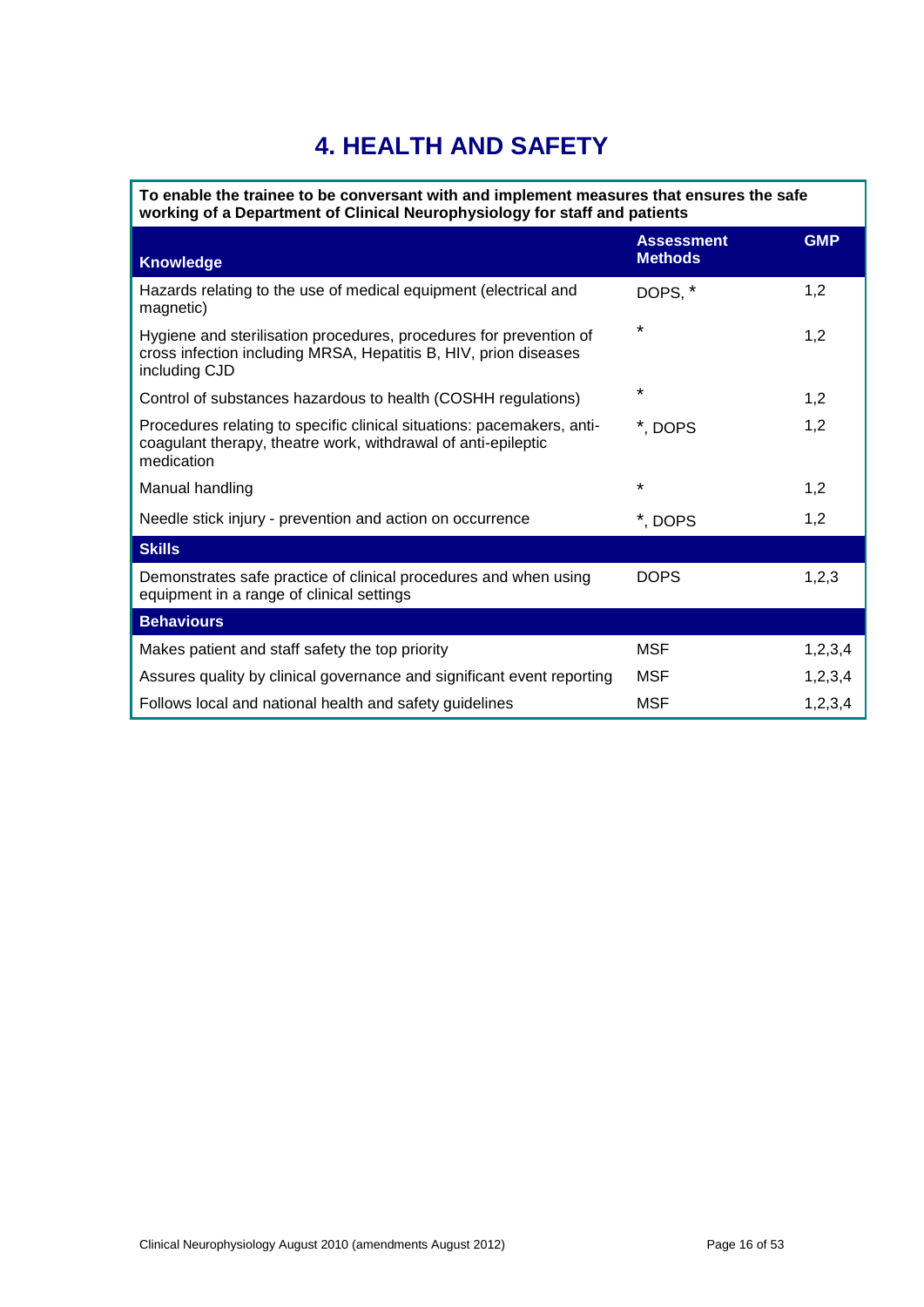# **5. BASIC NEUROSCIENCE**

<span id="page-16-0"></span>**To acquire and reinforce knowledge of basic neuroanatomy, neurophysiology, neuropharmacology and neuropathology** 

| <b>Knowledge</b>                                                                                                                                     | <b>Assessment</b><br><b>Methods</b> | <b>GMP</b> |
|------------------------------------------------------------------------------------------------------------------------------------------------------|-------------------------------------|------------|
| Neuroanatomy                                                                                                                                         | $\star$                             | 1          |
| Knowledge of the major subdivisions of the central and peripheral<br>nervous systems                                                                 |                                     |            |
| Fibre tracts and nuclei                                                                                                                              | *                                   | 1          |
| Cortical subdivision and function                                                                                                                    | ¥                                   |            |
| Visual, sensory, auditory and motor pathways                                                                                                         | *                                   |            |
| Basal ganglia                                                                                                                                        | ¥                                   | 1          |
| Cerebellum                                                                                                                                           | ¥                                   |            |
| Autonomic nervous system                                                                                                                             | *                                   |            |
| Vascular supply to the brain                                                                                                                         | *                                   |            |
| Maturation of the nervous system                                                                                                                     | *                                   |            |
| Neurophysiology                                                                                                                                      | $\star$                             |            |
| Basic knowledge of nerve conduction from ion channel function to the<br>massed responses of nerve trunks, fibre tracts and nuclei.                   |                                     |            |
| Synaptic function (inhibitory and excitatory) and the neuromuscular<br>junction.                                                                     | *                                   | 1          |
| Different motor unit types.                                                                                                                          | ¥                                   |            |
| Motor control and the cerebellum.                                                                                                                    | *                                   |            |
| Visual, auditory and somatosensory physiology from receptor to<br>cortex.                                                                            | *                                   |            |
| Biophysics of nerve stimulation (electrical and magnetic) and<br>recording                                                                           |                                     |            |
| Neuropharmacology                                                                                                                                    | ¥                                   | 1          |
| Central nervous system neurotransmitters and drugs which modulate<br>them.                                                                           |                                     |            |
| Mode of action of drugs affecting the central and peripheral nervous<br>systems                                                                      | *                                   |            |
| Neuropathology                                                                                                                                       | *                                   | 1          |
| Reactions of peripheral and central nervous systems to disease:<br>tumours, infections, inflammation, infarction and immune mediated<br>mechanisms.  |                                     |            |
| Demyelination and degeneration in the central nervous system;<br>ephaptic transmission                                                               | *                                   | 1          |
| Pathophysiology of epilepsy; mechanisms of excessive or<br>hypersynchronous neural activity and of the generalised cortico-<br>reticular epilepsies. | *                                   | 1          |
| Demyelination, degeneration and regeneration in the peripheral<br>nervous system.                                                                    | *                                   | 1          |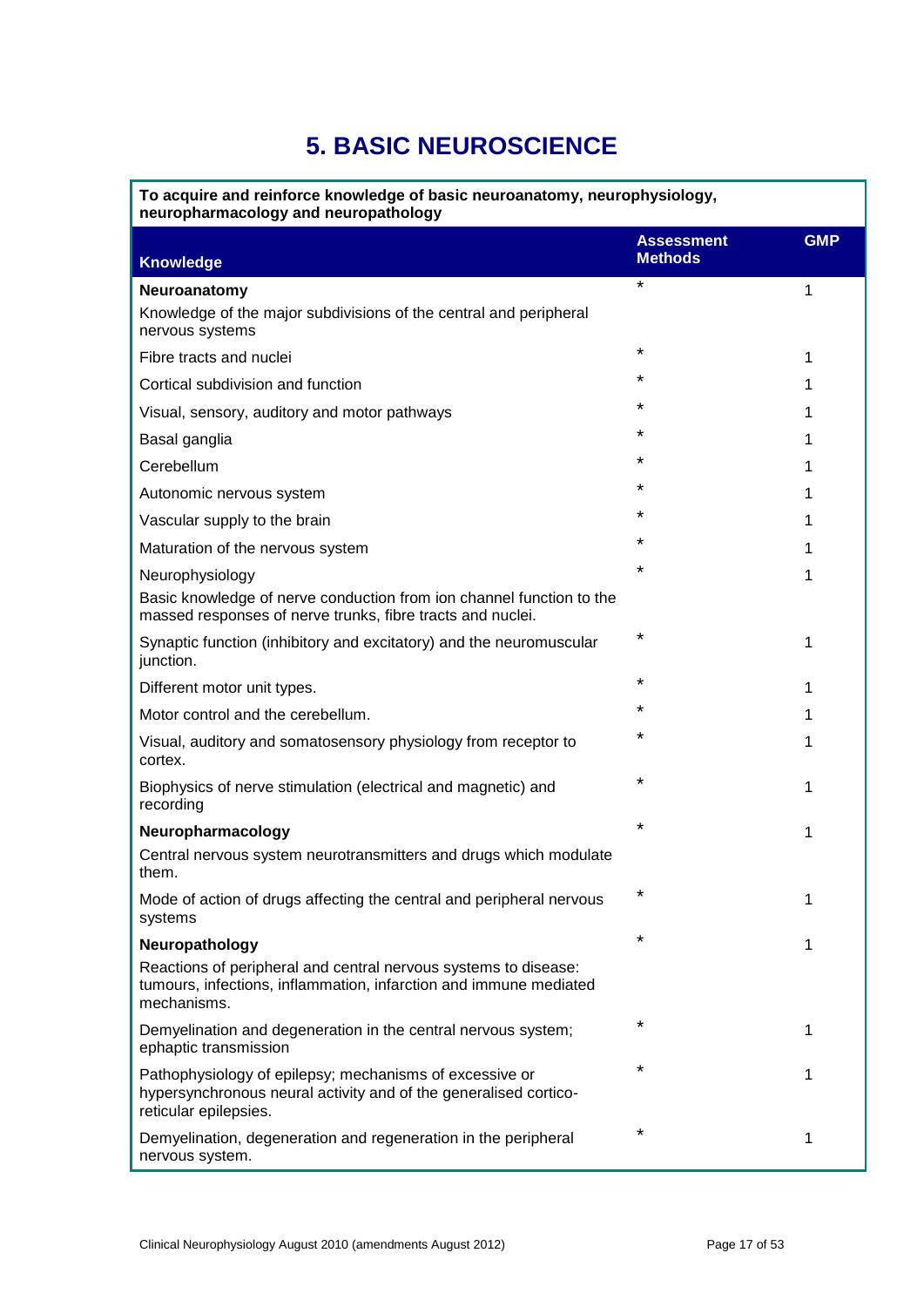| How nerve conduction can be affected by pathology, particularly<br>axonal degeneration and demyelination; how these two basic types of<br>neuropathic abnormalities may be differentiated, and how they may<br>overlap and inter-relate. | *, DOPS    |         |
|------------------------------------------------------------------------------------------------------------------------------------------------------------------------------------------------------------------------------------------|------------|---------|
| Changes in nerve conduction and needle EMG in neuropathic and<br>myopathic conditions                                                                                                                                                    | *, DOPS    |         |
| Temporal evolution of EMG and nerve conduction findings after<br>complete and partial nerve injury.                                                                                                                                      | *, DOPS    | 1       |
| Different patterns of neuropathies and the ways in which peripheral<br>neuropathies may present (diffuse sensori-motor predominantly<br>sensory, predominantly motor (with conduction block), multifocal.                                | *, DOPS    |         |
| Patterns and distribution of myopathic disorders.                                                                                                                                                                                        | *, DOPS    | 1       |
| Pre- and post-synaptic defects of neuromuscular transmission                                                                                                                                                                             | *, DOPS    |         |
| <b>Skills</b>                                                                                                                                                                                                                            |            |         |
| interprets the findings of Clinical Neurophysiology investigations at<br>their most basic level i.e. localisation in the nervous system and the<br>mechanisms of pathogenesis                                                            | *, DOPS    | 1       |
| <b>Behaviours</b>                                                                                                                                                                                                                        |            |         |
| Maintains knowledge by continuing medical education                                                                                                                                                                                      | <b>MSF</b> | 1, 2, 4 |
| Participates in basic neuroscience teaching sessions, at national,<br>regional and local levels                                                                                                                                          | KSF, *     | 1,2,4   |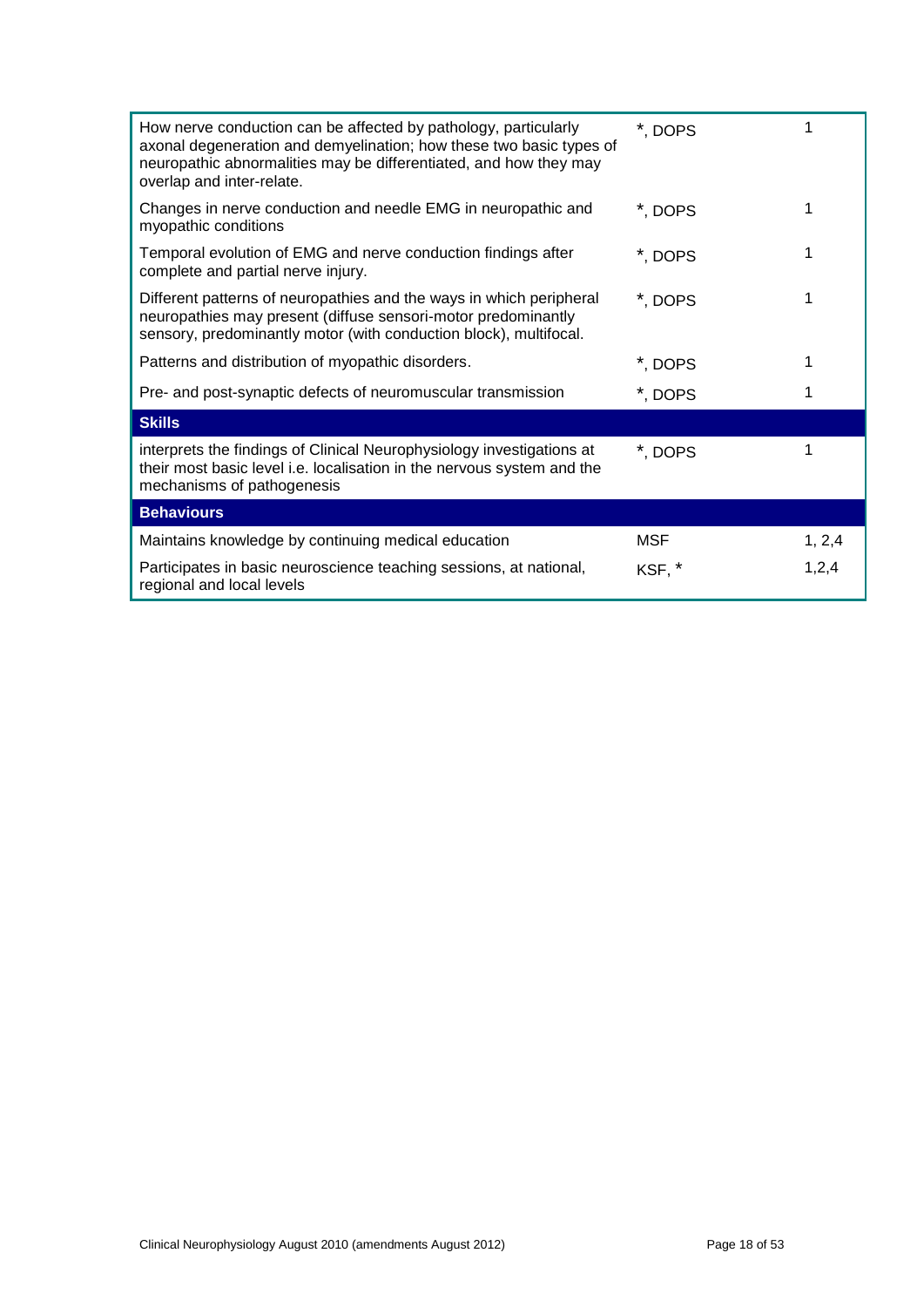# **6. NEUROLOGY**

# **CORE NEUROLOGICAL COMPETENCIES**

# <span id="page-18-1"></span><span id="page-18-0"></span>**History Taking**

| To enable the trainee to a clinical history focussing on the patient's complaint                                                                                                       |                                     |            |
|----------------------------------------------------------------------------------------------------------------------------------------------------------------------------------------|-------------------------------------|------------|
| <b>Knowledge</b>                                                                                                                                                                       | <b>Assessment</b><br><b>Methods</b> | <b>GMP</b> |
| Scope of the neurological history.                                                                                                                                                     | mini-CEX, CbD                       | 1,2,3,4    |
| Understanding of the differences between open and closed<br>questioning                                                                                                                | mini-CEX, CbD                       | 1,2,3,4    |
| Recognises the importance of social and cultural issues and practices<br>that may have an impact on health                                                                             | mini-CEX, CbD                       | 1,2,3,4    |
| <b>Skills</b>                                                                                                                                                                          |                                     |            |
| Takes an appropriate, focussed and comprehensive history, including<br>where appropriate information from others, and communicates this<br>verbally or in writing and in summary form. | mini-CEX, CbD                       | 1,2,3,4    |
| Communicates effectively with patients from diverse backgrounds and<br>those with special communication needs, such as the need for<br>interpreters                                    | mini-CEX, CbD                       | 1,3,4      |
| Where values and perceptions of health and health promotion<br>conflict, facilitates balanced and mutually respectful decision making                                                  | mini-CEX, CbD                       | 1,3,4      |
| <b>Behaviour</b>                                                                                                                                                                       |                                     |            |
| Listens to and deals with complex patients (e.g. angry or distressed<br>patient).                                                                                                      | mini-CEX, CbD, MSF                  | 1,2,3,4    |
| Uses of an interpreter appropriately for patients & families when<br>English is not their first language.                                                                              | mini-CEX, MSF                       | 1,2,3,4    |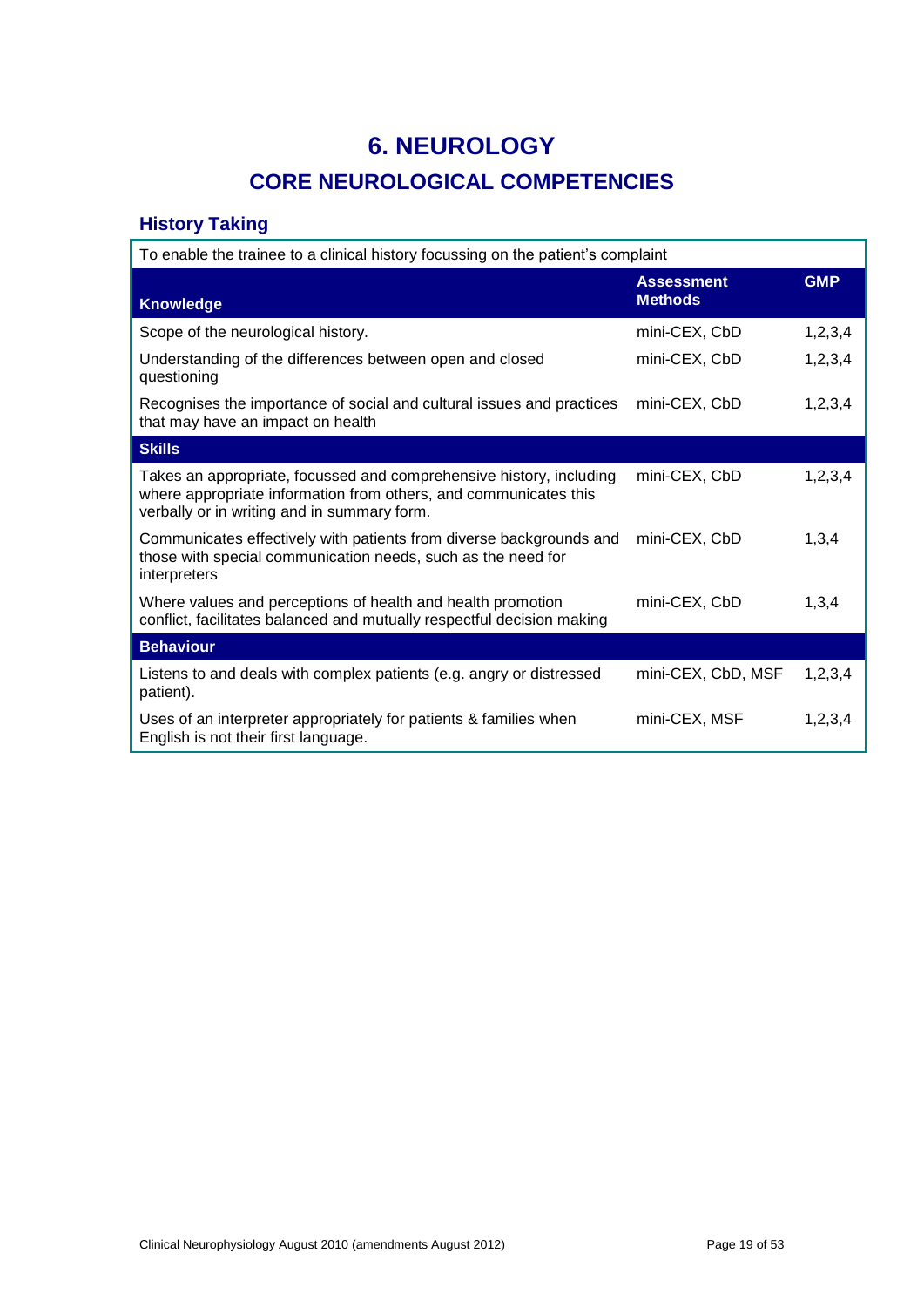# <span id="page-19-0"></span>**Neurological Examination**

| To enable the trainee to elicit the neurological signs relevant to the patient's complaint                                                                                                                                            |                           |            |
|---------------------------------------------------------------------------------------------------------------------------------------------------------------------------------------------------------------------------------------|---------------------------|------------|
| <b>Knowledge</b>                                                                                                                                                                                                                      | <b>Assessment Methods</b> | <b>GMP</b> |
| The scope of neurological signs, particularly relating to the conditions<br>regularly encountered by clinical neurophysiologists (diseases of the<br>peripheral nervous system, disorders of consciousness and multiple<br>sclerosis) | mini-CEX, CbD             | 1,2,3,4    |
| <b>Skills</b>                                                                                                                                                                                                                         |                           |            |
| Undertakes an appropriate, focussed and comprehensive<br>examination of mental and physical state and communicates this<br>verbally or in writing and in summary form.                                                                | mini-CEX, CbD             | 1, 2, 3, 4 |
| Comprehends constraints (including those that are cultural or social)<br>to performing physical examination and strategies that may be used<br>to overcome them                                                                       | mini-CEX, CbD             | 1, 3, 4    |
| <b>Behaviour</b>                                                                                                                                                                                                                      |                           |            |
| Uses a chaperone where appropriate                                                                                                                                                                                                    | mini-CEX, CbD,<br>MSF, PS | 1,2,3,4    |
| Respects patient's personal dignity                                                                                                                                                                                                   | mini-CEX, CbD,<br>MSF, PS | 1, 2, 3, 4 |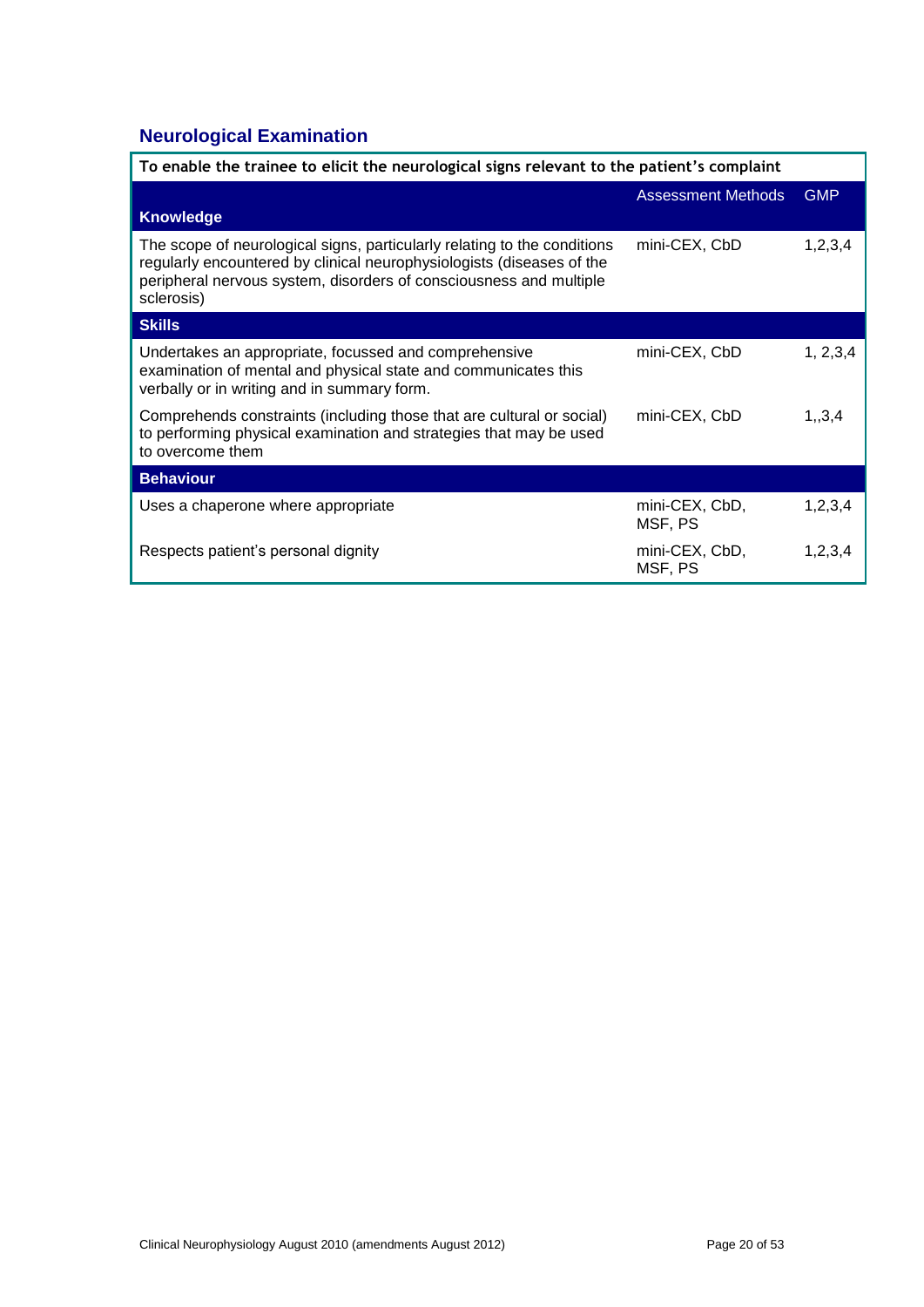# <span id="page-20-0"></span>**Communication Skills**

| To enable the trainee to communicate the clinical aspects of a patient's condition to the patient<br>and other health care workers                                                                                    |                                     |            |
|-----------------------------------------------------------------------------------------------------------------------------------------------------------------------------------------------------------------------|-------------------------------------|------------|
| <b>Knowledge</b>                                                                                                                                                                                                      | <b>Assessment</b><br><b>Methods</b> | <b>GMP</b> |
| Communication in the English language, verbally and in writing.                                                                                                                                                       | mini-CEX, CbD                       | 1,2,3,4    |
| <b>Skills</b>                                                                                                                                                                                                         |                                     |            |
| Produces legible case notes.                                                                                                                                                                                          | mini-CEX, CbD, MSF                  | 1, 2, 3, 4 |
| Negotiates with patients, relatives and fellow healthcare professionals                                                                                                                                               | mini-CEX, CbD, MSF                  | 1, 2, 3, 4 |
| Dictates reports and other clinical correspondence                                                                                                                                                                    | mini-CEX, CbD, MSF                  | 1, 2, 3, 4 |
| Shows consideration and time to those with visual, auditory and other<br>impairments.                                                                                                                                 | mini-CEX, CbD, MSF                  | 1,2,3,4    |
| Respond to people in an ethical, honest and non-judgmental manner                                                                                                                                                     | mini-CEX, CbD, MSF                  | 1,2,3,4    |
| Adopt assessments and interventions that are inclusive, respectful of<br>diversity and patient-centred                                                                                                                | mini-CEX, CbD, MSF                  | 1, 2, 3, 4 |
| Listen actively and question sensitively to guide the patient and to<br>clarify information in particular with regard to matters that they may<br>find it difficult to discuss, e.g. domestic violence or other abuse | mini-CEX, CbD, MSF                  | 1, 3, 4    |
| Identify opportunities to promote changes in lifestyle and other<br>actions which will positively improve health, e.g. to encourage<br>smoking cessation and/or weight reduction                                      | mini-CEX, CbD, MSF                  | 1, 2, 3, 4 |
| Work collaboratively with other agencies, e.g. occupational health<br>service, to improve the health of individual patients and communities,<br>and help patients to remain at or return to work whenever appropriate | mini-CEX, CbD, MSF                  | 1, 3       |
| Encourage patients to remain at or return to work whenever<br>appropriate                                                                                                                                             | mini-CEX, CbD, MSF                  | 1, 3       |
| <b>Behaviour</b>                                                                                                                                                                                                      |                                     |            |
| Communicates effectively with patients, their family and carers and<br>other staff with appropriate regard for confidentiality.                                                                                       | <b>MSF</b>                          | 1,2,3,4    |
| Considers cultural, religious & educational background of individuals                                                                                                                                                 | <b>MSF</b>                          | 1,2,3,4    |
| Gives a prognosis, explains the patient's condition, breaks bad news,<br>obtains full and informed consent for investigations and treatment in a<br>way that can be understood by the patient.                        | <b>MSF</b>                          | 1, 2, 3, 4 |
| Summarises the clinical case in a coherent manner to clinical<br>colleagues.                                                                                                                                          | <b>MSF</b>                          | 1,2,3,4    |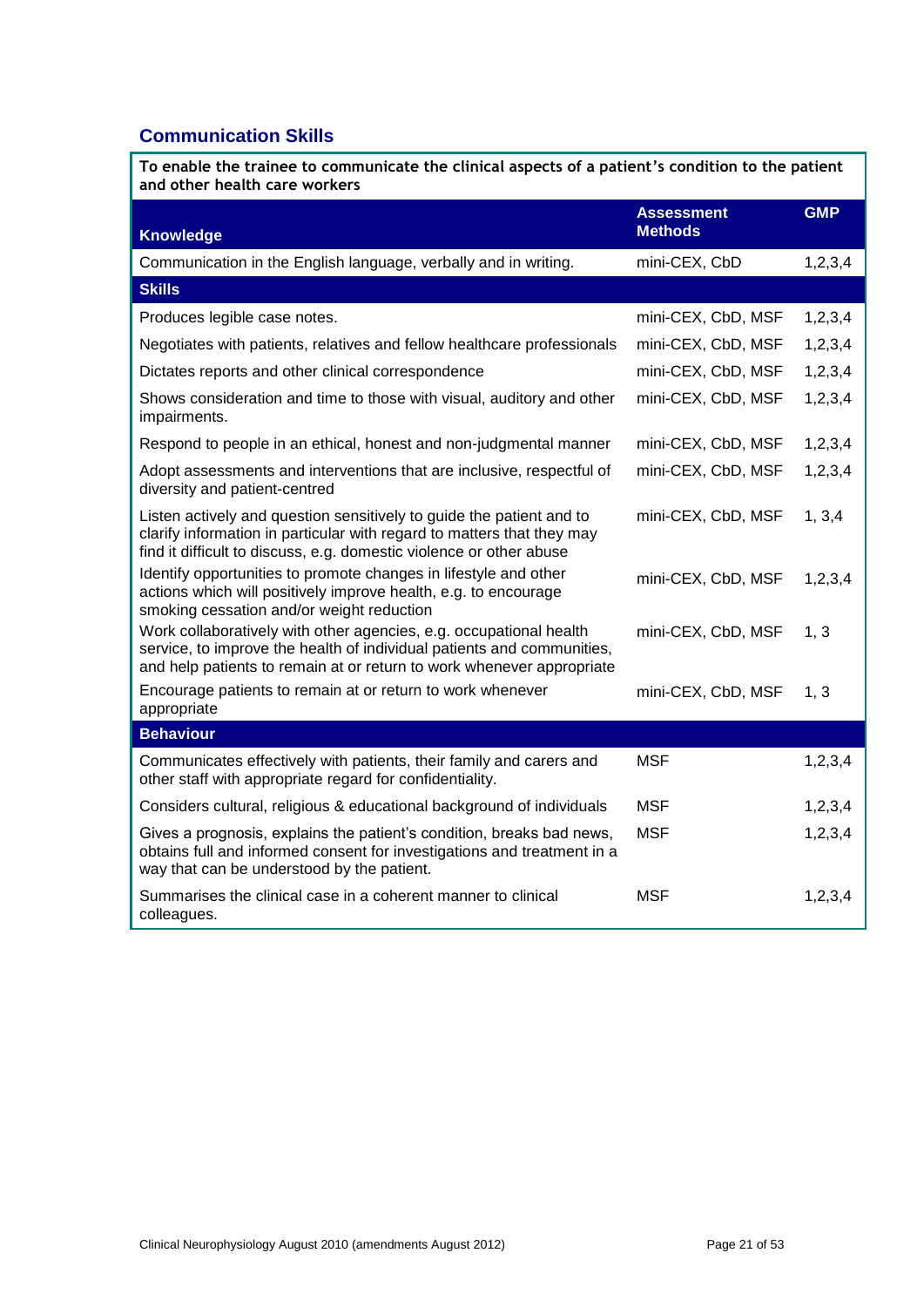# <span id="page-21-0"></span>**Differential Diagnosis, Investigation and Initial Management**

| To enable the trainee to appreciate clinical management decision making with particular<br>relevance to the role of Clinical Neurophysiology                                                                                                             |                                     |            |  |
|----------------------------------------------------------------------------------------------------------------------------------------------------------------------------------------------------------------------------------------------------------|-------------------------------------|------------|--|
| <b>Knowledge</b>                                                                                                                                                                                                                                         | <b>Assessment</b><br><b>Methods</b> | <b>GMP</b> |  |
| The different presentations of common and less common neurological<br>diseases.                                                                                                                                                                          | mini-CEX, CbD                       | 1, 2, 3, 4 |  |
| The roles and usefulness of investigations including neuro-imaging                                                                                                                                                                                       | mini-CEX, CbD                       | 1,2,3,4    |  |
| <b>Skills</b>                                                                                                                                                                                                                                            |                                     |            |  |
| Formulates an appropriately ordered differential diagnosis based on<br>an appreciation of the patient, the past history and current problems<br>and their likely causes.                                                                                 | mini-CEX, CbD                       | 1,2,3,4    |  |
| Gives consideration for different racial, social & ethnic groups.                                                                                                                                                                                        | mini-CEX, CbD                       | 1,2,3,4    |  |
| Formulates a focussed and relevant series of investigations.                                                                                                                                                                                             | mini-CEX, CbD                       | 1,2,3,4    |  |
| <b>Behaviours</b>                                                                                                                                                                                                                                        |                                     |            |  |
| Plans and requests appropriate observations, liaises with members of<br>the MDT, determines and prescribes immediate treatment, seeks<br>appropriate opinions and interventions and with others, develops an<br>overall plan for the individual patient. | MSF, PS                             | 1,2,3,4    |  |
| Demonstrates leadership skills including mentorship of junior medical<br>colleagues.                                                                                                                                                                     | MSF, PS                             | 1,2,3,4    |  |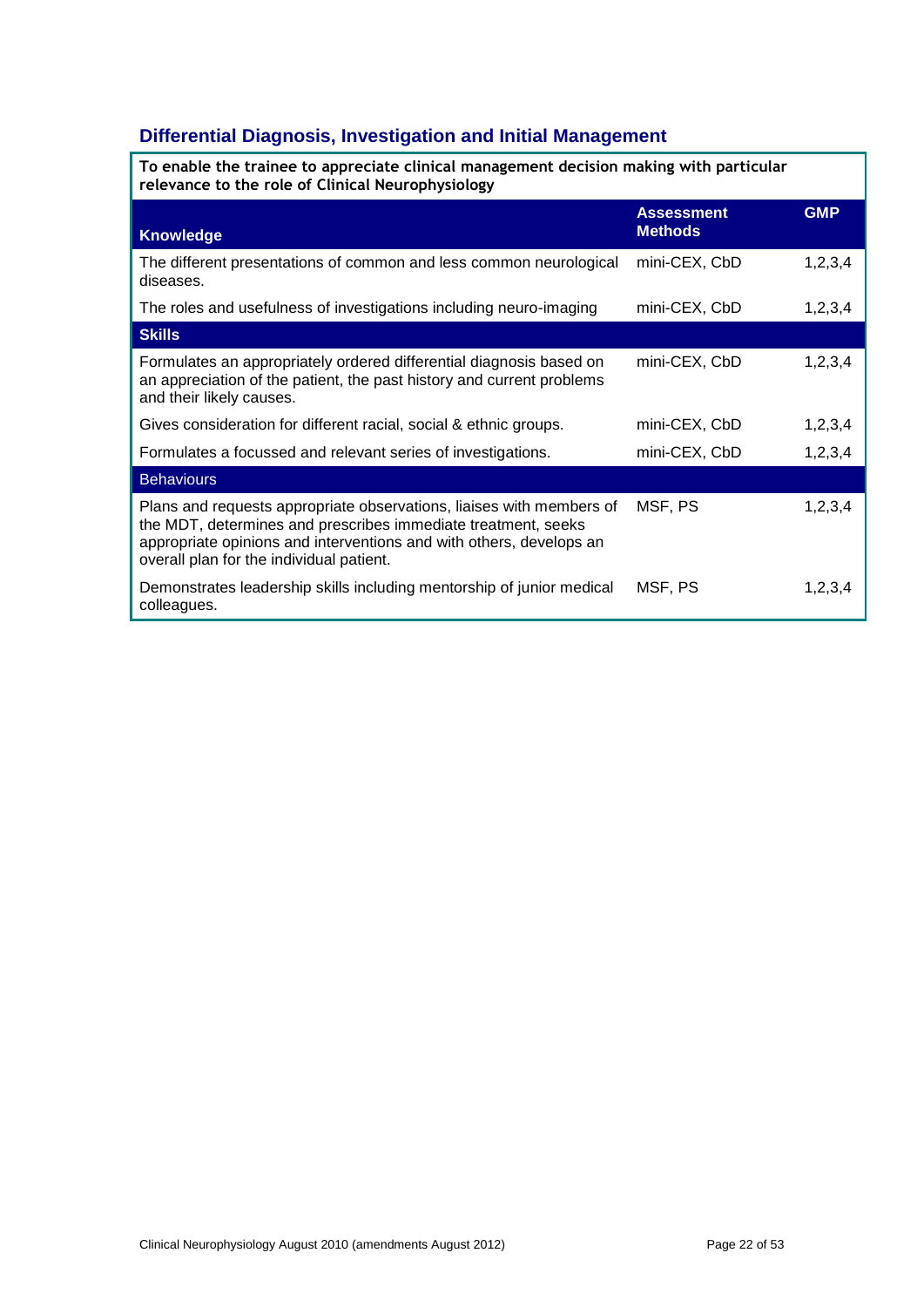# **7. BASIC ELECTROENCEPHALOGRAPHY**

<span id="page-22-0"></span>**To provide the trainee with the knowledge and skills to be able to record and report on EEGs across all age groups and medical conditions**

| <b>Knowledge</b>                                                                                                  | <b>Assessment</b><br><b>Methods</b> | <b>GMP</b> |
|-------------------------------------------------------------------------------------------------------------------|-------------------------------------|------------|
| Use and limitations of EEG in a range of medical disorders                                                        | $\star$                             | 1,2        |
| <b>EEG</b> technology                                                                                             | $\star$                             | 1,2        |
| Physiological basis of EEG signals                                                                                | $\star$                             | 1,2        |
| Requirements of specific recording environments e.g. intensive care<br>unit                                       | *, DOPS                             | 1,2        |
| <b>Skills</b>                                                                                                     |                                     |            |
| Recognizes normal components of the EEG and evolution of<br>maturational changes                                  | DOPS, *                             |            |
| Recognizes normal variants and abnormalities                                                                      | DOPS, *                             |            |
| Writes a factual report                                                                                           | <b>DOPS</b>                         | 1,3        |
| Interprets EEG in clinical setting                                                                                | <b>DOPS</b>                         |            |
| Comments on EEG findings to referring clinician                                                                   | DOPS, MSF                           | 1,3        |
| Cares for patient during recording, with particular reference to<br>disorders of consciousness including epilepsy | <b>DOPS</b>                         | 1,3        |
| <b>Behaviours</b>                                                                                                 |                                     |            |
| Applies and demonstrates clinical behaviours as in core neurological<br>competence                                | MSF, mini-CEX,<br><b>DOPS</b>       | 1,2,3,4    |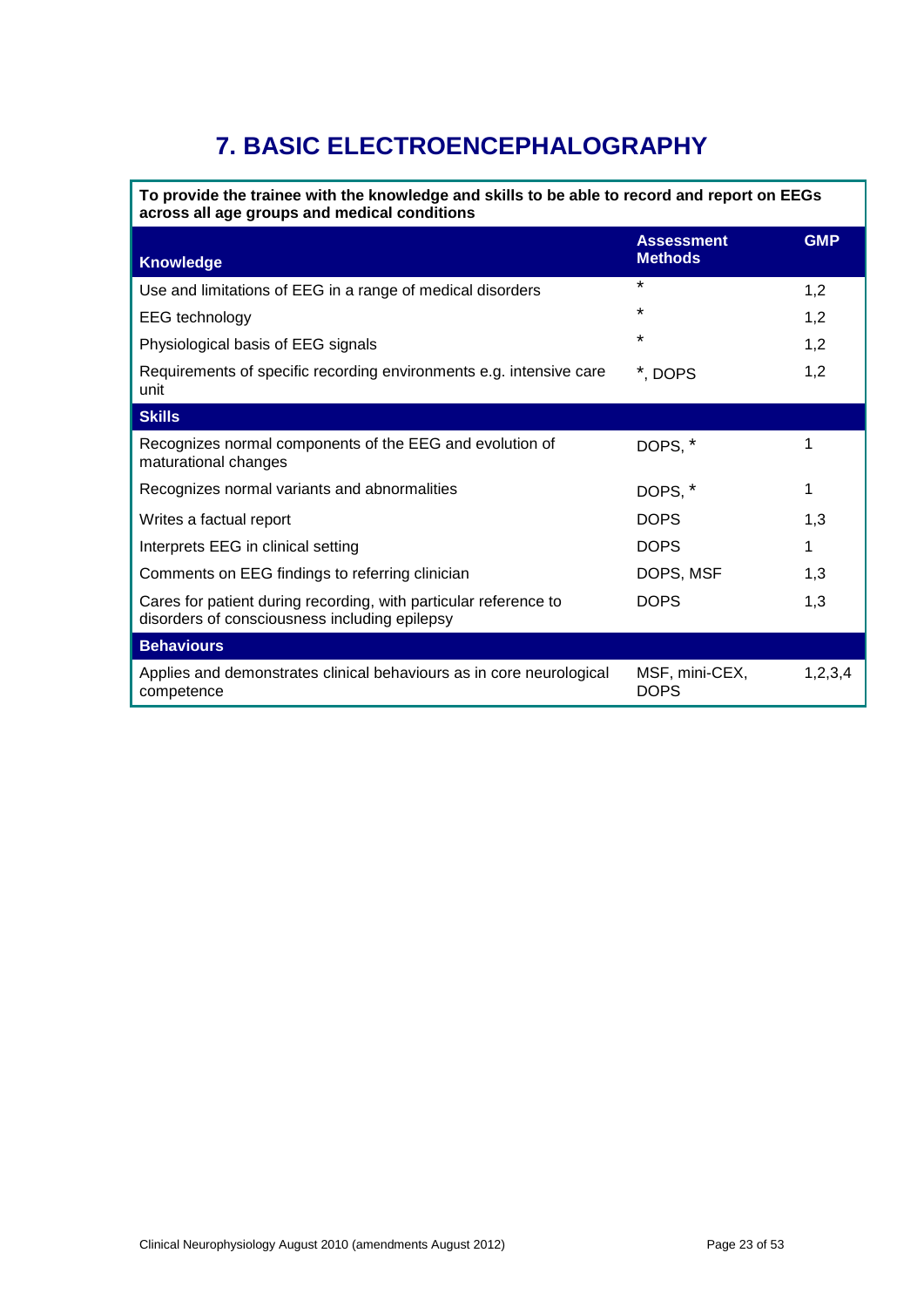# **8. BASIC NERVE CONDUCTION AND ELECTROMYOGRAPHY**

<span id="page-23-0"></span>

| To enable the trainee to understand the indications for nerve conduction studies and<br>electromyography (EMG); to perform these investigations; and to report on the findings                                     |                                     |            |  |
|--------------------------------------------------------------------------------------------------------------------------------------------------------------------------------------------------------------------|-------------------------------------|------------|--|
| <b>Knowledge</b>                                                                                                                                                                                                   | <b>Assessment</b><br><b>Methods</b> | <b>GMP</b> |  |
| Physiology of nerve conduction, neuromuscular transmission and<br>excitation -contraction mechanisms in muscle                                                                                                     | $\star$                             | 1          |  |
| Clinical presentation and pathophysiology of diseases of the<br>peripheral nerves, neuromuscular junction and muscles                                                                                              | *, DOPS                             | 1          |  |
| Anatomy of peripheral nerves and muscles with regard to electrode<br>placement and needle insertion                                                                                                                | *, DOPS                             | 1          |  |
| Techniques for study of peripheral nerves including sensory, motor,<br>and F wave studies, H reflex, repetitive nerve stimulation and blink<br>reflex.                                                             | *, DOPS                             | 1          |  |
| Adaptations necessary in particular patient groups or difficult<br>recording situations                                                                                                                            | *, DOPS                             | 1,2,3,4    |  |
| Techniques of electromyography including recognition of neurogenic<br>and myopathic disorders, and adaptations necessary in particular<br>patient groups or difficult recording situations                         | *, DOPS                             | 1,2,3,4    |  |
| Normal values, including anatomical variants; effects of age,<br>temperature, height and co-morbid conditions. Use of internal<br>controls e.g. the opposite limb in contralateral conditions                      | *, DOPS                             | 1,2        |  |
| <b>Skills</b>                                                                                                                                                                                                      |                                     |            |  |
| Liaises with referring colleagues and advise on appropriate<br>investigations                                                                                                                                      | DOPS, MSF                           | 1,3        |  |
| Takes a history from and examines the patient to formulate the<br>problem for investigation. Selects and performs the appropriate<br>tests, with modification as required during neurophysiological<br>examination | DOPS, mini-CEX                      | 1,2,3      |  |
| Cares for the patient throughout the consultation by explaining the<br>procedure, obtaining co-operation, and minimising discomfort.<br>Provides appropriate information to the patient after the examination      | <b>DOPS</b>                         | 1,2,3,4    |  |
| Describe and interpret findings of the investigation in the report                                                                                                                                                 | <b>DOPS</b>                         | 1,3        |  |
| Participates in the training and practice of Clinical Physiologists in<br>performance of basic nerve conduction studies and reports on their<br>findings                                                           | <b>DOPS</b>                         | 1,2,3      |  |
| <b>Behaviours</b>                                                                                                                                                                                                  |                                     |            |  |
| Applies and demonstrates clinical behaviours as in core neurological<br>competence                                                                                                                                 | MSF, mini-CEX                       | 1,2,3,4    |  |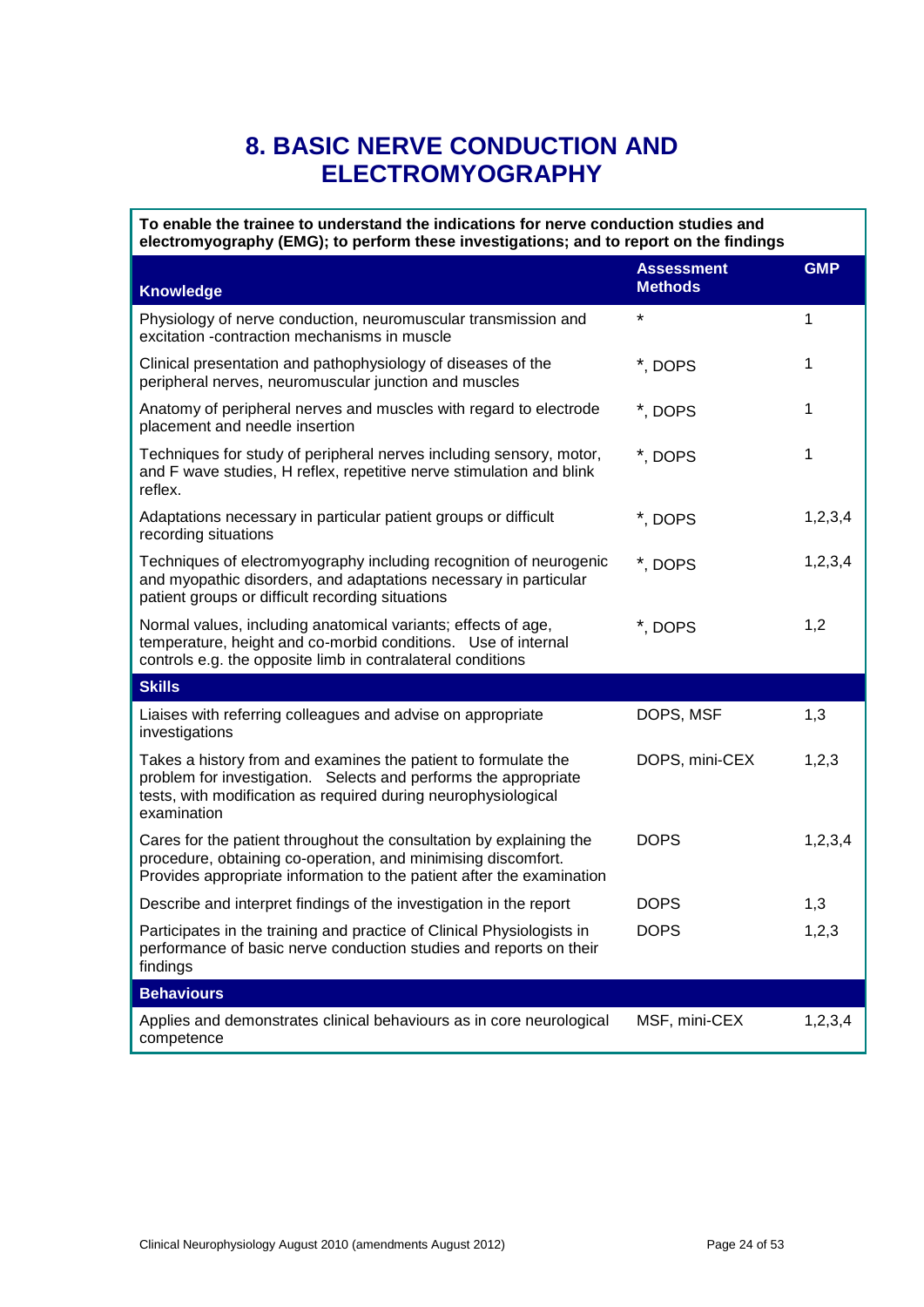# **9. BASIC EVOKED POTENTIALS**

<span id="page-24-0"></span>**To understand the technical basis and methods of recording visual evoked potentials, appreciate when these tests may be used, and the expected changes from normal in a variety of pathological conditions**

| <b>Knowledge</b>                                                                                                                                                                                                         | <b>Assessment</b><br><b>Methods</b> | <b>GMP</b> |
|--------------------------------------------------------------------------------------------------------------------------------------------------------------------------------------------------------------------------|-------------------------------------|------------|
| Technical aspects of pattern reversal and flash visual stimulation                                                                                                                                                       | $\star$                             | 1,2        |
| Technical aspects of recording, including averaging methods                                                                                                                                                              | $\star$                             | 1          |
| Technical difficulties of recording from children and adults in a variety<br>of circumstances, including the intensive care unit                                                                                         | *, DOPS                             | 1,2,3,4    |
| Anatomical generators of evoked potentials, and the basis for<br>determining these generators                                                                                                                            | *, DOPS                             | 1          |
| Measurement of latency, amplitude and polarity in normal subjects,<br>and the effect of altering stimulus parameters                                                                                                     | *, DOPS                             | 1          |
| Physiological basis for alteration in evoked potential response<br>amplitude and latency in demyelinating and degenerative pathological<br>processes affecting the central and peripheral nervous system                 | *, DOPS                             | 1          |
| Sensitivity and specificity of evoked potential abnormalities for the<br>diagnosis of multiple sclerosis, and changes expected in other<br>demyelinating, degenerative, traumatic or vascular nervous system<br>diseases | *, DOPS                             | 1,2,3      |
| <b>Skills</b>                                                                                                                                                                                                            |                                     |            |
| Sets up stimulus and recording apparatus to elicit reproducible visual<br>evoked potentials                                                                                                                              | <b>DOPS</b>                         | 1,2        |
| Performs the test on adults and children                                                                                                                                                                                 | <b>DOPS</b>                         | 1,2,3,4    |
| Analyses main evoked potential components                                                                                                                                                                                | <b>DOPS</b>                         | 1,2        |
| Recognizes of limits of normality and interpretation of alterations due<br>to nervous system disease                                                                                                                     | <b>DOPS</b>                         | 1,2,3      |
| <b>Behaviours</b>                                                                                                                                                                                                        |                                     |            |
| Applies and demonstrates clinical behaviours as in core neurological<br>competencies                                                                                                                                     | MSF, mini-CEX                       | 1,2,3,4    |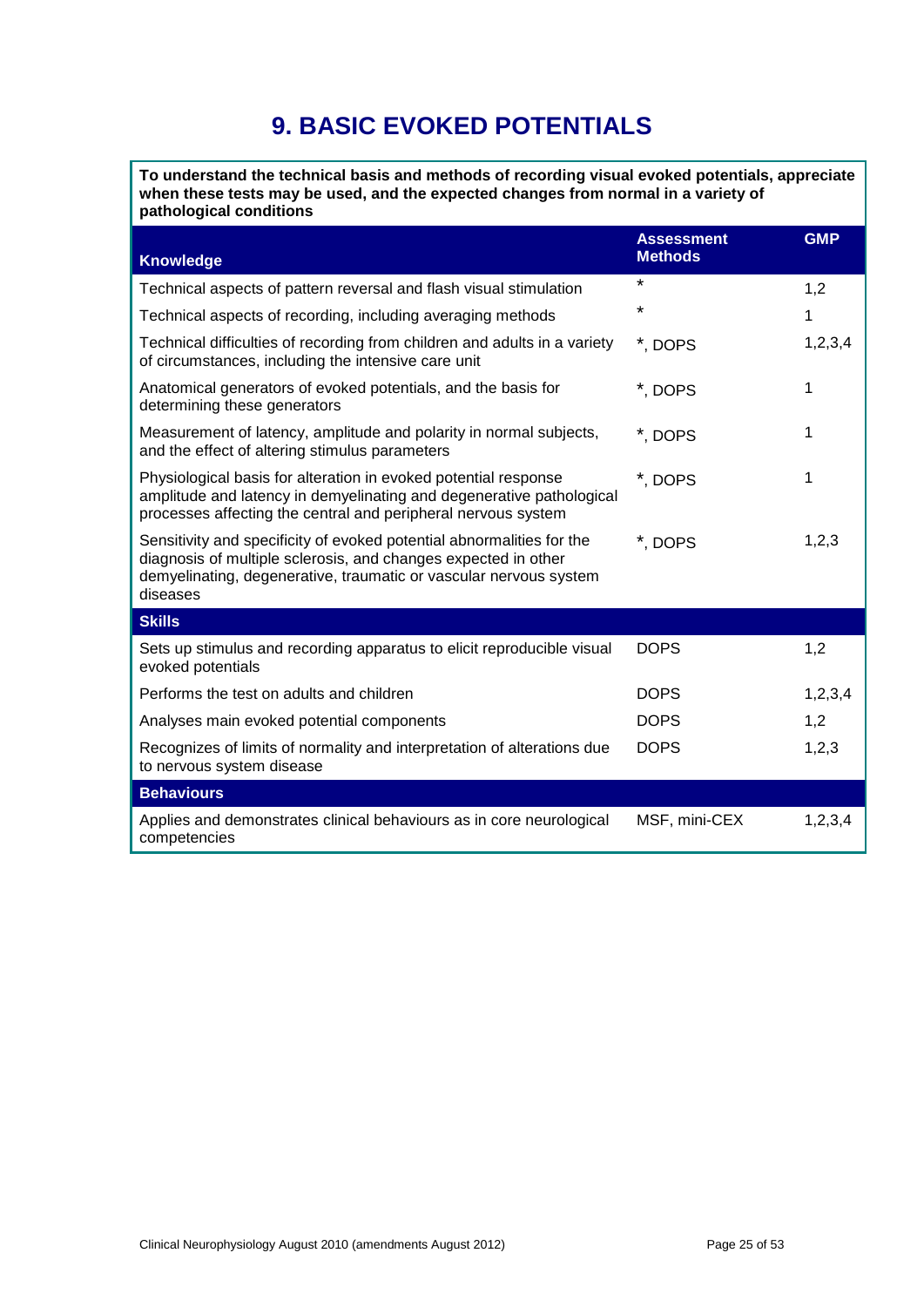# <span id="page-25-0"></span>**10. ADVANCED ELECTROENCEPHALOGRAPHY**

## <span id="page-25-1"></span>**Long-term EEG Monitoring**

**To acquire competence to supervise and report on video EEG telemetry and Ambulatory EEG recordings**

| <b>Knowledge</b>                                                                                                                                              | <b>Assessment</b><br><b>Methods</b> | <b>GMP</b> |
|---------------------------------------------------------------------------------------------------------------------------------------------------------------|-------------------------------------|------------|
| Semiology and classification of epileptic seizures and epilepsies                                                                                             | *                                   | 1          |
| EEG correlates of different seizure types                                                                                                                     | *, DOPS                             | 1          |
| Indications for long-term EEG monitoring and the limitations of these<br>techniques                                                                           | *                                   | 1          |
| Technology of video EEG telemetry and ambulatory monitoring,<br>including the setting up and operation of equipment and fault finding                         | *, DOPS                             | 1          |
| Differential diagnosis of epileptic and non-epileptic seizures                                                                                                | *, DOPS                             | 1          |
| Common antiepileptic drugs, their uses, dosage and side effects                                                                                               | $\star$                             | 1,2        |
| Management of status epilepticus                                                                                                                              | $\star$                             | 1          |
| Role of EEG in presurgical assessment of epilepsy                                                                                                             | *, DOPS                             | 1          |
| Role of EEG monitoring in the management of status epilepticus                                                                                                | *, DOPS                             | 1          |
| <b>Skills</b>                                                                                                                                                 |                                     |            |
| Assesses seizure histories and proposing differential diagnosis                                                                                               | *, DOPS                             | 1          |
| Evaluates video recordings of seizures of epileptic and non-epileptic<br>origins                                                                              | *, DOPS                             | 1          |
| Reads ictal and interictal EEGs in persons with epileptic and non-<br>epileptic attacks                                                                       | *, DOPS                             | 1          |
| Sets up video EEG telemetry and ambulatory monitoring, selection of<br>montages, polygraphy etc; changing archiving media; identification of<br>common faults | *, DOPS                             | 1,2        |
| Manages initial stages of status epilepticus                                                                                                                  | *, DOPS, mini-CEX                   | 1          |
| Manages seizures and acute psychotic episodes in telemetry unit                                                                                               | *, DOPS, mini-CEX                   | 1          |
| Explains procedures to patients and carers and obtaining their co-<br>operation                                                                               | *, DOPS, PS                         | 1          |
| Participates in the multidisciplinary telemetry team                                                                                                          | DOPS, MSF                           | 1,3        |
| <b>Behaviours</b>                                                                                                                                             |                                     |            |
| Applies and demonstrates clinical behaviours as in core neurological<br>competence                                                                            | <b>MSF</b>                          | 1,2,3,4    |
| Provides leadership for the multidisciplinary telemetry team                                                                                                  | <b>MSF</b>                          | 1,2,3,4    |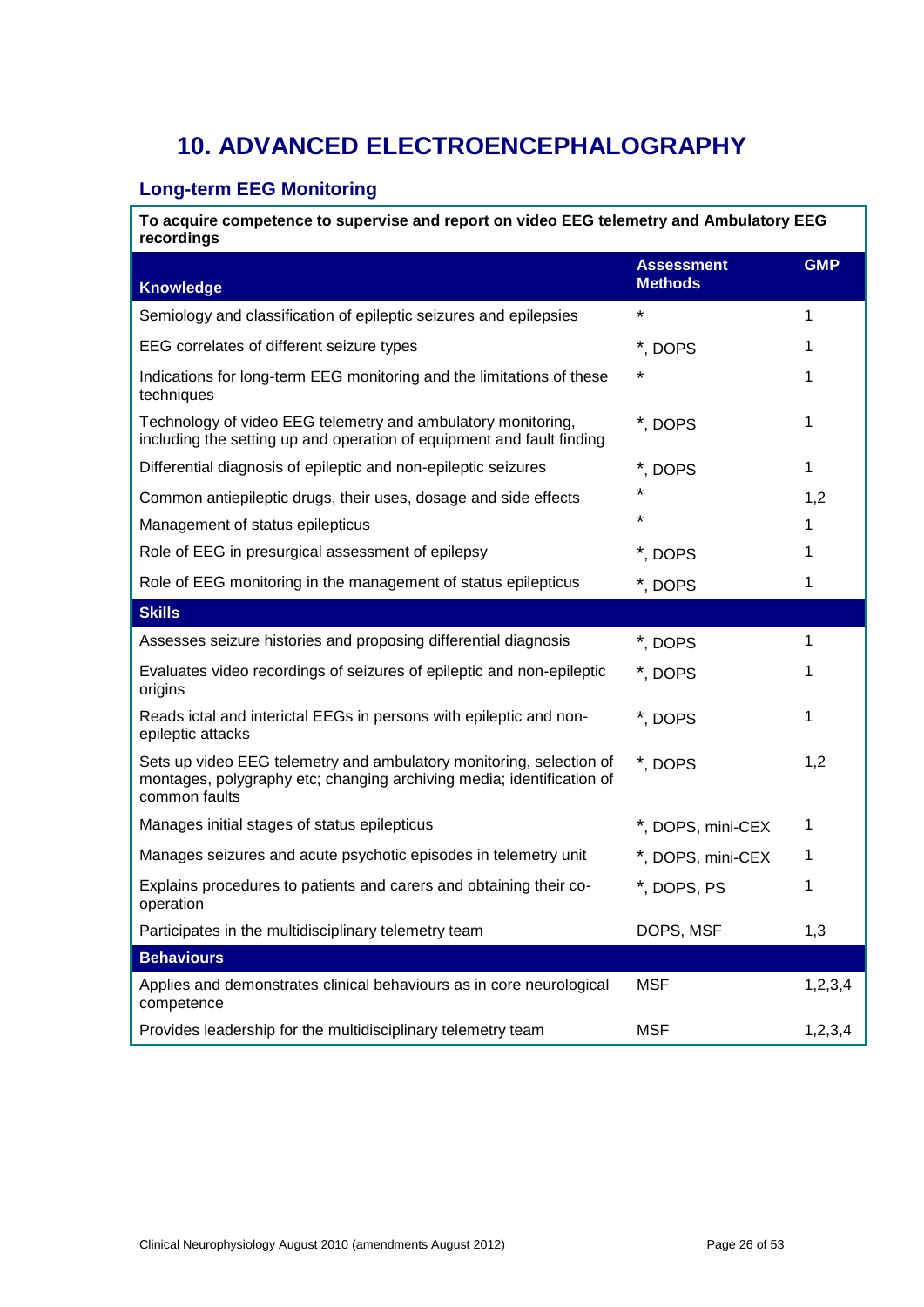# <span id="page-26-0"></span>**Clinical Neurophysiology support for Epilepsy Surgery**

**To acquire competence in one or more of the following:**

- **supervision and reporting on sub-acute electrophysiological recordings with intracranial electrodes**
- **supervision and reporting on acute electrocorticograms**
- **participation in functional brain mapping**
- **participation in carotid amytal tests**

| <b>Knowledge</b>                                                                                                                                                                              | <b>Assessment</b><br><b>Methods</b> | <b>GMP</b> |
|-----------------------------------------------------------------------------------------------------------------------------------------------------------------------------------------------|-------------------------------------|------------|
| Role of scalp and intracranial EEG techniques in pre-surgical<br>assessment of epilepsy                                                                                                       | $\star$                             | 1          |
| Strategies of epilepsy surgery and multidisciplinary presurgical<br>assessment                                                                                                                | $\star$                             | 1,3        |
| Intracranial EEG correlates of different seizure types                                                                                                                                        | *, DOPS                             | 1          |
| The uses, interpretation and limitations of acute/intra-operative<br>electrocorticography                                                                                                     | *, DOPS                             | 1          |
| Use of functional brain mapping in presurgical assessment                                                                                                                                     | *, DOPS                             | 1          |
| Procedure, uses and interpretation of carotid amytal test and<br>simultaneous EEG recording                                                                                                   | *, DOPS                             | 1,3        |
| Risks and benefits of epilepsy surgery and its associated procedures                                                                                                                          | *                                   | 1,2        |
| <b>Skills</b>                                                                                                                                                                                 |                                     |            |
| Sets up intracranial recordings, selection of montages, identification<br>and correction of common faults                                                                                     | * DOPS                              | 1,2        |
| Interprets intracranial recordings                                                                                                                                                            | *, DOPS                             | 1          |
| Assists surgeon and supervises technician in setting up and<br>performing intra-operative electrocorticographic recordings and in<br>identification correction of common artefacts and faults | *, DOPS                             | 1,3        |
| Assists at carotid amytal tests                                                                                                                                                               | *, DOPS                             | 1,3        |
| Assists at functional brain mapping                                                                                                                                                           | *, DOPS                             | 1,3        |
| Explains these procedures accurately and comprehensibly to patients<br>and carers                                                                                                             | DOPS, PS                            | 1,3        |
| <b>Behaviours</b>                                                                                                                                                                             |                                     |            |
| Applies and demonstrates clinical behaviours as in core neurological<br>competence                                                                                                            | MSF, mini-CEX                       | 1,2,3,4    |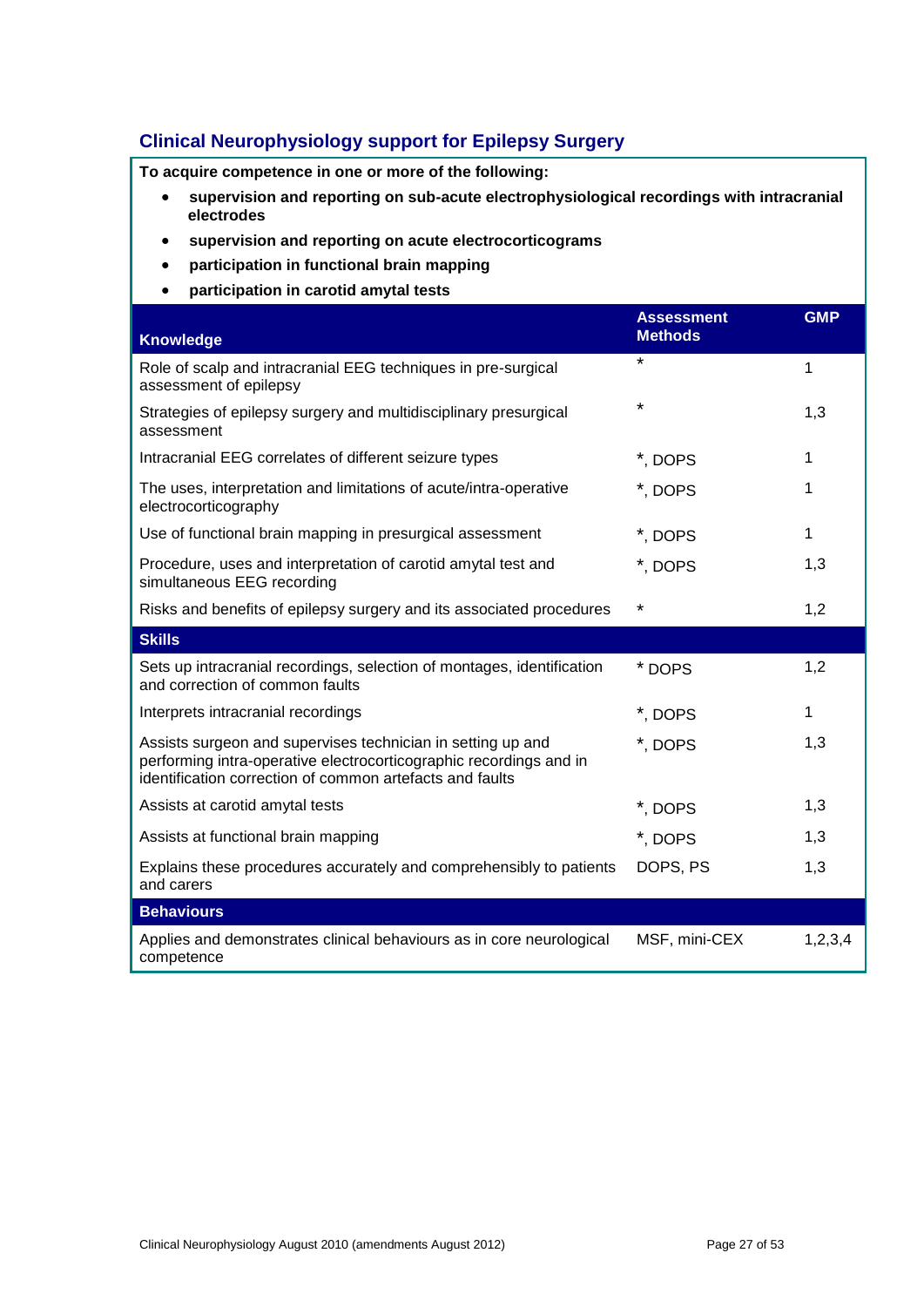# <span id="page-27-0"></span>**Polysomnography and Multiple Sleep Latency Tests**

| To acquire competence to supervise and report on polysomnography and/or Multiple Sleep<br><b>Latency Tests</b> |                                     |            |
|----------------------------------------------------------------------------------------------------------------|-------------------------------------|------------|
| Knowledge                                                                                                      | <b>Assessment</b><br><b>Methods</b> | <b>GMP</b> |
| Classification and semiology of sleep disorders                                                                | *                                   |            |

| Classification and semiology of sieep discribers                                                                                                                   |             |            |
|--------------------------------------------------------------------------------------------------------------------------------------------------------------------|-------------|------------|
| Normal EEG and polygraphic findings in sleep                                                                                                                       | *, DOPS     |            |
| Indications for polysomnography and MSLT and the limitations of<br>these techniques                                                                                | *, DOPS     |            |
| Rechschaffen & Kales' sleep staging criteria; manual and automated<br>methods of staging                                                                           | *, DOPS     | 1          |
| Technology and procedures for polysomnography and Multiple Sleep<br><b>Latency Tests</b>                                                                           | *, DOPS     | 1          |
| <b>Skills</b>                                                                                                                                                      |             |            |
| Elicits and assesses histories of possible sleep disorders and<br>proposes differential diagnosis                                                                  | <b>DOPS</b> | 1          |
| Stages sleep and recognizes polygraphic features of common sleep<br>disorders                                                                                      | <b>DOPS</b> | 1          |
| Sets up polygraphy both in the laboratory and using ambulatory<br>recordings, selects of montages, transducers etc; changing media;<br>identifies of common faults | *, DOPS     | 1          |
| Explains procedures to patients and carers and obtaining their co-<br>operation                                                                                    | DOPS, PS    | 1,3        |
| Participates in the multidisciplinary sleep studies team                                                                                                           | DOPS, MSF   | 1,3        |
| <b>Behaviours</b>                                                                                                                                                  |             |            |
| Applies and demonstrates clinical behaviours as in core neurological<br>competence                                                                                 | <b>MSF</b>  | 1, 2, 3, 4 |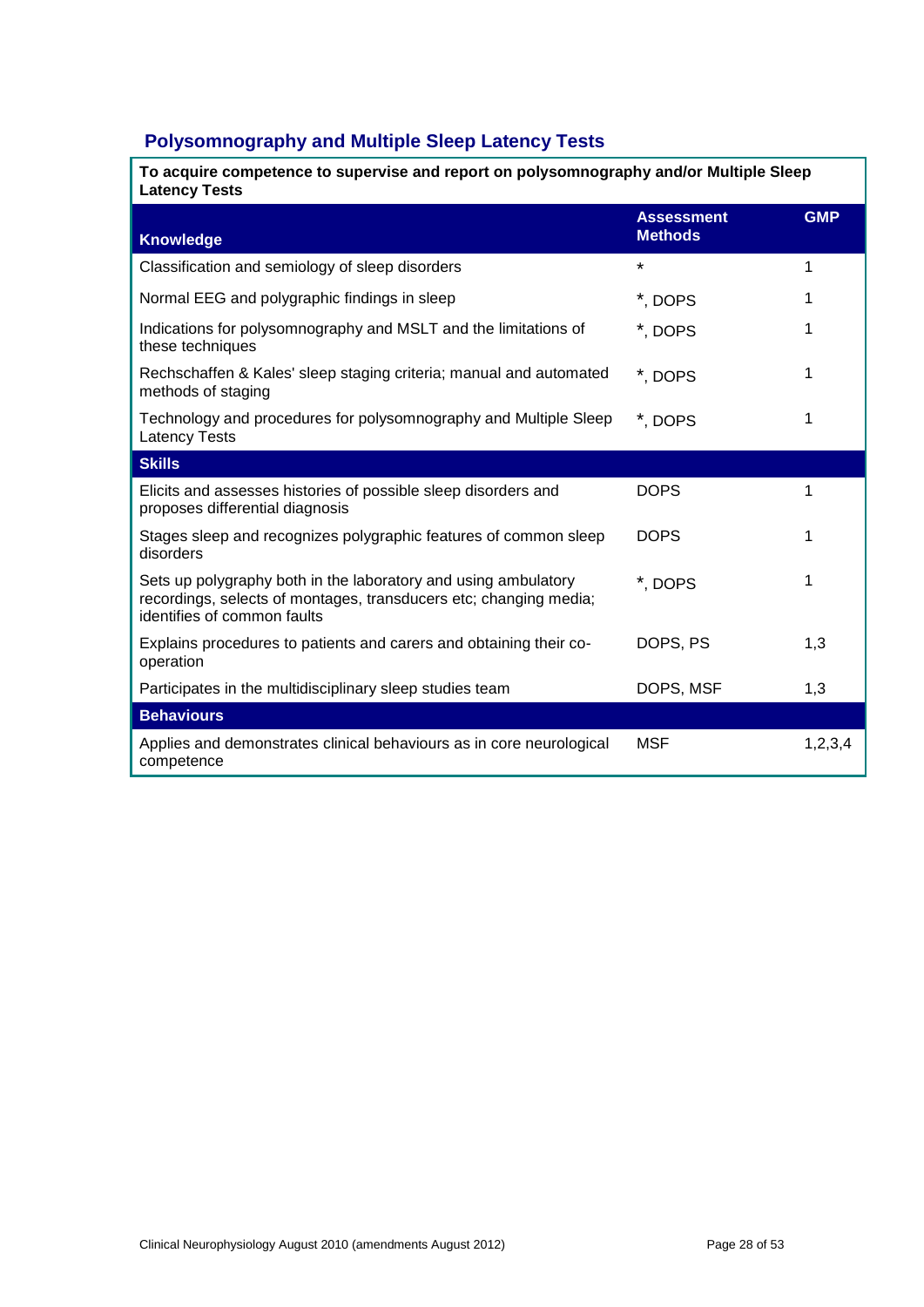# <span id="page-28-0"></span>**11. ADVANCED NERVE CONDUCTION AND ELECTROMYOGRAPHY**

## <span id="page-28-1"></span>**Quantitative Electromyography (EMG)**

**To acquire knowledge of and technical competence in quantitative motor unit potential analysis(macro EMG, EMG frequency analysis, turns/amplitude analysis) or single fibre EMG** 

| <b>Knowledge</b>                                                                                                                                                                                                   | <b>Assessment</b><br><b>Methods</b> | <b>GMP</b> |
|--------------------------------------------------------------------------------------------------------------------------------------------------------------------------------------------------------------------|-------------------------------------|------------|
| Basic principles of EMG quantification, including frequency analysis                                                                                                                                               | *                                   | 1          |
| Indications for quantitative methods                                                                                                                                                                               | *, DOPS                             | 1          |
| Technical aspects: needles, EMG filtering, statistical analysis on data<br>generated                                                                                                                               | *, DOPS                             | 1          |
| Single fibre EMG using voluntary activation and axonal stimulation                                                                                                                                                 | *, DOPS                             | 1          |
| Principles of jitter, blocking and fibre density measurement                                                                                                                                                       | *, DOPS                             | 1          |
| Principles of quantification of recruitment patterns; turns/amplitude<br>analysis; frequency analysis                                                                                                              | *, DOPS                             | 1          |
| Principles of quantification of motor unit potentials; amplitude,<br>duration and phase measurement                                                                                                                | *, DOPS                             | 1          |
| <b>Skills</b>                                                                                                                                                                                                      |                                     |            |
| Liaises with referring colleagues and advise on appropriate<br>investigations                                                                                                                                      | <b>DOPS</b>                         | 1,3        |
| Takes a history from and examines the patient to formulate the<br>problem for investigation. Selects and performs the appropriate<br>tests, with modification as required during neurophysiological<br>examination | DOPS, mini-CEX                      | 1,3        |
| Cares for the patient throughout the consultation by explaining the<br>procedure, obtaining co-operation, and minimising discomfort.<br>Provides appropriate information to the patient after the examination      | DOPS, PS                            | 1,3,4      |
| Describes and interprets findings of the investigation in the report                                                                                                                                               | <b>DOPS</b>                         | 1,3        |
| <b>Behaviours</b>                                                                                                                                                                                                  |                                     |            |
| Applies and demonstrates clinical behaviours as in core neurological<br>competence                                                                                                                                 | MSF, mini-CEX                       | 1,2,3,4    |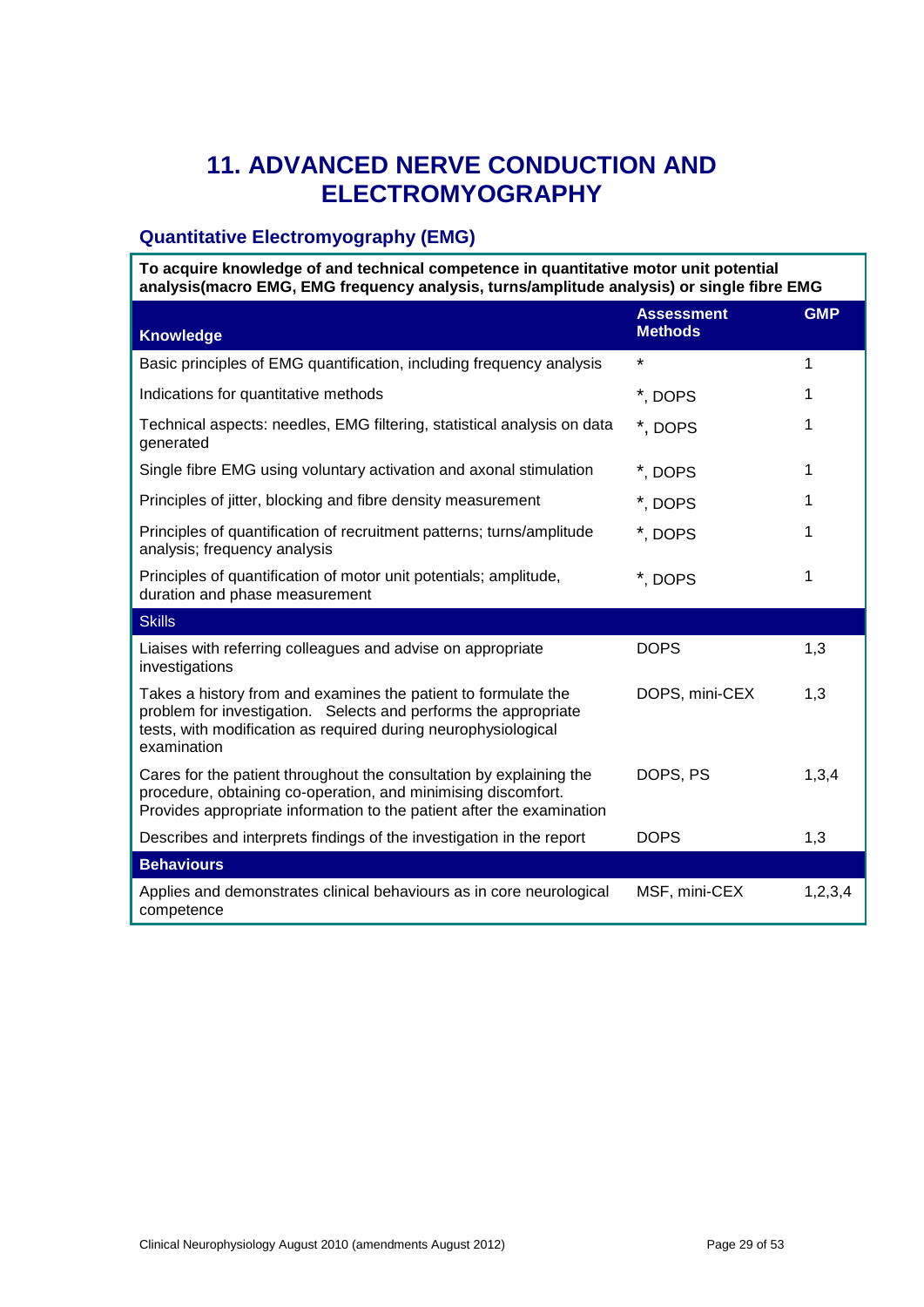## <span id="page-29-0"></span>**Quantitative sensory testing**

**To acquire understanding of the pathophysiological concepts of sensory perception relating to the peripheral and central sensory nervous systems, and to obtain technical competence in different methods of quantitative sensory testing**

| <b>Knowledge</b>                                                                                                                                                                                                      | <b>Assessment</b><br><b>Methods</b> | <b>GMP</b> |  |
|-----------------------------------------------------------------------------------------------------------------------------------------------------------------------------------------------------------------------|-------------------------------------|------------|--|
| Anatomy, physiology and pathology of sensory receptors, and of<br>peripheral and central sensory neural pathways                                                                                                      | $\star$                             | 1          |  |
| Principles of different available methods and paradigms of<br>quantitative sensory testing for warm and cold thresholds; heat pain<br>and cold pain thresholds. Limitations of psychophysical techniques              | $\star$                             | 1          |  |
| Principles of methods of quantitative sensory testing for touch<br>thresholds                                                                                                                                         | *, DOPS                             | 1          |  |
| Principles of other indirect methods of quantitative testing such as<br>measurement of reflex vasodilatation using laser Doppler, and<br>nicotine and acetylcholine induced sweating quantified by an<br>evaporimeter | *, DOPS                             | 1          |  |
| Interaction between the autonomic nervous and sensory systems.<br>Related diagnostic techniques in assessment of patients with<br>neuropathic disorders                                                               | *, DOPS                             | 1          |  |
| <b>Skills</b>                                                                                                                                                                                                         |                                     |            |  |
| Liaises with referring colleagues and advise on appropriate<br>investigations                                                                                                                                         | <b>DOPS</b>                         | 1,3        |  |
| Takes a history from and examines the patient to formulate the<br>problem for investigation.                                                                                                                          | DOPS, mini-CEX                      | 1          |  |
| Selects and performs the appropriate tests, with modification as<br>required during neurophysiological examination                                                                                                    | <b>DOPS</b>                         | 1          |  |
| Cares for the patient throughout the consultation by explaining the<br>procedure, obtaining co-operation, and minimising discomfort.                                                                                  | <b>DOPS</b>                         | 1,3,4      |  |
| Provides appropriate information to the patient after the examination                                                                                                                                                 | DOPS, PS                            | 1,3,4      |  |
| Describes and interprets findings of the investigation in the report                                                                                                                                                  | <b>DOPS</b>                         | 1,3        |  |
| <b>Behaviours</b>                                                                                                                                                                                                     |                                     |            |  |
| Applies and demonstrates clinical behaviours as in core neurological<br>competence                                                                                                                                    | MSF, mini-CEX                       | 1,2,3,4    |  |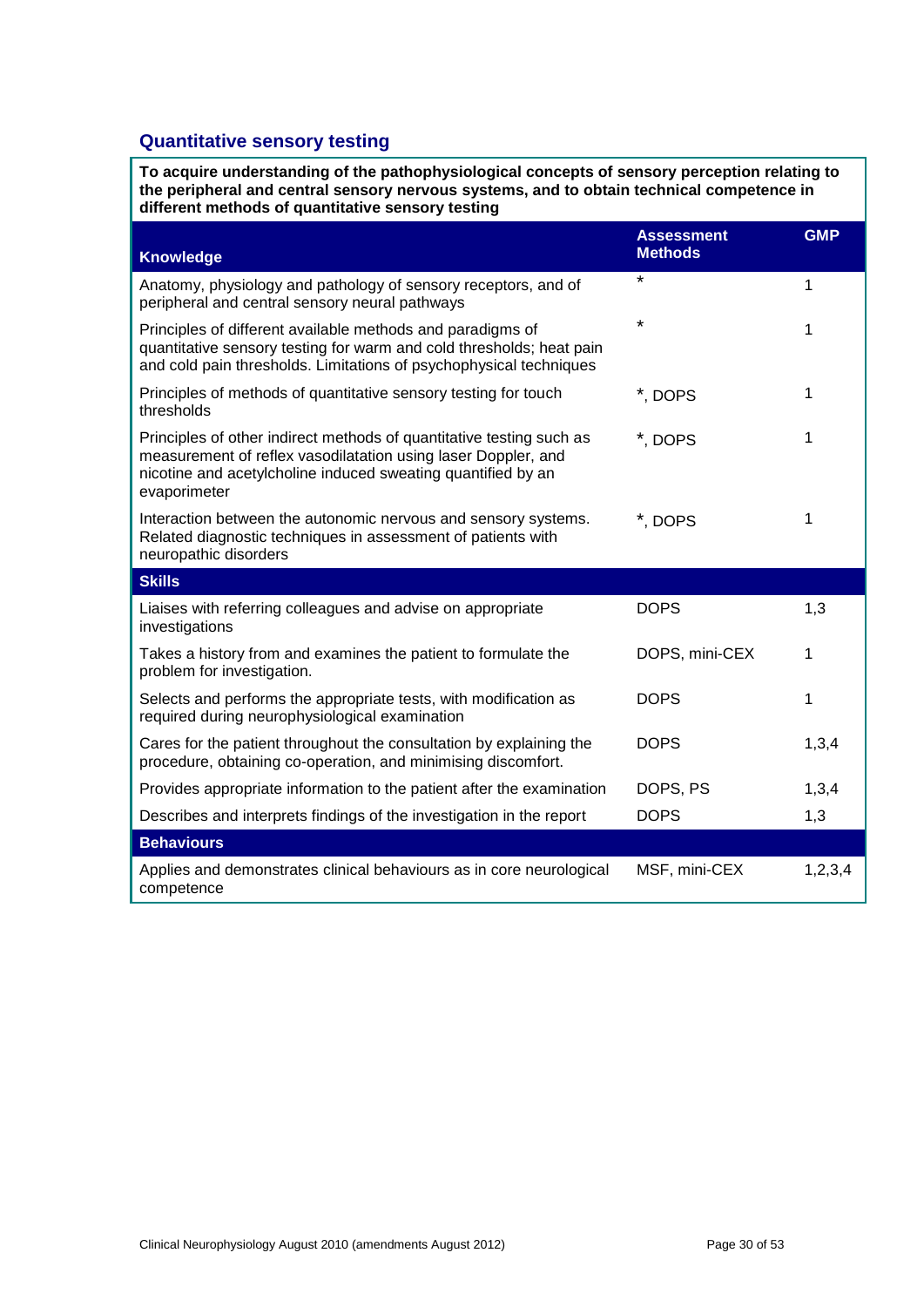# <span id="page-30-0"></span>**Uroneurophysiology**

**To enable the trainee to understand the indications for uroneurophysiological investigations, to perform some or all of these procedures, and to report on the findings**

| <b>Knowledge</b>                                                                                                                                                                            | <b>Assessment</b><br><b>Methods</b> | <b>GMP</b> |
|---------------------------------------------------------------------------------------------------------------------------------------------------------------------------------------------|-------------------------------------|------------|
| Anatomy and normal function and control of the urological system.                                                                                                                           | $\star$                             | 1          |
| Neural innervation and control of urethral and anal sphincters.                                                                                                                             | ¥                                   | 1          |
| Normal characteristics of motor neurons in Onuf's nucleus                                                                                                                                   | ¥                                   | 1          |
| Consequences for urological and sexual function in neurological and<br>general medical disorders, including endocrine disease such as<br>polycystic ovary syndrome.                         | $\star$                             | 1          |
| Clinical presentation and underlying pathology of these conditions                                                                                                                          | *                                   | 1          |
| Technique of needle EMG examination of sphincters; normal and<br>abnormal findings                                                                                                          | *, DOPS                             | 1          |
| Use of EMG recording as part of urodynamic assessment                                                                                                                                       | *, DOPS                             | 1          |
| Adaptations of technique necessary in particular patient groups or<br>difficult recording situations                                                                                        | *, DOPS                             | 1          |
| Use and limitations of other techniques to assess bladder and sexual<br>function, such as pudendal nerve conduction studies, sacral reflexes<br>and cortical sensory/motor evoked responses | *, DOPS                             | 1          |
| <b>Skills</b>                                                                                                                                                                               |                                     |            |
| Liaises with referring colleagues and advises on appropriate<br>investigations                                                                                                              | DOPS, MSF                           | 1,3        |
| Takes a history from and examines the patient to formulate the<br>problem for investigation.                                                                                                | DOPS, mini-CEX                      | 1          |
| Selects and performs the appropriate tests, with modification as<br>required during neurophysiological examination                                                                          | <b>DOPS</b>                         | 1,3        |
| Cares for the patient throughout the consultation by explaining the<br>procedure, obtaining co-operation, and minimising discomfort or<br>anxiety.                                          | <b>DOPS</b>                         | 1,3,4      |
| Provides appropriate information to the patient after the examination                                                                                                                       | DOPS, PS                            | 1,3,4      |
| Describes and interprets findings of the investigation in the report                                                                                                                        | <b>DOPS</b>                         | 1,3        |
| <b>Behaviours</b>                                                                                                                                                                           |                                     |            |
| Applies and demonstrates clinical behaviours as in core neurological<br>competence                                                                                                          | MSF, mini-CEX                       | 1,2,3,4    |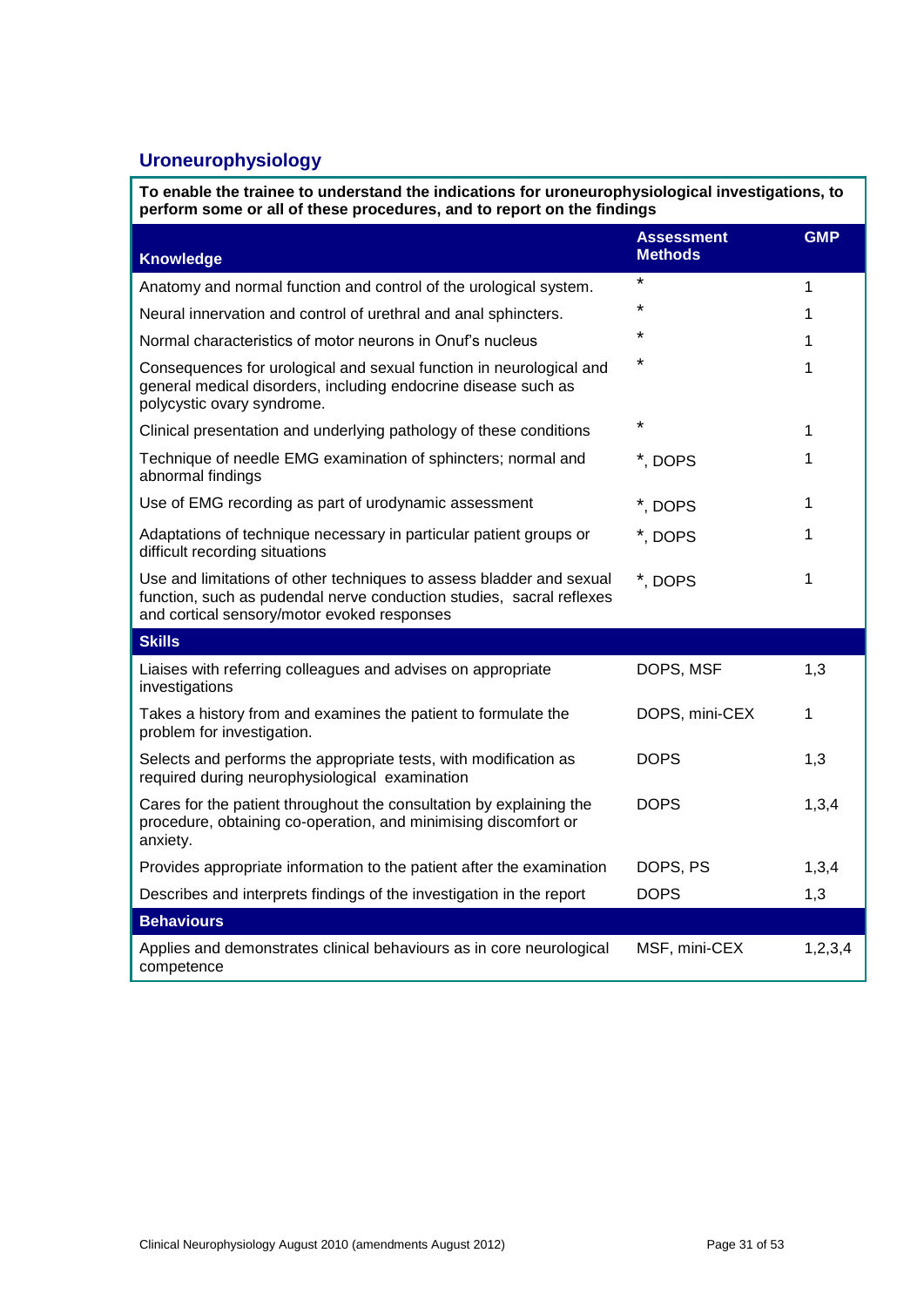## <span id="page-31-0"></span>**EMG guided botulinum toxin therapy**

**To enable the trainee to understand the indications for botulinum toxin therapy, methods of administration and effects of therapy Knowledge Assessment Methods GMP**  Pharmacology of Botulinum toxin, including dosage and dilution schedules related to different strains of toxin and different manufacturers  $\star$  1,2 Clinical conditions where its use is indicated  $\sim$  1 Role of EMG guided Botulinum toxin therapy  $\sim$  \*, DOPS 1 Method of delivery using EMG guidance  $\ddot{\hspace{1cm}}$  \*, DOPS 1 Anatomy of muscles with regard to site of needle insertion \*, DOPS 1 Complications of therapy  $\bullet$  1,2 **Skills** Liaises with doctor or team referring patient for treatment Theory COPS 1,3 Takes a history and examines the patient with a view to setting out a treatment plan DOPS, mini-CEX 1,3 Explains the procedure to the patient in a manner which is understandable and gain patient's consent. DOPS, PS 1,3 Establishes patient co-operation to minimise discomfort during the procedure DOPS 1,3,4 Performs EMG guided toxin therapy in a range of disorders, including focal limb and orofacial dystonias, diffuse dystonic disorders, spasmodic torticollis, spasticity. DOPS 1,3 **Behaviours**  Applies and demonstrates clinical behaviours as in core neurological competence MSF, mini-CEX 1,2,3,4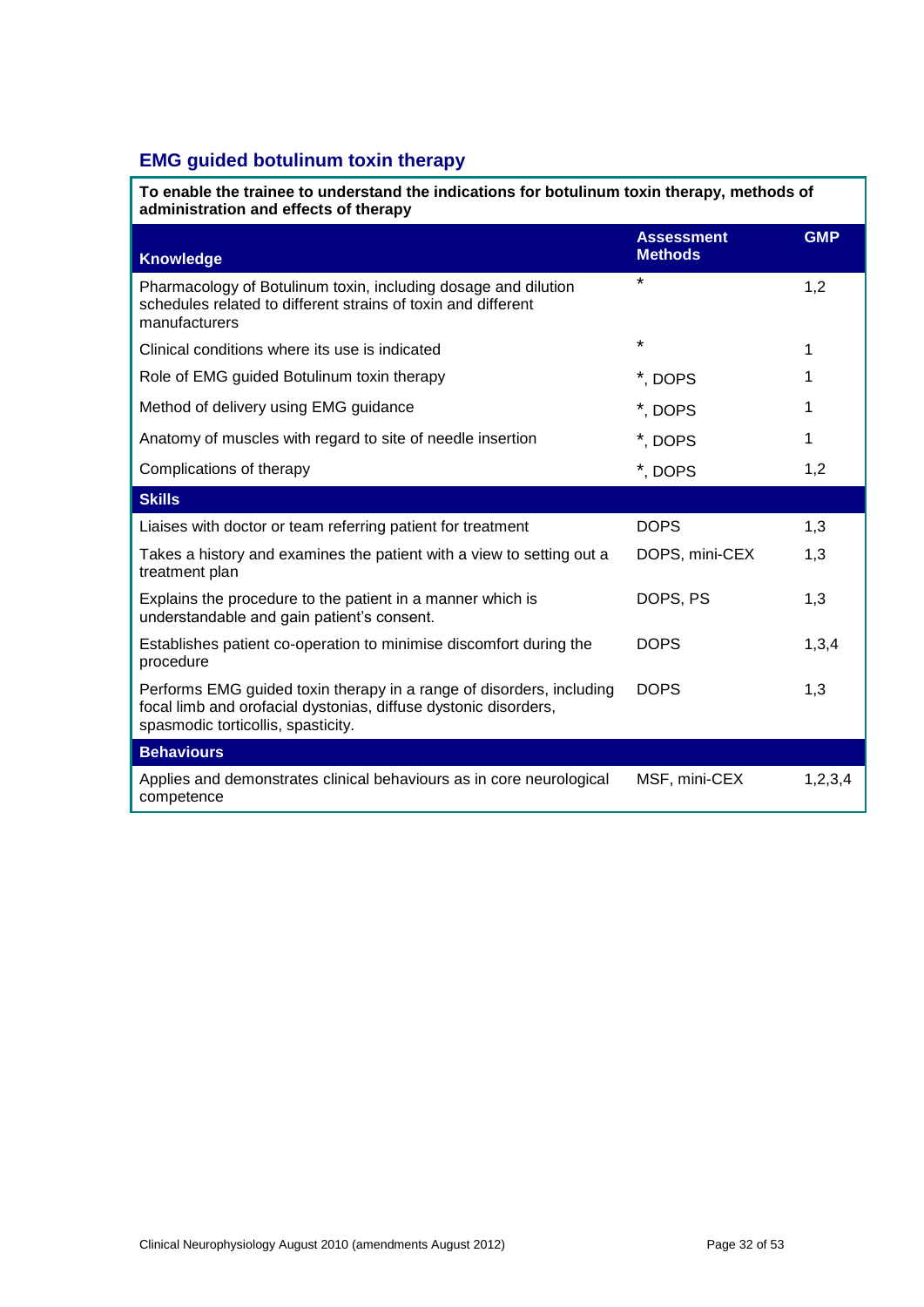# **12. ADVANCED EVOKED POTENTIALS**

## <span id="page-32-1"></span><span id="page-32-0"></span>**Multi-modal evoked potentials**

**To understand the technical basis, methods of recording and clinical application of one or more of the specialised evoked potentials, acquire proficiency in performance of these studies, and expertise in the interpretation of clinical significance of findings** 

| <b>Knowledge</b>                                                                                                                                                                            | <b>Assessment</b><br><b>Methods</b> | <b>GMP</b> |
|---------------------------------------------------------------------------------------------------------------------------------------------------------------------------------------------|-------------------------------------|------------|
| Somatosensory evoked potentials using electrical stimulation of<br>peripheral nerves                                                                                                        | *, DOPS                             | 1,2        |
| Brain stem auditory evoked potentials and evoked potential<br>audiometry                                                                                                                    | *. DOPS                             |            |
| Visual physiology, including electroretinography,<br>electronystagmography, electrooculography: evaluation of function of<br>rods and cones, retinal pigment, epithelium and ganglion cells | *, DOPS                             |            |
| <b>Skills</b>                                                                                                                                                                               |                                     |            |
| Proficiency in performance and clinical interpretation of designated<br>technique for each selected category                                                                                | <b>DOPS</b>                         | 1,3        |
| <b>Behaviours</b>                                                                                                                                                                           |                                     |            |
| Applies and demonstrates clinical behaviours as in core neurological<br>competence                                                                                                          | MSF, mini-CEX                       | 1,2,3,4    |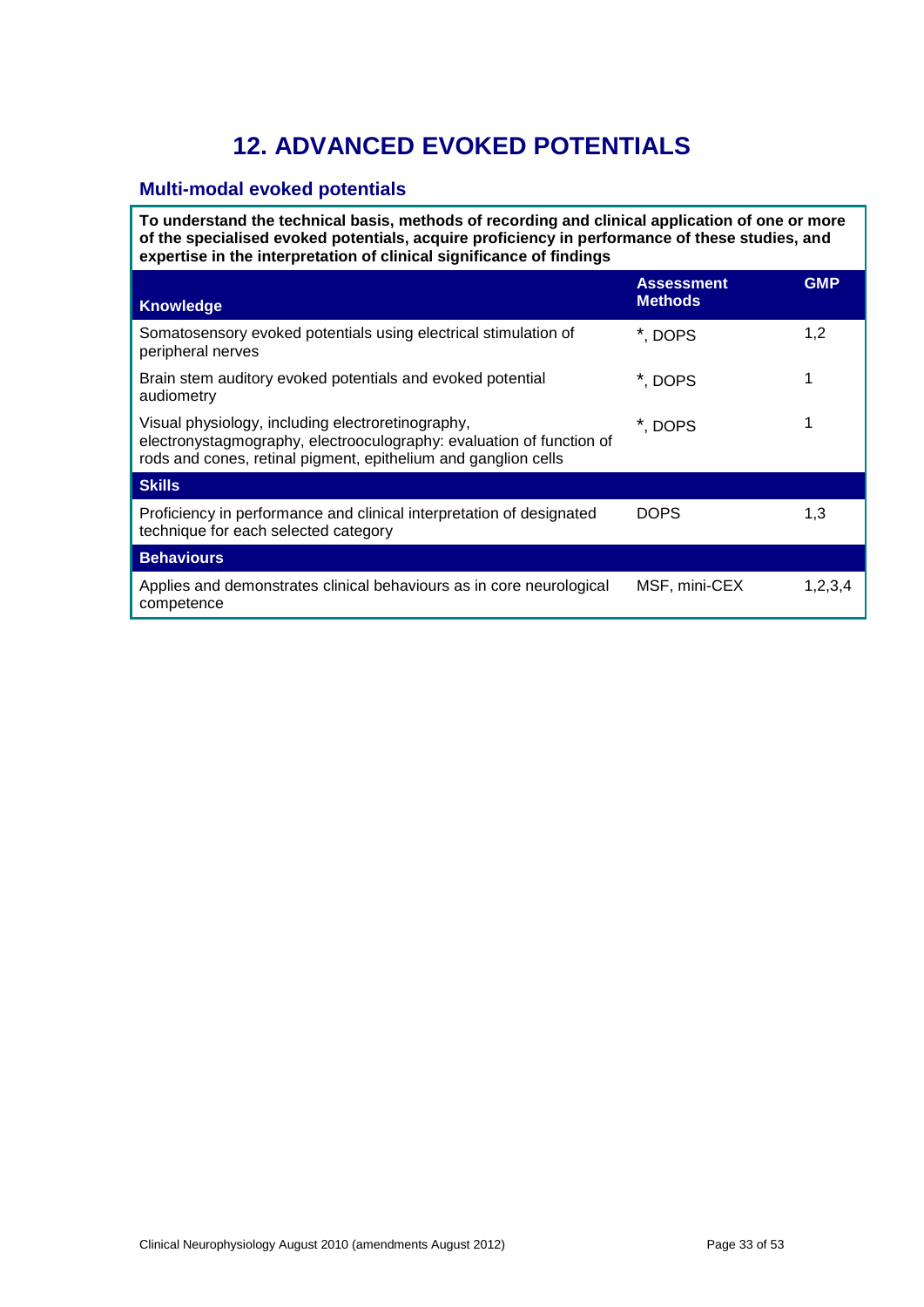## <span id="page-33-0"></span>**Operative spinal monitoring**

| To enable the trainee to participate in a multi-disciplinary team monitoring spinal cord &/or nerve<br>root function during surgery |                                     |            |  |
|-------------------------------------------------------------------------------------------------------------------------------------|-------------------------------------|------------|--|
| <b>Knowledge</b>                                                                                                                    | <b>Assessment</b><br><b>Methods</b> | <b>GMP</b> |  |
| Surgical procedures undertaken in spinal deformity correction and<br>other spinal surgery requiring neurophysiological monitoring   | $\star$                             | 1,2        |  |
| Risks & mechanisms of neurological injury associated with surgical<br>procedures                                                    | ¥                                   | 1, 2, 3, 4 |  |
| Somatosensory evoked potential techniques                                                                                           | *, DOPS                             | 1          |  |
| Motor Evoked potential recording techniques                                                                                         | *, DOPS                             | 1          |  |
| Nerve root monitoring techniques                                                                                                    | *, DOPS                             | 1.         |  |
| Effects of anaesthetic agents and physiological variables on<br>neurophysiological recordings                                       | *, DOPS                             | 1          |  |
| Guidelines for performance of intra-operative neurophysiological<br>monitoring techniques                                           | *, DOPS                             | 1,2        |  |
| Guidelines on individual responsibilities of members of the monitoring<br>team and advised action relating to adverse events        | *, DOPS                             | 1,2        |  |
| <b>Skills</b>                                                                                                                       |                                     |            |  |
| Assess pre-operative clinical and neurological status, decides the<br>form of monitoring required, and consents the patients.       | <b>DOPS</b>                         | 1,3        |  |
| Monitors somatosensory evoked responses and identifies adverse<br>events perioperatively.                                           | <b>DOPS</b>                         | 1,2,3      |  |
| Monitors Motor evoked responses and identifies adverse events<br>perioperatively.                                                   | <b>DOPS</b>                         | 1,2,3      |  |
| Monitors nerve root EMG recordings and identifies adverse events<br>perioperatively.                                                | <b>DOPS</b>                         | 1,2,3      |  |
| Identifies effects of anaesthetic agents, physiological variables and<br>surgical manoeuvres on recordings                          | <b>DOPS</b>                         | 1,2,3      |  |
| Works effectively within the monitoring team, and demonstrates<br>leadership                                                        | DOPS, MSF                           | 1,3        |  |

**Behaviours**  Applies and demonstrates clinical behaviours as in core neurological competence DOPS mini-CEX 1,2,3,4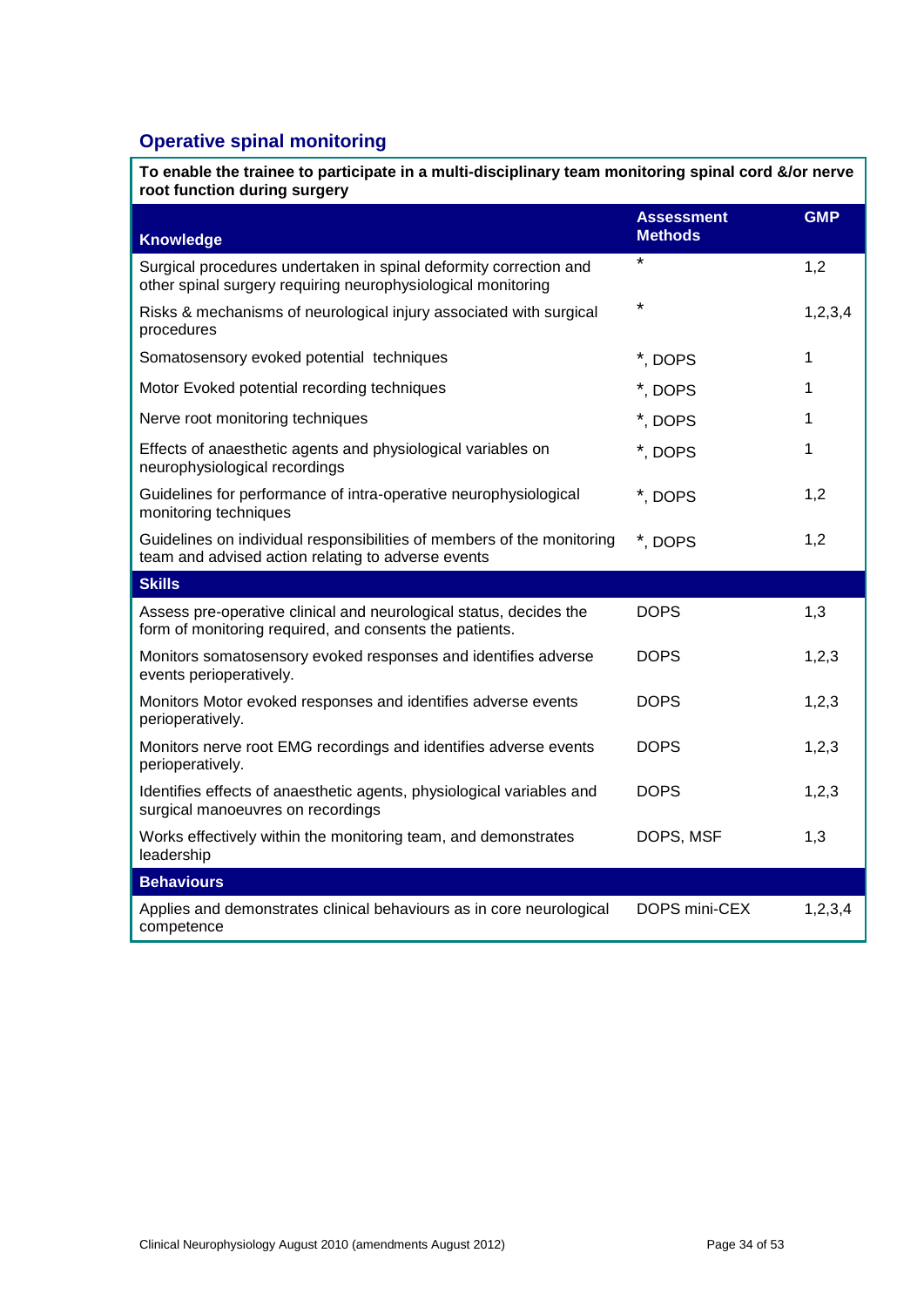# <span id="page-34-0"></span>**Transcranial Magnetic Stimulation**

| To enable the trainee to perform transcranial magnetic stimulation                                                                                       |                                     |            |  |
|----------------------------------------------------------------------------------------------------------------------------------------------------------|-------------------------------------|------------|--|
| <b>Knowledge</b>                                                                                                                                         | <b>Assessment</b><br><b>Methods</b> | <b>GMP</b> |  |
| Physical property of magnetic fields and the mechanism of neural<br>excitation, including effect of coil design.                                         | $\star$                             | 1,2        |  |
| Contra indications to the use of magnetic fields and other safety<br>measures                                                                            | *, DOPS                             | 1,2        |  |
| Differences between cortical and peripheral nerve stimulation                                                                                            | *, DOPS                             | 1          |  |
| Parameters of stimulation and recording and defined protocols of<br>investigation.                                                                       | *, DOPS                             | 1          |  |
| Physiological variables affecting measurements                                                                                                           | *, DOPS                             | 1          |  |
| Normal values and changes expected due to disease process                                                                                                | *, DOPS                             | 1          |  |
| <b>Skills</b>                                                                                                                                            |                                     |            |  |
| Evaluates referral and decides the most appropriate test protocol.                                                                                       | <b>DOPS</b>                         | 1          |  |
| Explains technique to patient                                                                                                                            | DOPS, mini-CEX                      | 1,3        |  |
| Assess patient for possible contraindications.                                                                                                           | <b>DOPS</b>                         | 1,2,3      |  |
| Measures parameters of motor evoked potential, including threshold,<br>latency, central conduction time, amplitude, amplitude ratio and silent<br>period | <b>DOPS</b>                         | 1          |  |
| Reports results and interprets the findings in relation to disease<br>processes.                                                                         | <b>DOPS</b>                         | 1,3        |  |
| <b>Behaviours</b>                                                                                                                                        |                                     |            |  |
| Applies and demonstrates clinical behaviours as in core neurological<br>competence                                                                       | MSF, mini-CEX                       | 1,2,3,4    |  |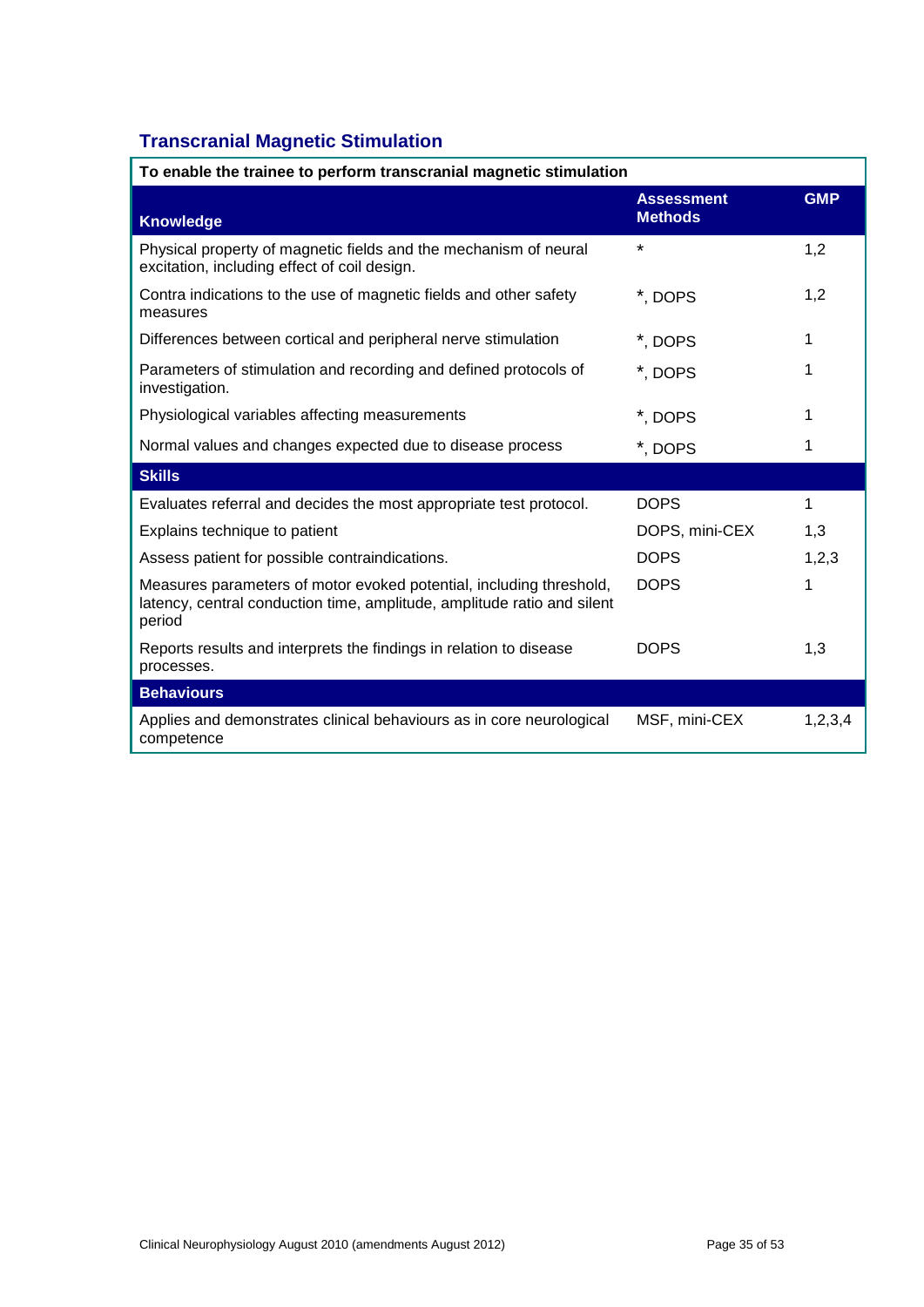# <span id="page-35-0"></span>**4 Learning and Teaching**

## <span id="page-35-1"></span>**4.1 The training programme**

The organisation and delivery of postgraduate training is the statutory responsibility of the General Medical Council (GMC) which devolves responsibility for the local organisation and delivery of training to the deaneries. Each deanery oversees a "School of Medicine" which is comprised of the regional Specialty Training Committees (STCs) in each medical specialty. Responsibility for the organisation and delivery of specialty training in Clinical Neurophysiology in each deanery is, therefore, the remit of the regional Clinical Neurophysiology STC. Each STC has a Training Programme Director who coordinates the training programme in the specialty.

The Specialist Training Programme comprises 4 years:

- 12 months training in Neurology. This may be completed as a single attachment of 12 months, or in blocks to a total of 12 months through the 4 year training programme, depending on local opportunities or preference. This is achieved in the setting of ward attachments and outpatient clinics supervised by Neurology Trainers, but trainees must obtain the neurological competencies by placement in posts capable of delivering this aspect of the curriculum.
- 24 months training in Clinical Neurophysiology (all age groups)
- 12 months for necessary additional specialised training or time credit for clinical work undertaken during research. Trainees wishing to spend a longer period in research will be encouraged to do so, but the time credit will be limited to 12 months. Credit for clinical work undertaken during research will be granted at the discretion of the SAC.

Though programmes may vary in the sequence in which the above training is obtained, determined by postgraduate deans according to local opportunity, in general:

- Neurological Training is often started and may be completed in ST3
- The Basic Techniques in electroencephalography, nerve conduction and electromyography, and evoked potentials should be completed after 2 years of clinical neurophysiology training in ST4 or ST5, and certainly by the Penultimate Year Assessment.
- Advanced Techniques and any Research are generally undertaken in ST5 and ST6.

### **Basic Techniques**

Trainees must attain competence in basic electroencephalography, basic nerve conduction studies and electromyography and basic evoked potentials. In brief, these investigations are: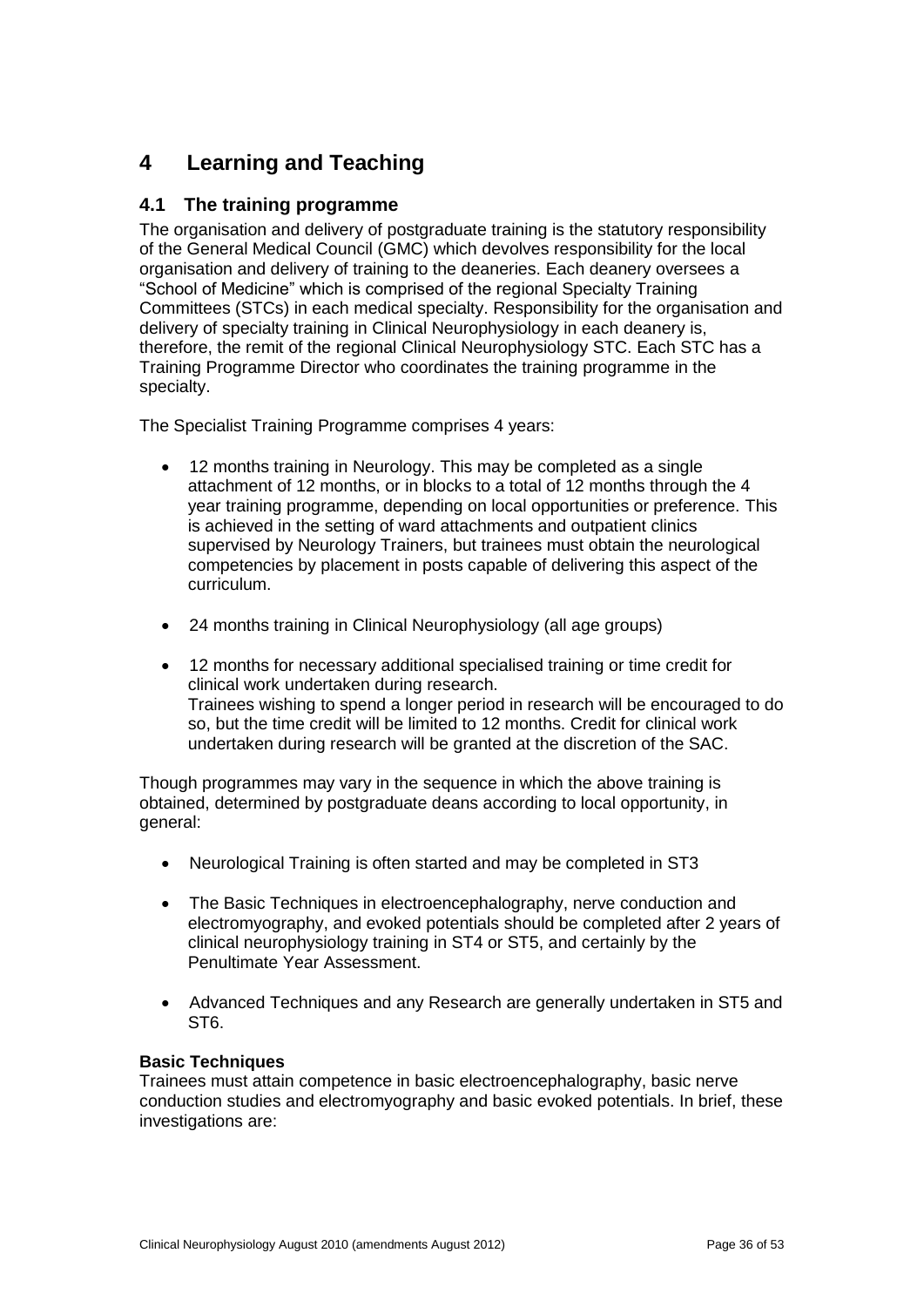- **Basic Electroencephalography (EEG)** in adults, children and neonates; in waking and sleeping states; with application of activation procedures (hyperventilation, photic stimulation)**.**
- **Basic Nerve conduction studies (NCS) and electromyography (EMG)** in adults and children (recognising that paediatric NCS and EMG accounts for a small proportion of Clinical Neurophysiology practice outside specialised units); assessment of peripheral nerves; evaluation of the neuromuscular junction; EMG investigation of neurogenic and myopathic conditions.
- **Basic Evoked potential studies** visual modality**.**

#### **Advanced Techniques**

Trainees are expected to spend about 20% of training becoming proficient in at least 3 advanced techniques. Trainees should select at least one technique from each of the 3 major categories of advanced electroencephalography, advanced nerve conduction studies and electromyography, and advanced evoked potentials, though they may select several procedures specific to their expected sub-specialisation. The syllabus gives details these techniques, but in summary they include:

- **Advanced EEG** from the following: video EEG; telemetry; ambulatory monitoring; pre-operative assessment for epilepsy surgery including invasive EEG studies; electrocorticography; cortical stimulation; cerebral function monitoring; polygraphy, sleep studies and multiple sleep latency tests.
- **Advanced NCS and EMG** from the following: quantitative EMG (single fibre EMG; turns/amplitude analysis; motor unit potential analysis; EMG frequency analysis, macro EMG); quantitative sensory testing; autonomic nervous system assessment; uroneurophysiology; application of botulinum toxin therapy.
- **Advanced evoked potential studies** –from the following: intra-operative monitoring; magnetic stimulation studies; detailed investigation of visual system including electroretinography; auditory evoked potentials; somatosensory evoked potentials; event related potentials

The Clinical Neurophysiology curriculum has been designed in order that it can be delivered in all deaneries. It is recognised that some advanced techniques are not universally available, and that trainees with a particular interest in one area may have to pursue their training aspirations by way of Out Of Programme Experience.

### **Acting up as a consultant (AUC)**

"Acting up" provides doctors in training coming towards the end of their training with the experience of navigating the transition from junior doctor to consultant while maintaining an element of supervision.

Although acting up often fulfills a genuine service requirement, it is not the same as being a locum consultant. Doctors in training acting up will be carrying out a consultant's tasks but with the understanding that they will have a named supervisor at the hosting hospital and that the designated supervisor will always be available for support, including out of hours or during on-call work. Doctors in training will need to follow the rules laid down by the Deanery / LETB within which they work and also follow the JRCPTB rules which can be found at [www.jrcptb.org.uk/trainingandcert/Pages/Out-of-Programme.](http://www.jrcptb.org.uk/trainingandcert/Pages/Out-of-Programme.aspx)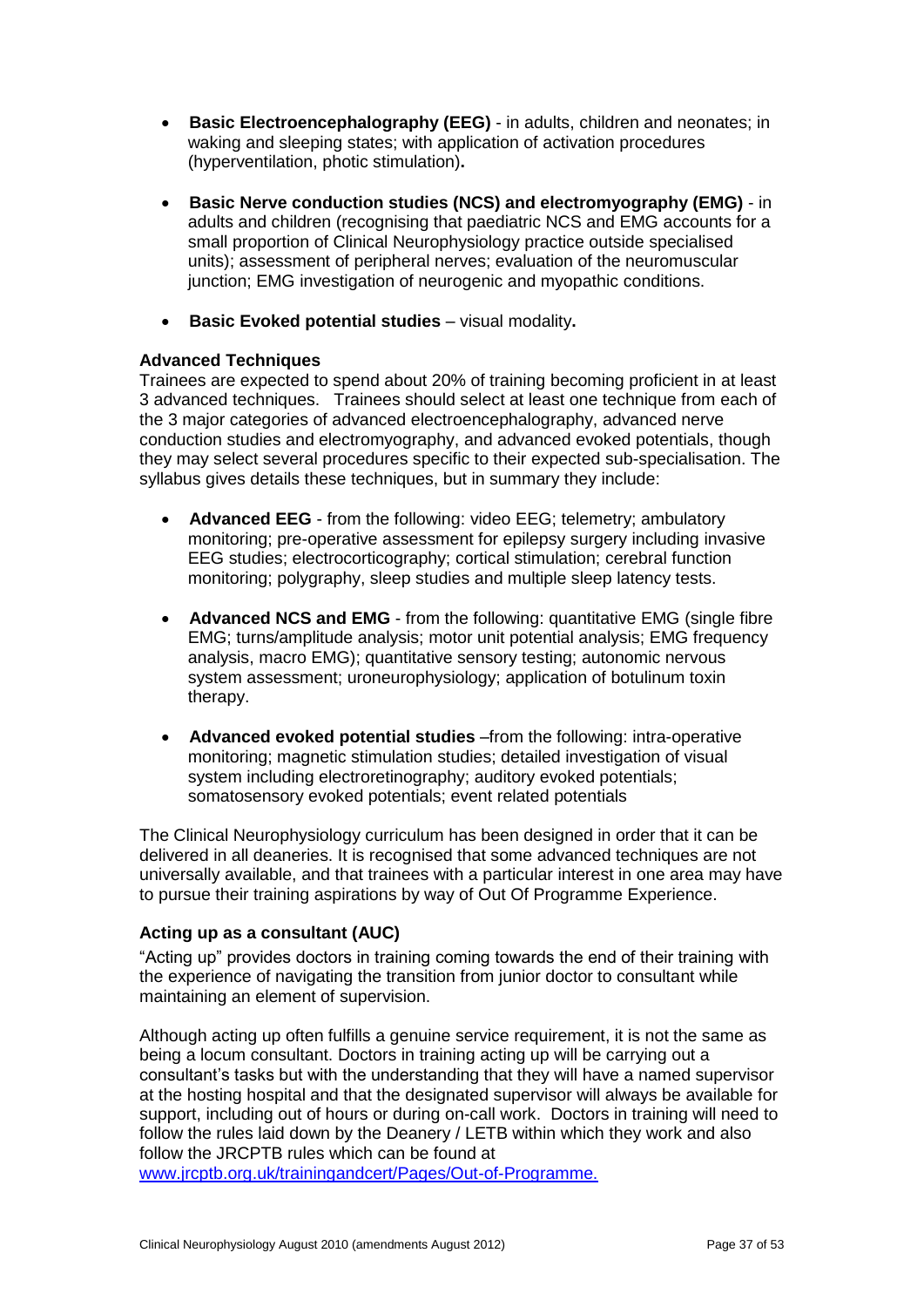## <span id="page-37-0"></span>**4.2 Teaching and learning methods**

The curriculum will be delivered through a variety of learning experiences. Trainees will learn from practice, clinical skills appropriate to their level of training and to their attachment within the department.

Trainees will achieve the competencies described in the curriculum through a variety of learning methods. There will be a balance of different modes of learning from formal teaching programmes to experiential learning 'on the job'. The proportion of time allocated to different learning methods may vary depending on the nature of the attachment within a rotation.

This section identifies the types of situations in which a trainee will learn.

**Learning with Peers** - There are many opportunities for trainees to learn with their peers. Local postgraduate teaching opportunities allow trainees of varied levels of experience to come together for small group sessions. Examination preparation encourages the formation of self-help groups and learning sets.

**Work-based Experiential Learning** - The content of work-based experiential learning is decided by the local faculty for education but includes active participation in:

- Specialty-specific outpatient and inpatient work within Clinical Neurophysiology. This forms the basis for work-based experiential learning in the specialty. Trainees will be closely supervised by consultants who will be readily available to demonstrate techniques, explain investigation strategy, teach analysis and report preparation. Senior clinician scientists and clinical physiologists may contribute to teaching of specific techniques. The trainee with experience takes on a larger case-mix and is less closely supervised, but the consultant is always available to assist.
- Neurology specialty clinics. After initial induction, trainees will review patients in outpatient clinics, under direct supervision. The degree of responsibility taken by the trainee will increase as competency increases. As experience and clinical competence increase trainees will assess 'new' and 'review' patients and present their findings to their clinical supervisor.
- Post-take consultant ward-rounds (Neurology)
- Personal ward rounds and provision of ongoing clinical care on specialist medical ward attachments. Every patient seen, on the ward or in out-patients, provides a learning opportunity, which will be enhanced by following the patient through the course of their illness: the experience of the evolution of patients' problems over time is a critical part both of the diagnostic process as well as management (Neurology). Patients seen should provide the basis for critical reading and reflection of clinical problems.
- Consultant-led ward rounds (Neurology). Every time a trainee observes another doctor, consultant or fellow trainee, seeing a patient or their relatives there is an opportunity for learning. Ward rounds, including those post-take, should be led by a consultant and include feedback on clinical and decision-making skills.
- Multi-disciplinary team meetings. There are many situations where clinical problems are discussed with clinicians in other disciplines. These provide excellent opportunities for observation of clinical reasoning.

Trainees have supervised responsibility for the care of in-patients. This includes dayto-day review of clinical conditions, note keeping, and the initial management of the acutely ill patient with referral to and liaison with clinical colleagues as necessary. The degree of responsibility taken by the trainee will increase as competency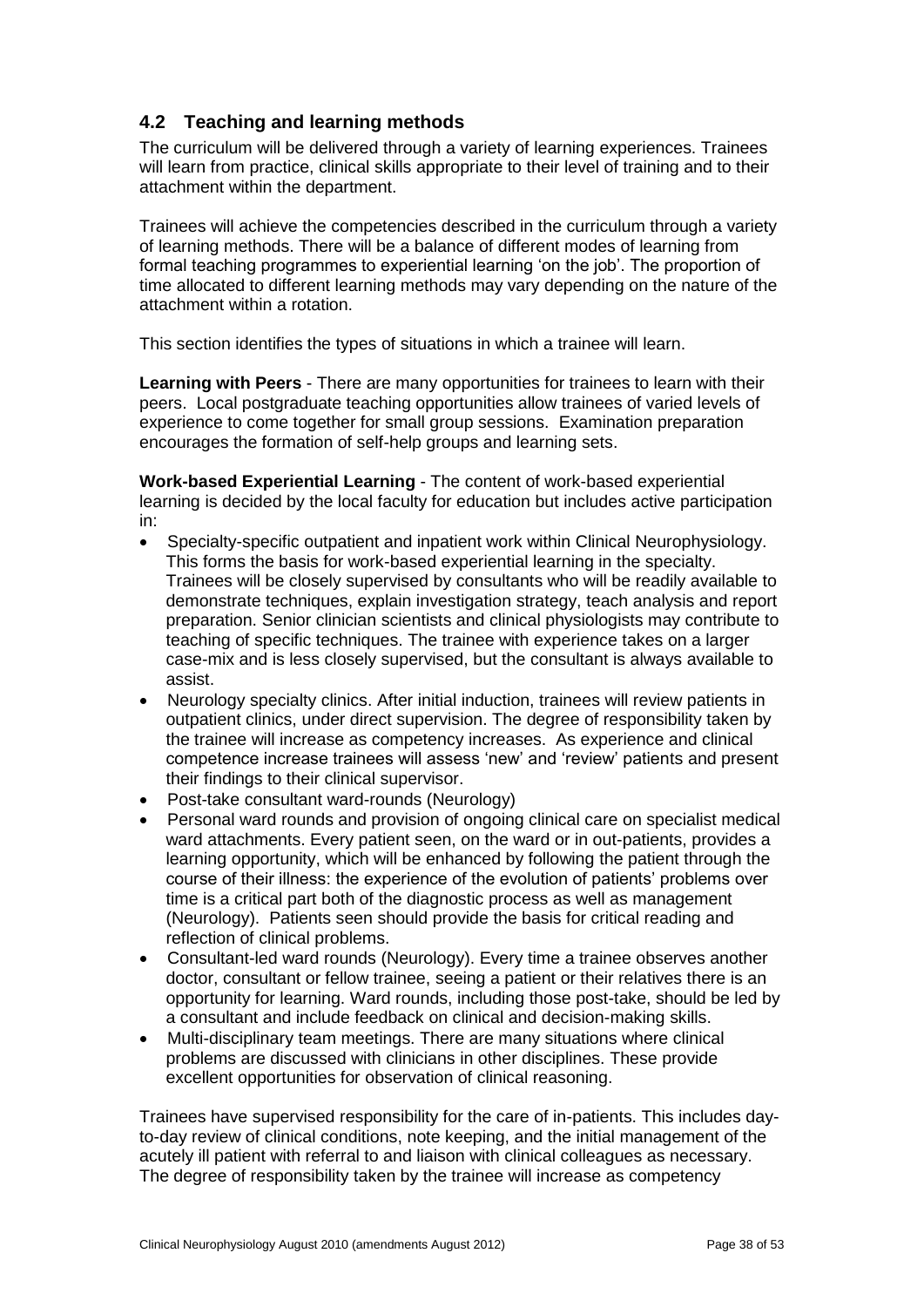increases. There should be appropriate levels of clinical supervision throughout training with increasing clinical independence and responsibility as learning outcomes are achieved (see Section 5: Feedback and Supervision).

**Formal Postgraduate Teaching** – The content of these sessions are determined by the local faculty of medical education and will be based on the curriculum. There are many opportunities throughout the year for formal teaching in the local postgraduate teaching sessions and at regional, national and international meetings. Many of these are organised by the Royal Colleges of Physicians.

Suggested activities include:

- A programme of formal bleep-free regular teaching sessions to cohorts of trainees (e.g. a weekly core training hour of teaching within a Trust)
- Case presentations
- Journal clubs
- Research and audit projects
- Lectures and small group teaching
- Grand Rounds
- Clinical skills demonstrations and teaching
- Critical appraisal and evidence based medicine and journal clubs
- Joint specialty meetings
- Attendance at training programmes organised on a deanery or regional basis, which are designed to cover aspects of the training programme outlined in this curriculum.

The frequency, format and range of formal postgraduate teaching opportunities will vary between different training programmes and different clinical placements.

**Independent Self-Directed Learning** -Trainees will use this time in a variety of ways depending upon their stage of learning. Suggested activities include:

- Reading, including web-based material
- Maintenance of personal portfolio (self-assessment, reflective learning, personal development plan)
- Audit and research projects
- Reviewing archived Clinical Neurophysiology recordings and reports held in training databases
- Reading journals
- Achieving personal learning goals beyond the essential, core curriculum

**Formal Study Courses** – The British Society of Clinical Neurophysiology organizes a triennial teaching course in all aspects of current clinical neurophysiology practice, and offers bursaries to Clinical Neurophysiology trainees eligible to attend. This is supplemented by national training days held 2-3 times a year in conjunction with the Association of Trainees in Clinical Neurophysiology that provides lectures in advanced areas of the specialty. It is expected that trainees will attend these courses as a component of training.

Time to be made available for other formal courses is encouraged, subject to local conditions of service. Attendance at relevant specialty specific training courses is encouraged (eg Moorfield's Hospital electrophysiology of vision course, Great Ormond Street paediatric EMG course, national and international scientific meetings). Examples of generic skills include management and communication courses.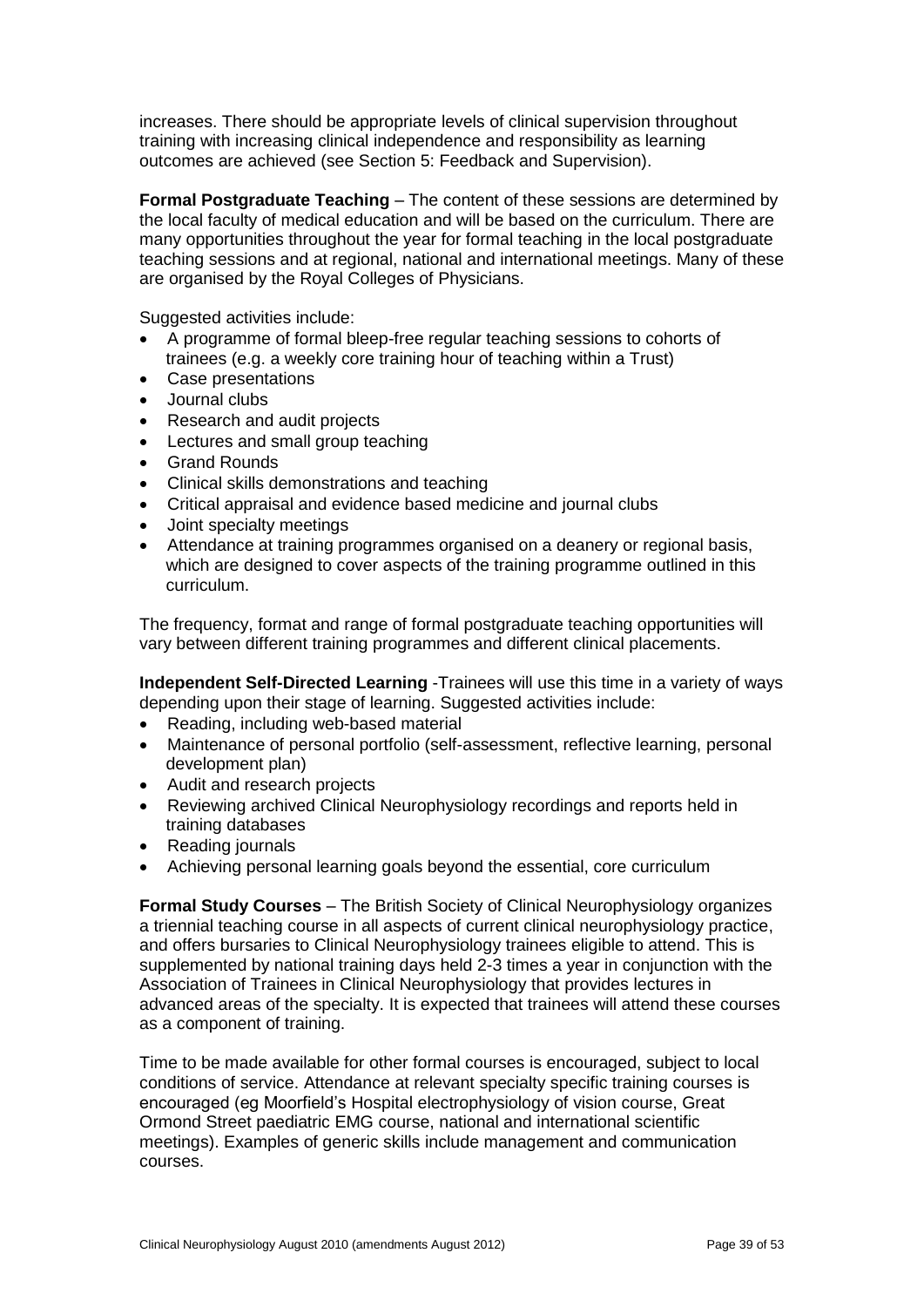## <span id="page-39-0"></span>**4.3 Research**

Trainees who wish to acquire research competencies, in addition to those specified in their specialty curriculum, may undertake a research project as an ideal way of obtaining those competencies. For those in specialty training, one option to be considered is that of taking time out of programme to complete a specified project or research degree. Applications to research bodies, the deanery (via an OOPR form) and the JRCPTB (via a Research Application Form) are necessary steps, which are the responsibility of the trainee. The JRCPTB Research Application Form can be accessed via the JRCPTB website. It requires an estimate of the competencies that will be achieved and, once completed, it should be returned to JRCPTB together with a job description and an up to date CV. The JRCPTB will submit applications to the relevant SACs for review of the research content including an indicative assessment of the amount of clinical credit (competence acquisition) which might be achieved. This is likely to be influenced by the nature of the research (eg entirely laboratorybased or strong clinical commitment), as well as duration (eg 12 month Masters, 2 year MD, 3-Year PhD). On approval by the SAC, the JRCPTB will advise the trainee and the deanery of the decision. The deanery will make an application to the GMC for approval of the out of programme research. All applications for out of programme research must be prospectively approved.

Upon completion of the research period the competencies achieved will be agreed by the OOP Supervisor, Educational Supervisor and communicated to the SAC, accessing the facilities available on the JRCPTB ePortfolio. The competencies achieved will determine the trainee's position on return to programme; for example if an ST3 trainee obtains all ST4 competencies then 12 months will be recognised towards the minimum training time and the trainee will return to the programme at ST5. This would be corroborated by the subsequent ARCP.

This process is shown in the diagram below:



Funding will need to be identified for the duration of the research period. Trainees need not count research experience or its clinical component towards a CCT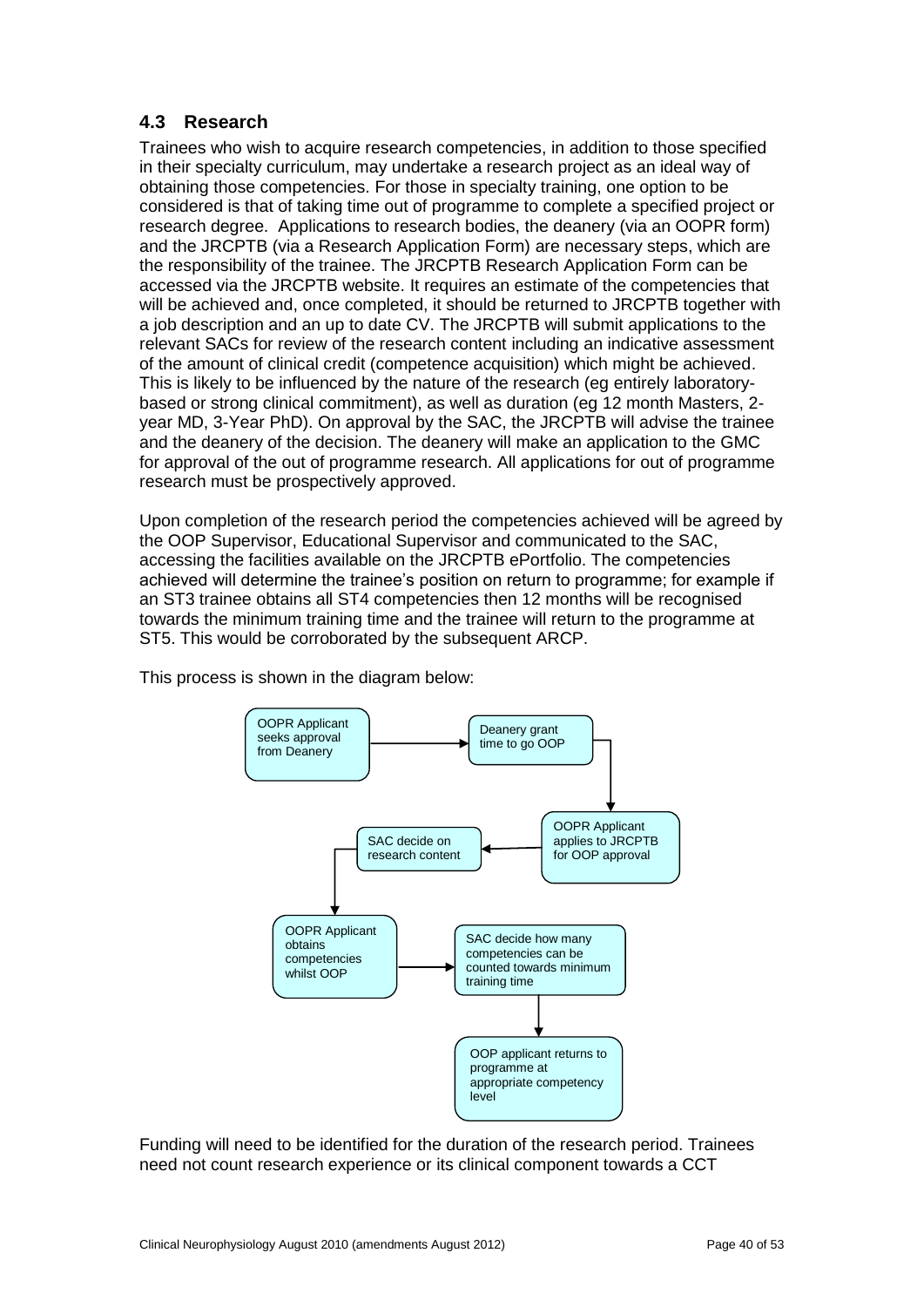programme but must decide whether or not they wish it to be counted on application to the deanery and the JRCPTB.

A maximum period of 3 years out of programme is allowed and the SACs will recognise up to 12 months towards the minimum training times.

## <span id="page-40-0"></span>**4.4 Academic Training**

Academic Clinical Fellowships are available in Clinical Neurophysiology. These are located at centres with experience of pursuing research in the specialty.

For those contemplating an academic career path, there are now well-defined posts at all levels in the Integrated Academic Training Pathway (IATP) involving the National Institute for Health Research (NIHR) and the Academy of Medical Sciences (AMS). For full details see <http://www.nccrcd.nhs.uk/intetacatrain> and [http://www.academicmedicine.ac.uk/uploads/A-pocket-guide.pdf.](http://www.academicmedicine.ac.uk/uploads/A-pocket-guide.pdf) Academic trainees may wish to focus on education or research and are united by the target of a consultant-level post in a university and/or teaching hospital, typically starting as a senior lecturer and aiming to progress to readership and professor. A postgraduate degree will usually be essential (see "out of programme experience") and academic mentorship is advised (see section 6.1). Academic competencies have been defined by the JRCPTB in association with AMS and the Colleges and modes of assessment have been incorporated in the latest edition of the Gold Guide (section 7, se[e](http://www.jrcptb.org.uk/forms/Documents/GoldGuide2009.pdf) [http://www.jrcptb.org.uk/forms/Documents/GoldGuide2009.pdf\)](http://www.jrcptb.org.uk/forms/Documents/GoldGuide2009.pdf).

Academic integrated pathways to CCT are a) considered fulltime CCTs as the default position and b) are run through in nature. The academic programmes are CCT programmes and the time set for the CCT is the time set for academic trainees. If a trainee fails to achieve all the required competencies within the notional time period for the programme, this would be considered at the ARCP, and recommendations to allow completion of clinical training would be made (assuming other progress to be satisfactory) see the guidelines for monitoring training and progress [http://www.academicmedicine.ac.uk/careersacademicmedicine.aspx.](http://www.academicmedicine.ac.uk/careersacademicmedicine.aspx) Extension of a CCT date will be in proportion depending upon the nature of the research and will ensure full capture of the specialty outcomes set down by the Royal College and approved by GMC.

## <span id="page-40-1"></span>**5 Assessment**

### <span id="page-40-2"></span>**5.1 The assessment system**

The purpose of the assessment system is to:

- enhance learning by providing formative assessment, enabling trainees to receive immediate feedback, measure their own performance and identify areas for development;
- drive learning and enhance the training process by making it clear what is required of trainees and motivating them to ensure they receive suitable training and experience;
- provide robust, summative evidence that trainees are meeting the curriculum standards during the training programme;
- ensure trainees are acquiring competencies within the domains of Good Medical Practice*;*
- assess trainees' actual performance in the workplace;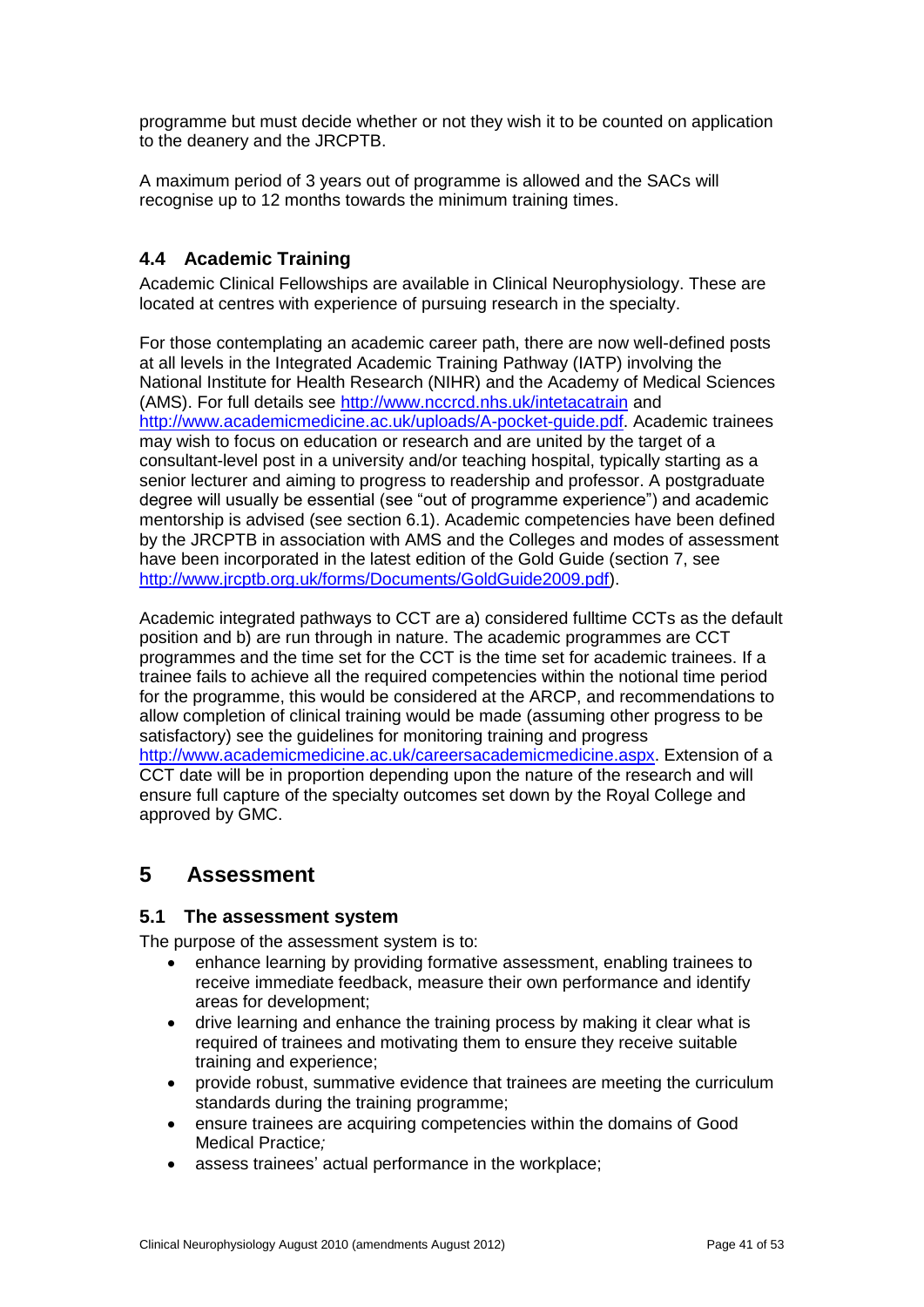- ensure that trainees possess the essential underlying knowledge required for their specialty;
- inform the Annual Review of Competence Progression (ARCP), identifying any requirements for targeted or additional training where necessary and facilitating decisions regarding progression through the training programme;
- identify trainees who should be advised to consider changes of career direction.

The integrated assessment system comprises of workplace-based assessments and knowledge – based assessments. Individual assessment methods are described in more detail below.

Workplace-based assessments will take place throughout the training programme to allow trainees to continually gather evidence of learning and to provide trainees with formative feedback. This is provided by the assessor immediately after the assessment. They are not individually summative but overall outcomes from a number of such assessments provide evidence for summative decision making. The number and range of these will ensure a reliable assessment of the training relevant to their stage of training and achieve coverage of the curriculum.

## <span id="page-41-0"></span>**5.2 Assessment Blueprint**

In the syllabus [\(3.3\)](#page-6-1) the "Assessment Methods" shown are those that are appropriate as **possible** methods that could be used to assess each competency. It is not expected that all competencies will be assessed and that where they are assessed not every method will be used.

### <span id="page-41-1"></span>**5.3 Assessment methods**

The following assessment methods are used in the integrated assessment system:

#### **Examinations and certificates**

Advanced Life Support Certificate (ALS)

The small size of the specialty means that it is not feasible to run a full specialty certificate examination to assess knowledge. The specialty is currently planning to pilot a formative knowledge-based assessment method and, if successful, it is intended that this method will be used in the future.

Where there is a  $*$  in the syllabus this competency will be assessed, in the future, by a knowledge-based assessment method

#### **Workplace-based assessments** (WPBAs)

- Multi-Source Feedback (MSF)
- mini-Clinical Evaluation Exercise (mini-CEX)
- Direct Observation of Procedural Skills (DOPS)
- Case-Based Discussion (CbD)
- Patient Survey (PS)
- Audit Assessment (AA)
- Teaching Observation (TO)

These methods are described briefly below. More information about these methods including guidance for trainees and assessors is available in the ePortfolio and on the JRCPTB website [www.jrcptb.org.uk.](http://www.jrcptb.org.uk/) Workplace-based assessments should be recorded in the trainee's ePortfolio. The workplace-based assessment methods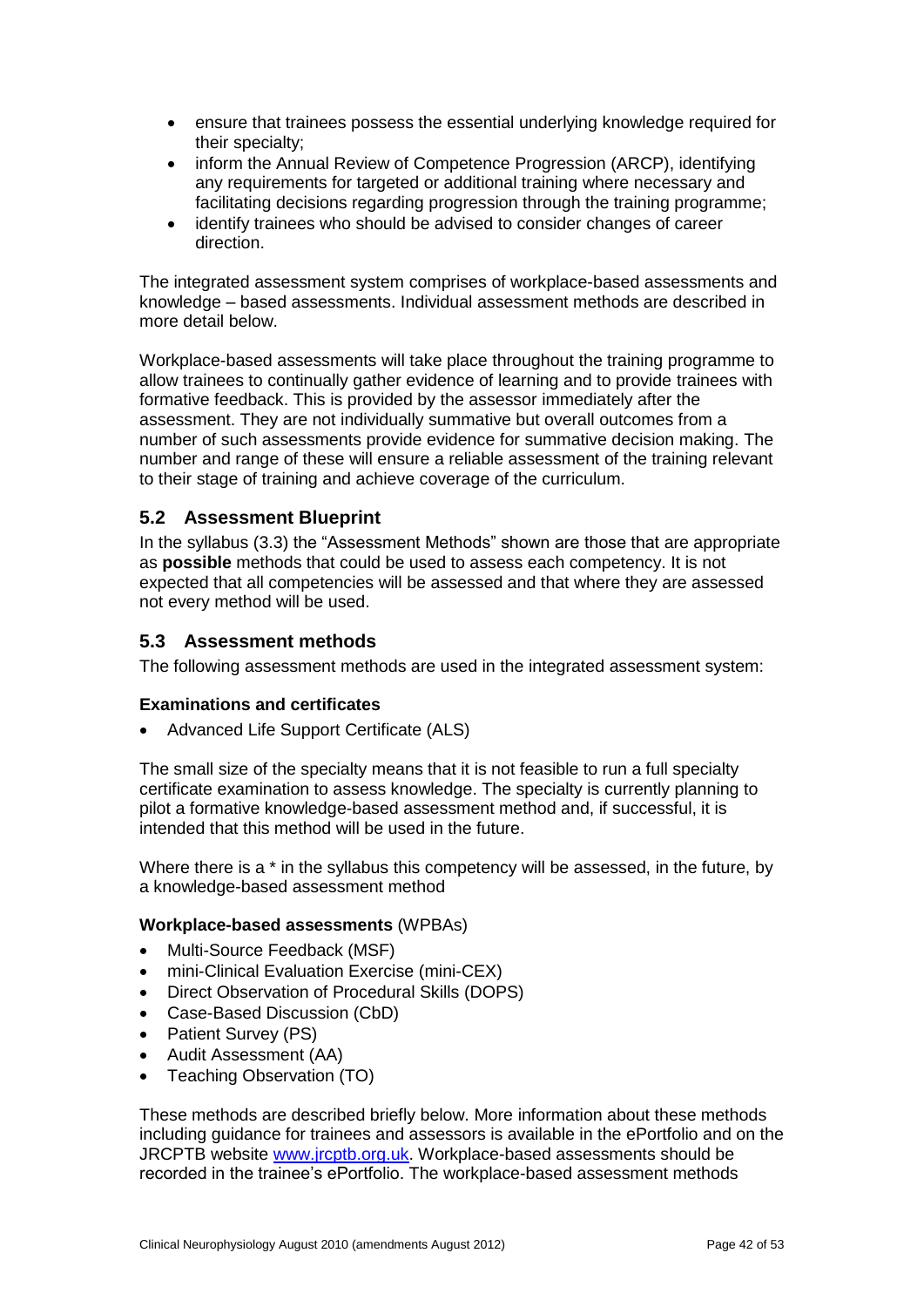include feedback opportunities as an integral part of the assessment process, this is explained in the guidance notes provided for the techniques.

#### **Multisource feedback (MSF)**

This tool is a method of assessing generic skills such as communication, leadership, team working, reliability etc, across the domains of Good Medical Practice. This provides objective systematic collection and feedback of performance data on a trainee, derived from a number of colleagues. 'Raters' are individuals with whom the trainee works, and includes doctors, administration staff, and other allied professionals. The trainee will not see the individual responses by raters, feedback is given to the trainee by the Educational Supervisor.

#### **mini-Clinical Evaluation Exercise (mini-CEX)**

This tool evaluates a clinical encounter with a patient to provide an indication of competence in skills essential for good clinical care such as history taking, examination and clinical reasoning. The trainee receives immediate feedback to aid learning. The mini-CEX can be used at any time and in any setting when there is a trainee and patient interaction and an assessor is available.

#### **Direct Observation of Procedural Skills (DOPS)**

A DOPS is an assessment tool designed to assess the performance of a trainee in undertaking a practical procedure, against a structured checklist. The trainee receives immediate feedback to identify strengths and areas for development. Clinical Neurophysiology is a practical, procedure-based specialty and DOPS is an important WBA tool. The domains of the DOPS assessment have been particularly developed to make them specialty specific, and the majority of work-based assessments of techniques is by use of this tool.

#### **Case based Discussion (CbD)**

The CbD assesses the performance of a trainee in their management of a patient to provide an indication of competence in areas such as clinical reasoning, decisionmaking and application of medical knowledge in relation to patient care. It also serves as a method to document conversations about, and presentations of, cases by trainees. The CbD should include discussion about a written record (such as written case notes, out-patient letter, discharge summary). A typical encounter might be when presenting newly referred patients in the out-patient department. For Clinical Neurophysiology this assessment method is most suited to the neurology component of the syllabus.

#### **Patient Survey (PS)**

Patient Survey addresses issues, including behaviour of the doctor and effectiveness of the consultation, which are important to patients. It is intended to assess the trainee's performance in areas such as interpersonal skills, communication skills and professionalism by concentrating solely on their performance during one consultation.

This assessment has been piloted by some Clinical Neurophysiology trainees and supervisors in conjunction with the JRCPTB. It is not currently used as an assessment but its use and inclusion will be reviewed on a regular (at least annual) basis. It is expected that this assessment will form part of required assessments in the future.

### **Audit Assessment Tool (AA)**

The Audit Assessment Tool is designed to assess a trainee's competence in completing an audit. The Audit Assessment can be based on review of audit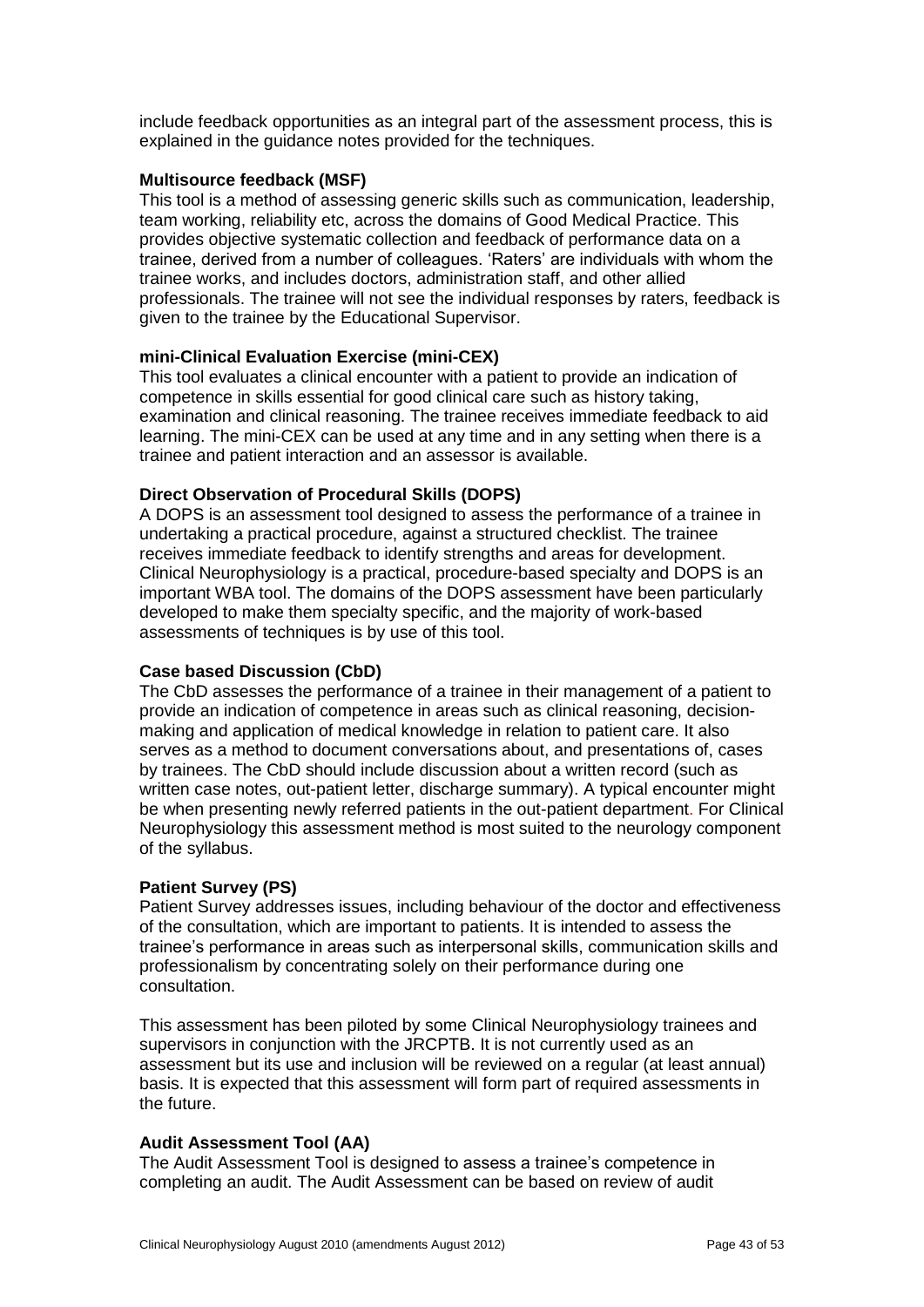documentation OR on a presentation of the audit at a meeting. If possible the trainee should be assessed on the same audit by more than one assessor. Clinical Neurophysiology trainees should complete 2 audits over the course of the 4 year training programme.

## **Teaching Observation (TO)**

The Teaching Observation form is designed to provide structured, formative feedback to trainees on their competence at teaching. The Teaching Observation can be based on any instance of formalised teaching by the trainee that has been observed by the assessor. The process should be trainee-led (identifying appropriate teaching sessions and assessors). Trainees in Clinical Neurophysiology are expected to satisfactorily complete this assessment twice during the training programme, with the first assessment completed before the end of ST4 and the second before the end of ST6.

## <span id="page-43-0"></span>**5.4 Decisions on progress (ARCP)**

The Annual Review of Competence Progression (ARCP) is the formal method by which a trainee's progression through her/his training programme is monitored and recorded. ARCP is not an assessment – it is the review of evidence of training and assessment. The ARCP process is described in A Reference Guide for Postgraduate Specialty Training in the UK (the "Gold Guide" – available from [www.mmc.nhs.uk\)](http://www.mmc.nhs.uk/). Deaneries are responsible for organising and conducting ARCPs. The evidence to be reviewed by ARCP panels should be collected in the trainee's ePortfolio.

The ARCP Decision Aid is included in section 5.5, giving details of the evidence required of trainees for submission to the ARCP panels.

The following is an indication of when assessments are used and how they demonstrate progression of competence by trainees:

 Trainees are required to have 3 satisfactory DOPS in each of the curricular areas of basic electroencephalography, basic nerve conduction and electromyography and basic evoked potentials by the end of ST6, and usually by the end of ST5.

A satisfactory DOPS is one that meets expectation for the stage of training or above in all domains. The clinical case used for DOPS should be different for the 3 assessments, with increasing complexity to demonstrate progression of skills

Trainees are expected to become competent in at least one advanced Clinical Neurophysiology technique; advanced electroencephalography, advanced electromyography and advanced evoked potentials (options are outlined in the syllabus). Trainees are required to have 3 satisfactory DOPS in each of their chosen techniques. As these competencies are gained towards the end of training, these assessments should be obtained before the end of ST6.

 Six satisfactory mini-CEX assessments in neurology are required by the end of ST6. A satisfactory assessment is one that meets expectation for the stage of training or above in all domains.

At the end of ST3 evidence of 6 satisfactory DOPS or mini-CEX assessments is required. The combination will depend on the proportion of Clinical Neurophysiology and Neurology that the trainee has undertaken in the year. If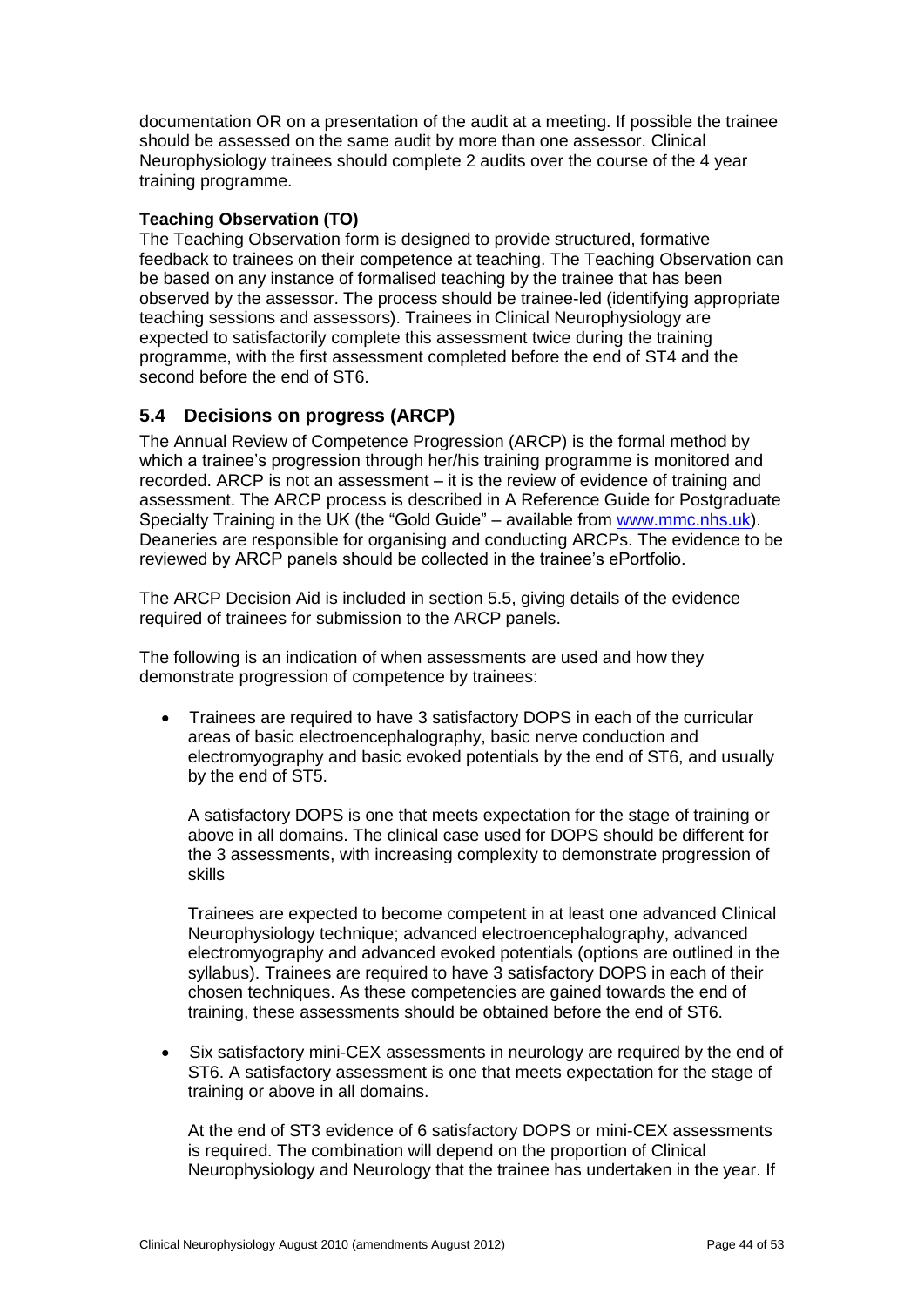this number of assessments is not achieved the ARCP panel will require further training, depending on the panel's assessment of the ability of the trainee to complete successfully the assessments required over the next year of training.

To demonstrate progression at the end of ST4 a further 6 satisfactory assessments, either DOPS or mini-CEX are required. Similarly, at the end of ST5 a further 6 satisfactory assessments is required, and by the end of ST6 a total of 18 satisfactory DOPS and 6 mini-CEX is required.

- Trainees are expected to undertake 2 MSF assessments during their training, one in ST3 and the second before the end of ST5. A satisfactory assessment is a mean score of 4 or above in all domains. Failure to provide a satisfactory MSF at the end of ST3 and again at the end of ST5 leads to a requirement for further training, depending on the panel's assessment of the ability of the trainee to redress the identified deficiency over the next year of training.
- Trainees are expected to complete one satisfactory patient survey before the penultimate year assessment at the end of ST5
- Trainees should undertake at least 2 audit projects during their training programme, with evidence of satisfactory assessment at the end of ST4 and ST<sub>5</sub>
- Trainees should have satisfactorily completed 2 Teaching Observations, one by the end of ST4 and the other by the end of ST6.

Cumulative evidence of assessment at the Penultimate Year Assessment (PYA) requires 2 satisfactory MSFs, 18 satisfactory mini-CEX or DOPS, which must include 9 DOPS covering curricular areas of basic electroencephalography, basic nerve conduction studies and electromyography, and basic evoked potentials.

The 3 DOPS in any one area of the curriculum should avoid reduplication of subject matter and should preferably be performed by at least 2 different trainers.

For the DOPS on basic electroencephalography, trainees choose a combination from the following lists, with minimal overlap between assessments: list 1- adult, child, sleep, wake, inpatient, outpatient, ITU or off-site; list 2 – epilepsy, acute encephalopathy, neurodegenerative disorder, normal.

For the DOPS on basic nerve conduction studies and electromyography, trainees choose a combination from the following lists, with minimal overlap between assessments: list 1 - adult, child, outpatient, ITU or off-site; list 2 – focal nerve entrapment, generalized peripheral neuropathy, radiculopathy, motor neurone disease, myopathy.

For the DOPS on basic evoked potentials, trainees choose a combination from the following lists, with minimal overlap between assessments: list 1 - adult, child; list 2 – multiple sclerosis, other central nervous system disorders, normal.

**Indicative procedure numbers**. The specialty recognizes that expertise in procedures is gained by experience and exposure to different clinical presentations of conditions. The revision review working party has considered the numbers of procedures that it considers appropriate for a trainee to have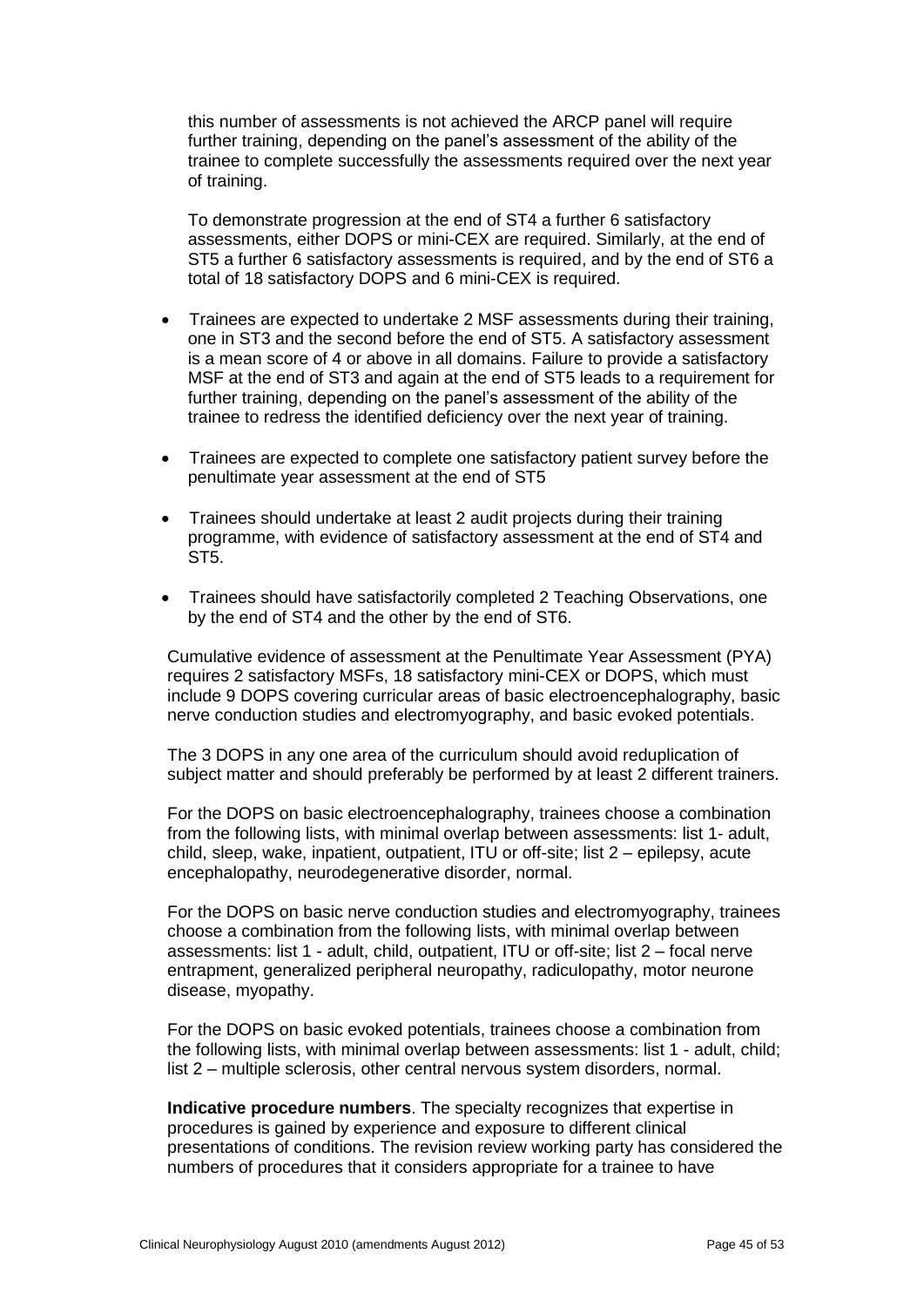performed in each area of the curriculum. Trainees are expected to record their experience by case-mix in the Training Log Book. These data greatly assist ARCP panels in assessing whether the breadth of experience in the previous year is appropriate for the trainee's timetable, and that this is progressing. The recommended minimum number of procedures to be performed in each syllabus area over the course of the training programme is shown in the appendix. The right hand column gives the indicative minimum number of procedures that should be undertaken over the full training programme.

The educational supervisor's report should be considered by the ARCP panel as supportive evidence.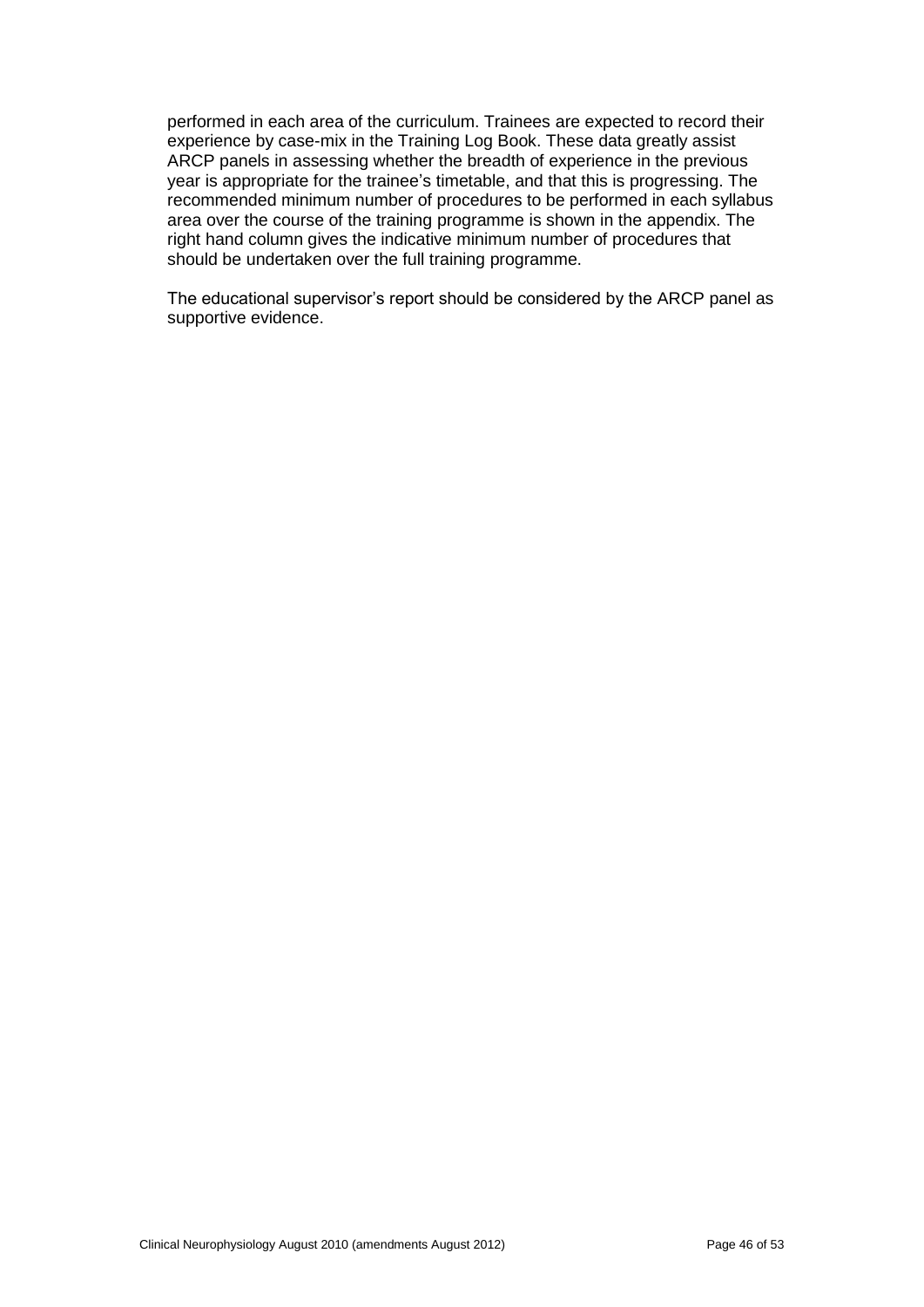# **5.5 ARCP Decision Aid**

<span id="page-46-0"></span>

|                                                                                                                     | ST <sub>3</sub>                                 | ST <sub>4</sub>                                               | ST5 (Penultimate Year<br>Assessment)                          | ST <sub>6</sub>                                                                        |
|---------------------------------------------------------------------------------------------------------------------|-------------------------------------------------|---------------------------------------------------------------|---------------------------------------------------------------|----------------------------------------------------------------------------------------|
| Workplace-based<br>assessments                                                                                      |                                                 |                                                               |                                                               |                                                                                        |
| Direct Observation of<br>Procedural Skills (DOPS)<br>and mini-Clinical<br><b>Evaluation Exercise (mini-</b><br>CEX) | 6 satisfactory DOPS or<br>mini-CEX              | 6 further satisfactory<br>DOPS or mini-CEX<br>$(12$ in total) | 6 further satisfactory<br>DOPS or mini-CEX<br>$(18$ in total) | 6 further satisfactory<br>DOPS or mini-CEX<br>(24 in total: 18 DOPS and<br>6 mini-CEX) |
| Multi-Source Feedback<br>(MSF)                                                                                      | <b>First Satisfactory MSF</b>                   |                                                               | <b>Second Satisfactory MSF</b>                                |                                                                                        |
| Patient Survey (PS)                                                                                                 |                                                 |                                                               | Satisfactory satisfactory<br><b>PS</b>                        |                                                                                        |
| Audit Assessment (AA)                                                                                               |                                                 | First satisfactory AA                                         | Second satisfactory AA                                        |                                                                                        |
| <b>Teaching Observation</b><br>(TO)                                                                                 |                                                 | First satisfactory TO                                         |                                                               | Second satisfactory TO                                                                 |
| <b>Supporting Evidence</b>                                                                                          |                                                 |                                                               |                                                               |                                                                                        |
|                                                                                                                     | Satisfactory educational<br>supervisor's report | Satisfactory educational<br>supervisor's report               | Satisfactory educational<br>supervisor's report               | Satisfactory educational<br>supervisor's report                                        |
|                                                                                                                     | Appropriate indicative<br>procedure numbers     | Appropriate indicative<br>procedure numbers                   | Appropriate indicative<br>procedure numbers                   | Appropriate indicative<br>procedure numbers                                            |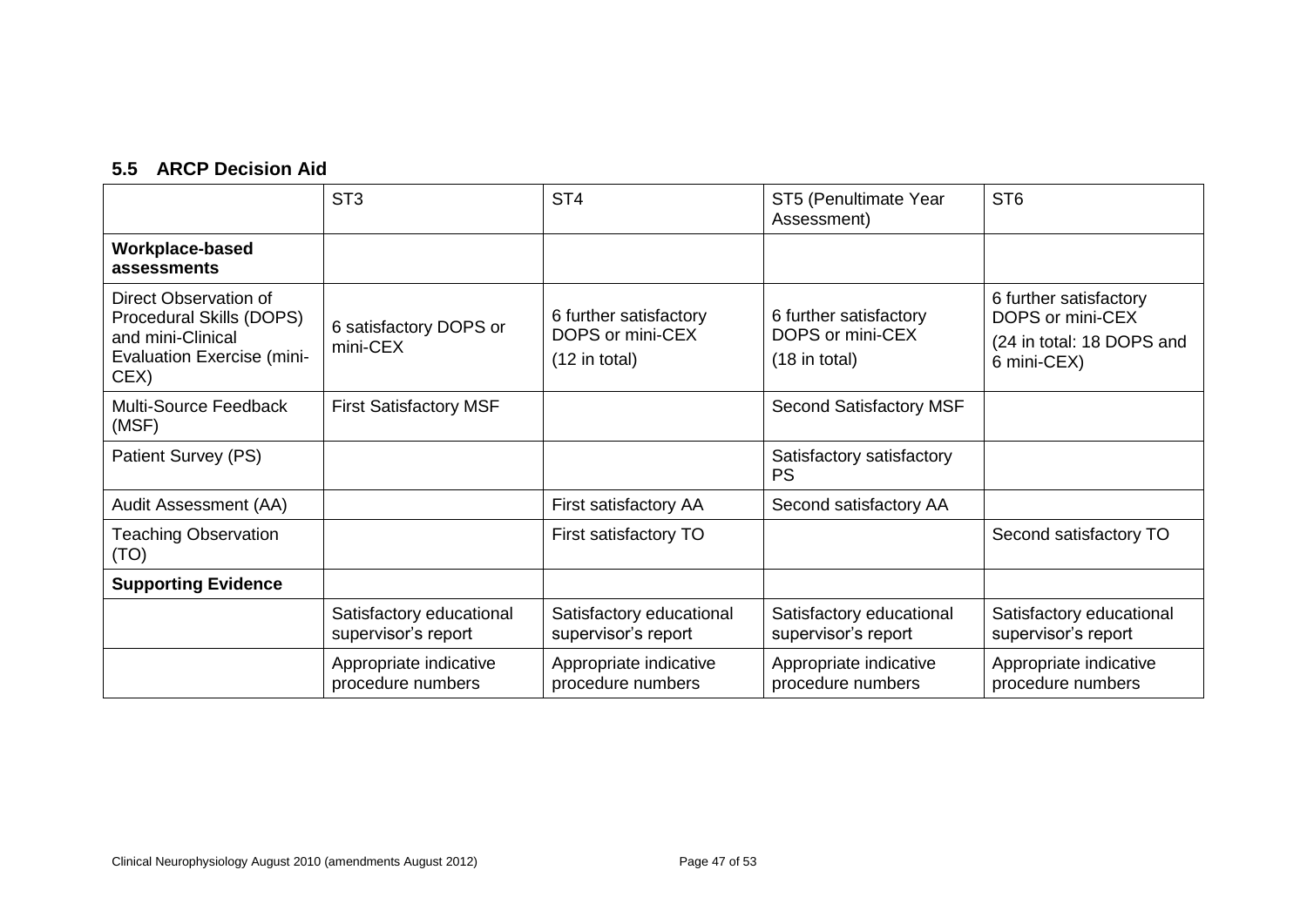## <span id="page-47-0"></span>**5.6 Penultimate Year Assessment (PYA)**

The penultimate ARCP prior to the anticipated CCT date will include an external assessor from outside the training programme. JRCPTB and the deanery will coordinate the appointment of this assessor. This is known as "PYA". Whilst the ARCP will be a review of evidence, the PYA will include a face to face component.

## <span id="page-47-1"></span>**5.7 Complaints and Appeals**

All workplace-based assessment methods incorporate direct feedback from the assessor to the trainee and the opportunity to discuss the outcome. If a trainee has a complaint about the outcome from a specific assessment this is their first opportunity to raise it.

Appeals against decisions concerning in-year assessments will be handled at deanery level and deaneries are responsible for setting up and reviewing suitable processes. If a formal complaint about assessment is to be pursued this should be referred in the first instance to the chair of the Specialty Training Committee who is accountable to the regional deanery. Continuing concerns should be referred to the Associate Dean.

# <span id="page-47-2"></span>**6 Supervision and feedback**

## <span id="page-47-3"></span>**6.1 Supervision**

All elements of work in training posts must be supervised with the level of supervision varying depending on the experience of the trainee and the clinical exposure and case mix undertaken. Outpatient and referral supervision must routinely include the opportunity to personally discuss all cases if required. As training progresses the trainee should have the opportunity for increasing autonomy, consistent with safe and effective care for the patient.

Trainees will at all times have a named Educational Supervisor and Clinical Supervisor, responsible for overseeing their education. Depending on local arrangements these roles may be combined into a single role of Educational Supervisor. In Clinical Neurophysiology the 2 supervisory roles are often the responsibility of the same individual.

Each trainee will be assigned an educational and clinical supervisor in each placement. Trainees may have more than one educational supervisor dependent upon the geography of a local training programme. All educational supervisors will have undergone appropriate training and a record of this will be collected by the STC Chair/TPD in each deanery and forwarded to the SAC in Clinical Neurophysiology Chair. This training may be deanery, Royal College of Physicians or hospital trustled.

The responsibilities of supervisors have been defined by GMC in the document "Operational Guide for the PMETB Quality Framework". These definitions have been agreed with the National Association of Clinical Tutors, the Academy of Medical Royal Colleges and the Gold Guide team at MMC, and are reproduced below:

### *Educational supervisor*

*A trainer who is selected and appropriately trained to be responsible for the overall supervision and management of a specified trainee's educational progress during a*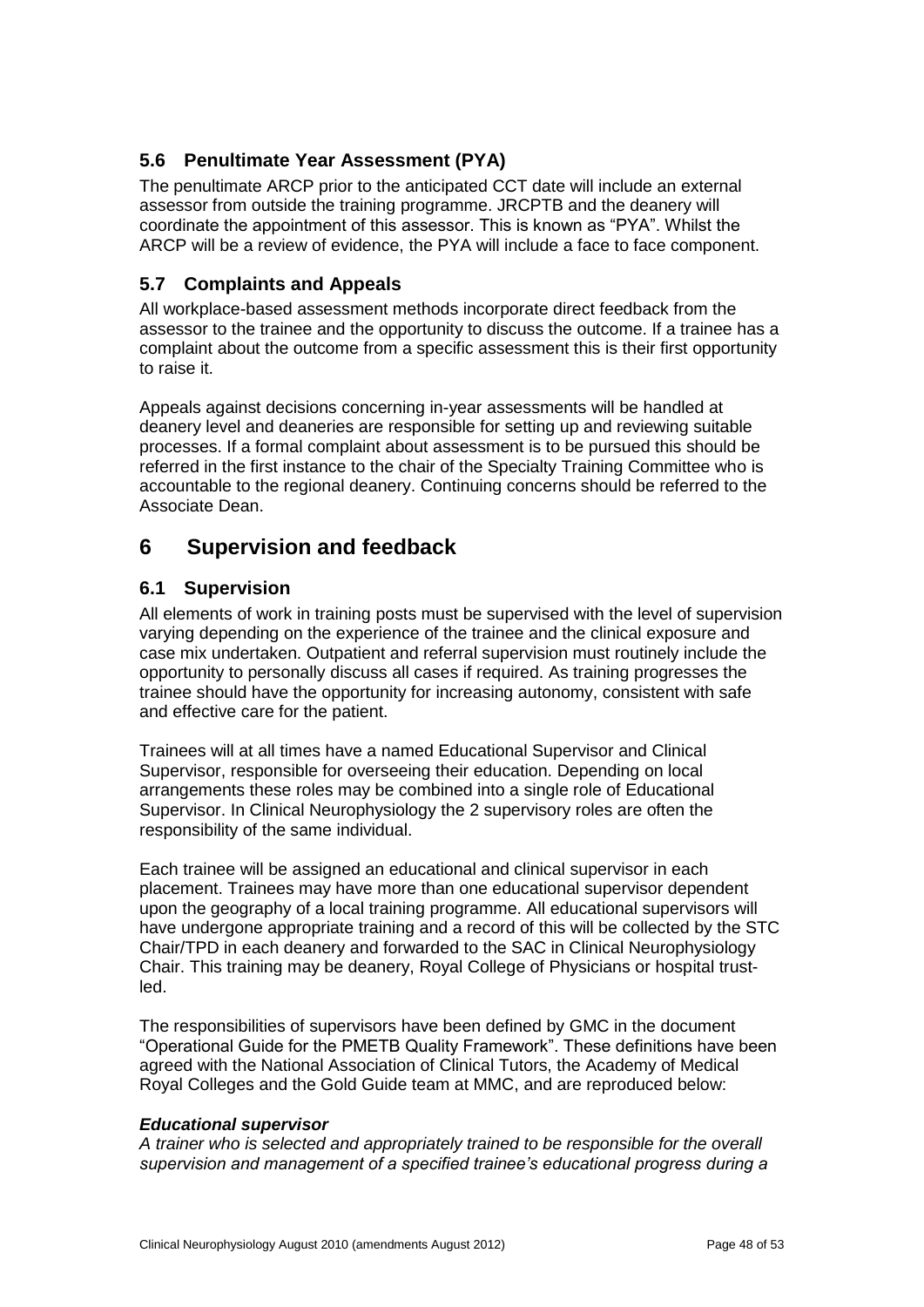*training placement or series of placements. The Educational Supervisor is responsible for the trainee's Educational Agreement.*

#### *Clinical supervisor*

*A trainer who is selected and appropriately trained to be responsible for overseeing a specified trainee's clinical work and providing constructive feedback during a training placement. Some training schemes appoint an Educational Supervisor for each placement. The roles of Clinical and Educational Supervisor may then be merged.*

The training of STC Chairs/TPDs will be expected to be more comprehensive than educational supervisors and include sessions on trainees in difficulty and managing the ARCP process (e.g. study days from the Physicians as Educators Course run by the Royal College of Physicians of London, or via local deanery training).

The Educational Supervisor, when meeting with the trainee, should discuss issues of clinical governance, risk management and any report of any untoward clinical incidents involving the trainee. The Educational Supervisor should be part of the clinical specialty team. Thus if the clinical directorate (clinical director) have any concerns about the performance of the trainee, or there were issues of doctor or patient safety, these would be discussed with the Educational Supervisor. These processes, which are integral to trainee development, must not detract from the statutory duty of the trust to deliver effective clinical governance through its management systems.

Academic trainees are encouraged to identify an academic mentor, who will not usually be their research supervisor and will often be from outside their geographical area. The Academy of Medical Sciences organises one such scheme (see [http://www.acmedsci.ac.uk/index.php?pid=91\)](http://www.acmedsci.ac.uk/index.php?pid=91) but there are others and inclusion in an organised scheme is not a pre-requisite. The Medical Research Society organises annual meetings for clinician scientists in training (see [http://www.medres.org.uk/j/index.php?option=com\\_content&task=view&id=54&Itemid](http://www.medres.org.uk/j/index.php?option=com_content&task=view&id=54&Itemid=1)  $=1$ ) and this type of meeting provides an excellent setting for trainees to meet colleagues and share experiences.

Opportunities for feedback to trainees about their performance will arise through the use of the workplace-based assessments, regular appraisal meetings with supervisors, other meetings and discussions with supervisors and colleagues, and feedback from ARCP.

### <span id="page-48-0"></span>**6.2 Appraisal**

A formal process of appraisals and reviews underpins training. This process ensures adequate supervision during training, provides continuity between posts and different supervisors and is one of the main ways of providing feedback to trainees. All appraisals should be recorded in the ePortfolio

#### **Induction Appraisal**

The trainee and clinical/educational supervisor should have an appraisal meeting at the beginning of each post to review the trainee's progress so far, agree learning objectives for the post ahead and identify the learning opportunities presented by the post. Reviewing progress through the curriculum will help trainees to compile an effective Personal Development Plan (PDP) of objectives for the upcoming post. This PDP should be agreed during the Induction Appraisal. The trainee and supervisor should also both sign the educational agreement in the e-portfolio at this time, recording their commitment to the training process.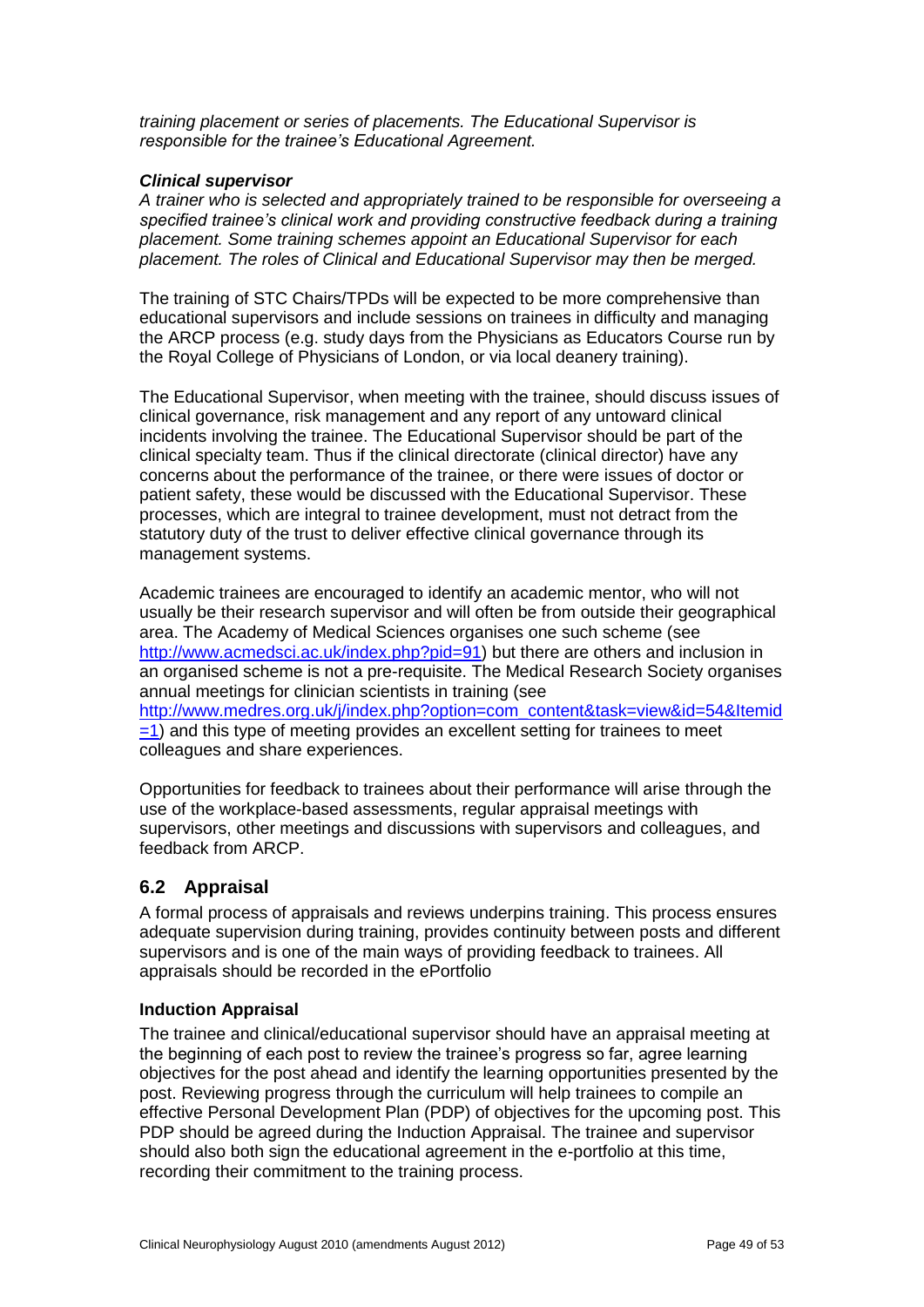## **Mid-point Review**

This meeting between trainee and educational supervisor is mandatory (except when an attachment is shorter than 6 months), but is encouraged particularly if either the trainee or educational or clinical supervisor has training concerns or the trainee has been set specific targeted training objectives at their ARCP. At this meeting trainees should review their PDP with their supervisor using evidence from the e-portfolio. Workplace-based assessments and progress through the curriculum can be reviewed to ensure trainees are progressing satisfactorily, and attendance at educational events should also be reviewed. The PDP can be amended at this review.

## **End of Attachment Appraisal**

Trainees should review the PDP and curriculum progress with their clinical/educational supervisor using evidence from the e-portfolio. Specific concerns may be highlighted from this appraisal. The end of attachment appraisal form should record the areas where further work is required to overcome any shortcomings. Further evidence of competence in certain areas may be needed, such as planned workplace-based assessments, and this should be recorded. If there are significant concerns following the end of attachment appraisal then the programme director should be informed

# <span id="page-49-0"></span>**7 Managing curriculum implementation**

## <span id="page-49-1"></span>**7.1 Intended use of curriculum by trainers and trainees**

This curriculum and ePortfolio are web-based documents which are available from the Joint Royal Colleges of Physicians Training Board (JRCPTB) website [www.jrcptb.org.uk.](http://www.jrcptb.org.uk/)

The educational supervisors and trainers can access the up-to-date curriculum from the JRCPTB website and will be expected to use this as the basis of their discussion with trainees. Both trainers and trainees are expected to have a good knowledge of the curriculum and should use it as a guide for their training programme. On induction to training at ST3 the educational supervisor will ensure that the trainee is aware of the Clinical Neurophysiology curriculum, and the document will be used at all appraisal meeting to inform discussion about progress against curricular requirements.

Each trainee will engage with the curriculum by maintaining a portfolio. The trainee will use the curriculum to develop learning objectives and reflect on learning experiences.

Developments in the curriculum will be fed to STC Chairs/TPDs from the deanery, SAC or JRCPTB and it will be the responsibility of the STC Chairs/TPDs to disseminate this information to all the educational and clinical supervisors. It is suggested that each STC Chair/TPD hold regular review meetings with all the supervisors to review the local training programme.

### <span id="page-49-2"></span>**7.2 Recording progress**

On enrolling with JRCPTB trainees will be given access to the ePortfolio for Clinical Neurophysiology. The ePortfolio allows evidence to be built up to inform decisions on a trainee's progress and provides tools to support trainees' education and development.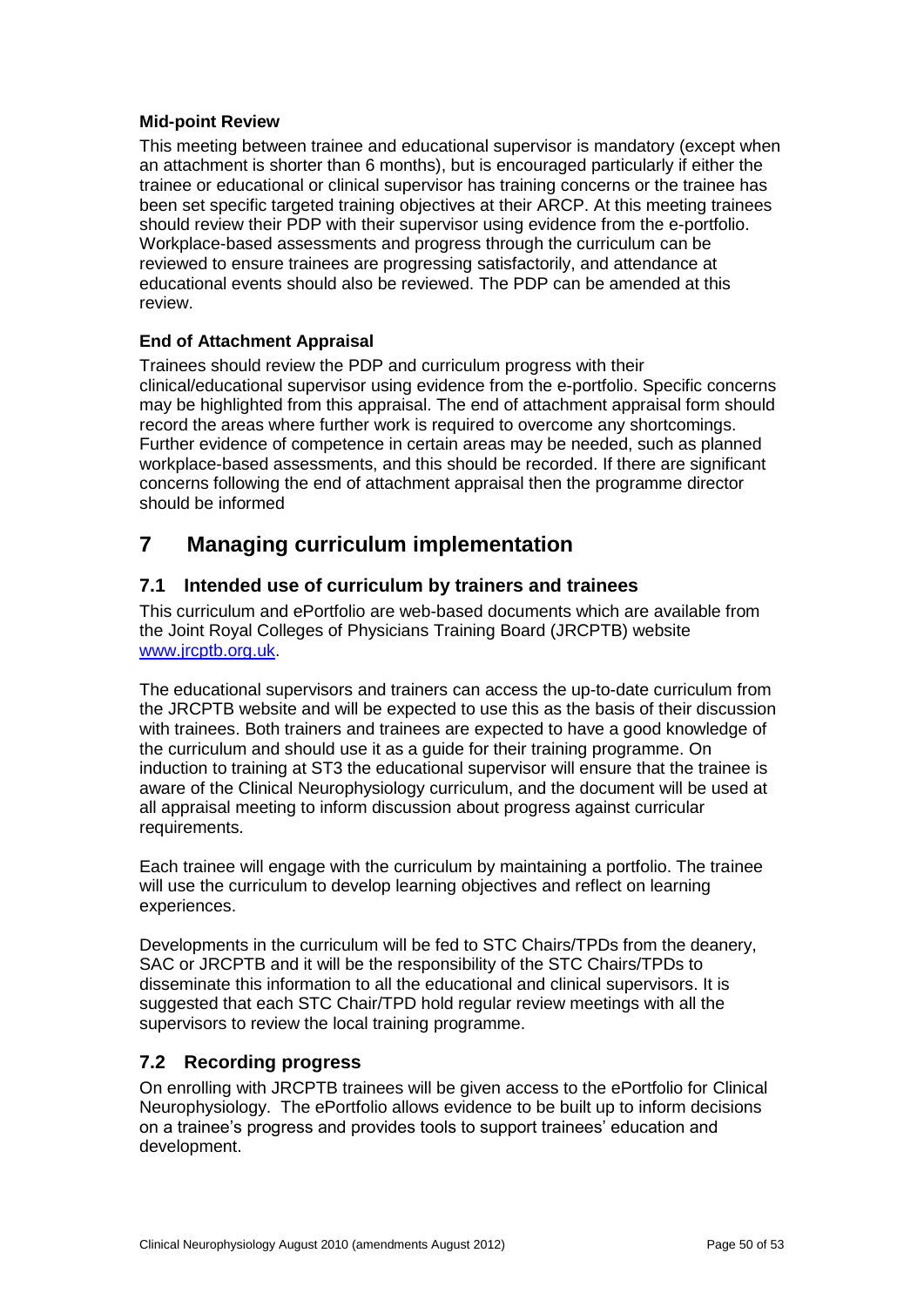The trainee's main responsibilities are to ensure the ePortfolio is kept up to date, arrange assessments and ensure they are recorded, prepare drafts of appraisal forms, maintain their personal development plan, record their reflections on learning and record their progress through the curriculum.

The supervisor's main responsibilities are to use ePortfolio evidence such as outcomes of assessments, reflections and personal development plans to inform appraisal meetings. They are also expected to update the trainee's record of progress through the curriculum, write end-of-attachment appraisals and supervisor's reports.

# <span id="page-50-0"></span>**8 Curriculum review and updating**

It is proposed that the curriculum is reviewed every 3 years by the curriculum subcommittee of the SAC, including a trainee representative and lay membership, and any changes made are then approved by the JRCPTB and GMC. Changes in clinical practice will be informed both by the SAC and by the British Society for Clinical Neurophysiology. Details of how this process was adopted in 2009 are given in section [2.2.](#page-2-3)

# <span id="page-50-1"></span>**9 Equality and diversity**

The Royal Colleges of Physicians will comply, and ensure compliance, with the requirements of equality and diversity legislation, such as the:

- Race Relations (Amendment) Act 2000
- Disability Discrimination Act 1995
- Human Rights Act 1998
- Employment Equality (Age) Regulation 2006
- Special Educational Needs and Disabilities Act 2001
- Data Protection Acts 1984 and 1998

The Federation of the Royal Colleges of Physicians believes that equality of opportunity is fundamental to the many and varied ways in which individuals become involved with the Colleges, either as members of staff and Officers; as advisers from the medical profession; as members of the Colleges' professional bodies or as doctors in training and examination candidates. Accordingly, it warmly welcomes contributors and applicants from as diverse a population as possible, and actively seeks to recruit people to all its activities regardless of race, religion, ethnic origin, disability, age, gender or sexual orientation.

Deanery quality assurance will ensure that each training programme complies with the equality and diversity standards in postgraduate medical training as set by GMC.

Compliance with anti-discriminatory practice will be assured through:

- monitoring of recruitment processes;
- ensuring all College representatives and Programme Directors have attended appropriate training sessions prior to appointment or within 12 months of taking up post;
- Deaneries must ensure that educational supervisors have had equality and diversity training (at least as an e learning module) every 3 years
- Deaneries must ensure that any specialist participating in trainee interview/appointments committees or processes has had equality and diversity training (at least as an e module) every 3 years.
- ensuring trainees have an appropriate, confidential and supportive route to report examples of inappropriate behaviour of a discriminatory nature.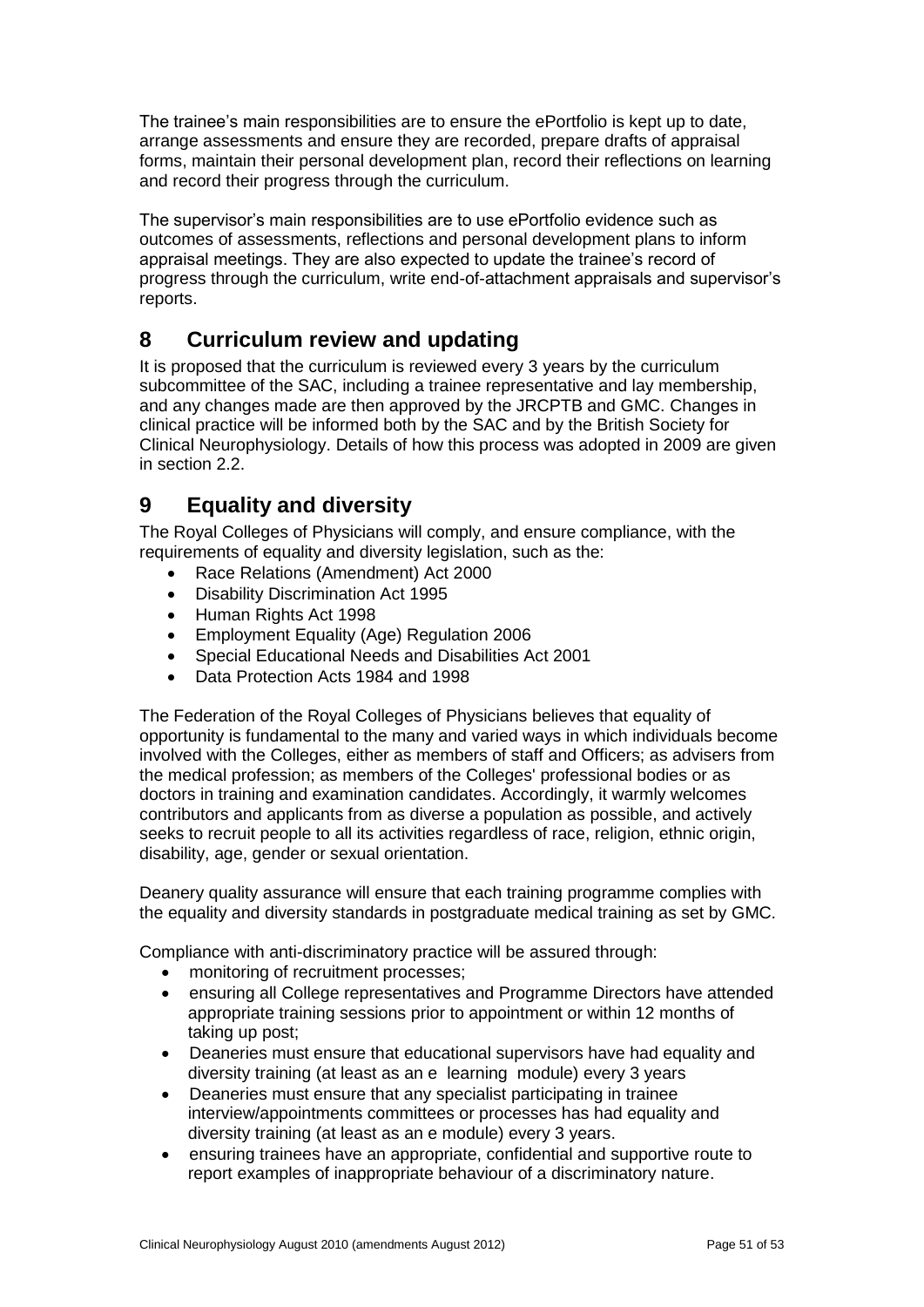Deaneries and Programme Directors must ensure that on appointment trainees are made aware of the route in which inappropriate or discriminatory behaviour can be reported and supplied with contact names and numbers. Deaneries must also ensure contingency mechanisms are in place if trainees feel unhappy with the response or uncomfortable with the contact individual.

- monitoring of College Examinations;
- ensuring all assessments discriminate on objective and appropriate criteria and do not unfairly disadvantage trainees because of gender, ethnicity, sexual orientation or disability (other than that which would make it impossible to practise safely as a physician). All efforts shall be made to ensure the participation of people with a disability in training.